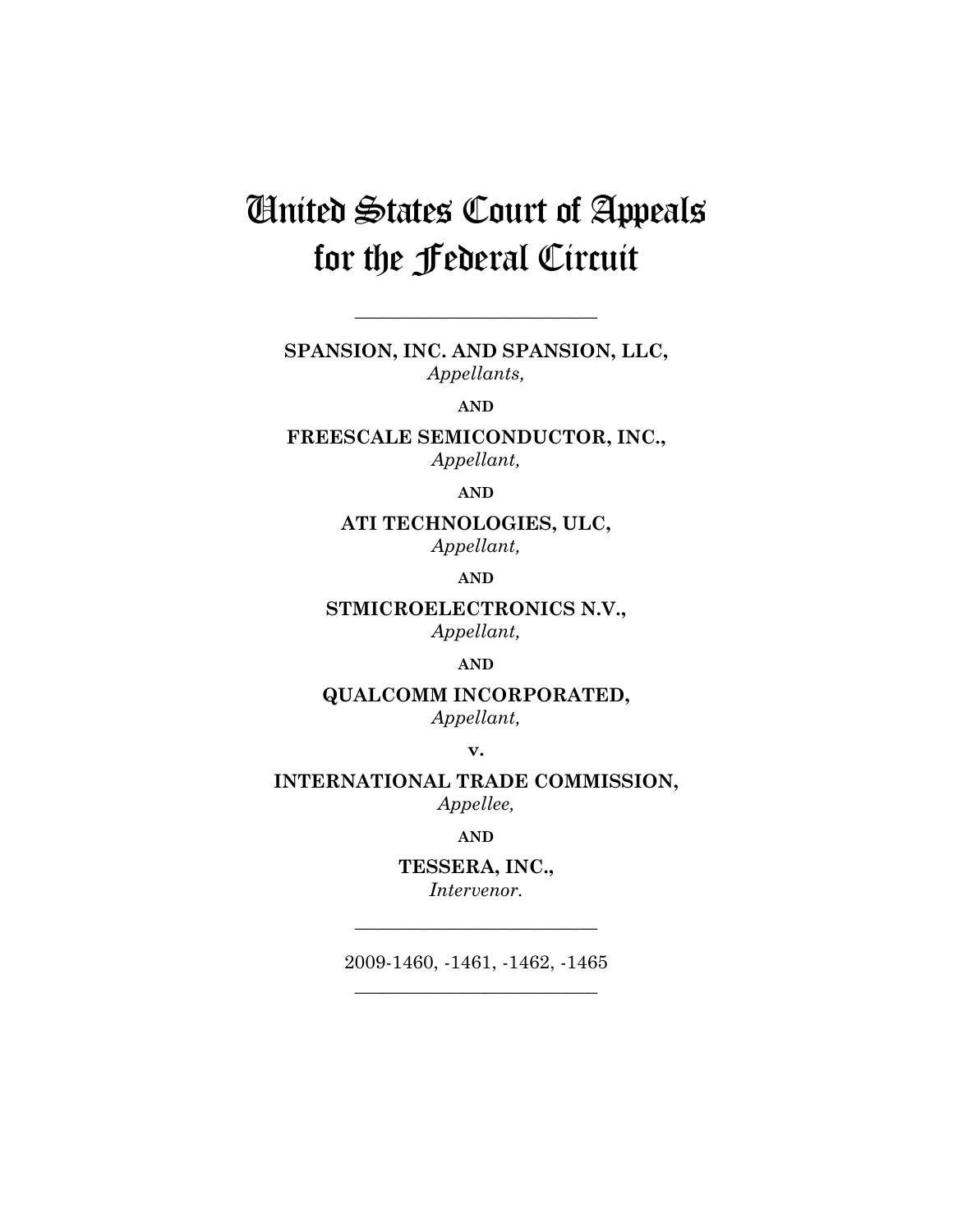On appeal from the United States International Trade Commission in Investigation No. 337-TA-605.

> Decided: December 21, 2010 **\_\_\_\_\_\_\_\_\_\_\_\_\_\_\_\_\_\_\_\_\_\_\_\_\_\_**

**\_\_\_\_\_\_\_\_\_\_\_\_\_\_\_\_\_\_\_\_\_\_\_\_\_\_** 

CARTER G. PHILLIPS, Sidley Austin LLP of Washington, DC, argued for all appellants. With him on the brief for STMicroelectronics N.V. were ERIC A. SHUMSKY, ERIC M. SOLOVY of Washington, DC; and EDWARD V. ANDERSON and RUSSELL L. JOHNSON of San Francisco, California. Of counsel was RUTHANNE M. DEUTSCH of Washington, DC.

On the brief for Spansion, Inc., et al. were PAUL D. CLEMENT, GILBERT KAPLAN, DARYL JOSEFFER and DAWN-MARIE BEY King & Spalding Austin LLP of Washington, DC; and ETHAN HORWITZ of New York, New York. Of counsel was CHARLES ADAMS PANNELL, III of Atlanta, Georgia.

KENNETH R. ADAMO, Jones Day, of Cleveland, Ohio, for appellant Freescale Semiconductor, Inc. With him on the brief were SUSAN M. GERBER; and BLANEY HARPER and LAWRENCE D. ROSENBERG of Washington, DC. Also on the brief for appellant ATI Technologies, ULC, were MICHAEL J. BETTINGER, STEPHEN M. EVERETT and ELAINE Y. CHOW, K&L Gates LLP, of San Francisco, California.

STEPHEN B. KINNAIRD, Paul, Hastings, Janofsky & Walker LLP of Washington, DC, for Qualcomm Incorporated. With him on the brief were IGOR V. TIMOFEYEV; AMY E. SIMPSON of San Diego, California; TERRENCE P. MCMAHON, DAVID H. DOLKAS, and DAVID L. LARSON of Menlo Park, California. Of counsel on the brief were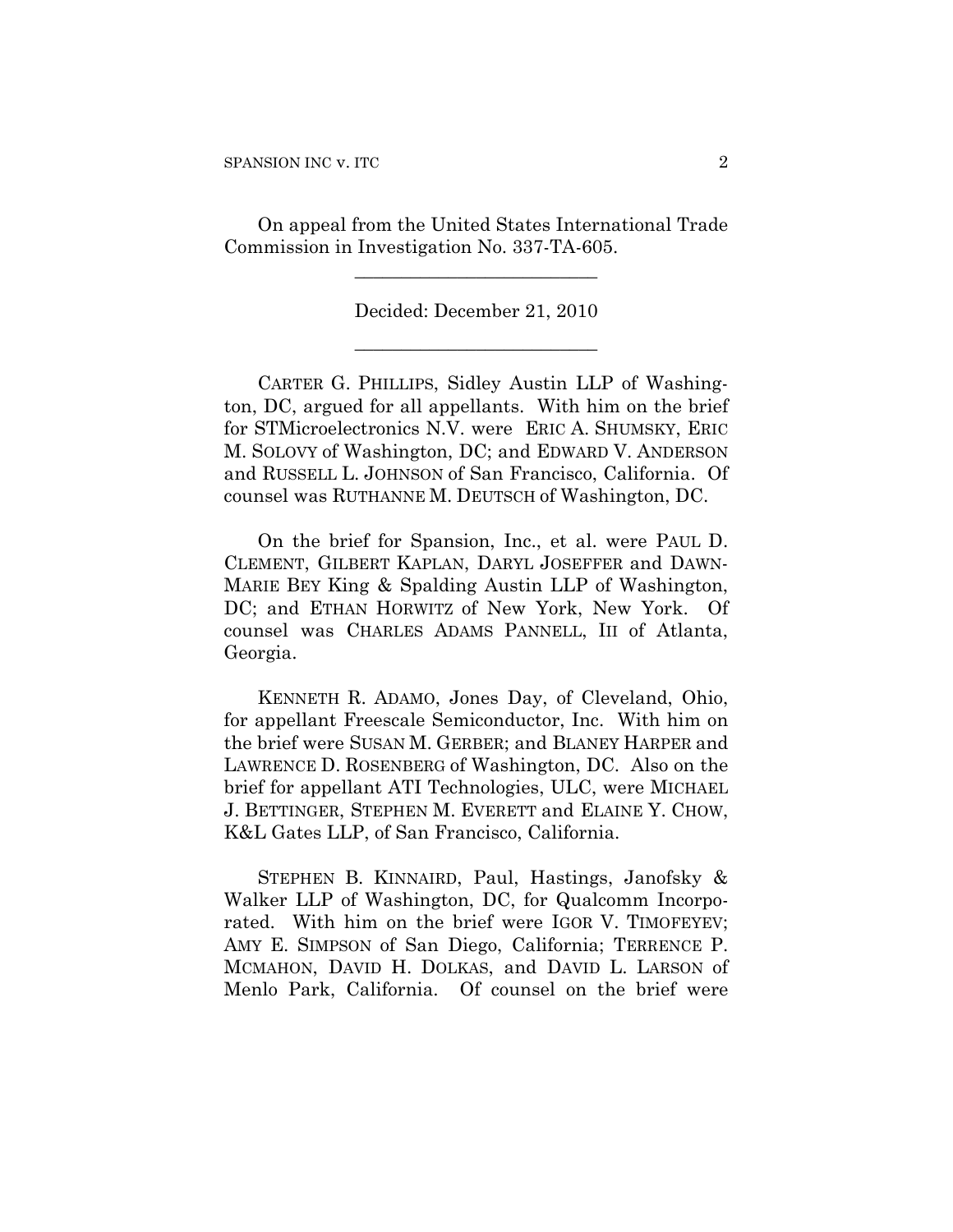DANIEL R. FOSTER, McDermott Will & Emery LLP of Irvine, California; MATTHEW J. GRYZLO of Chicago, Illinois; MARGARET D. MACDONALD, and JULIANA M. COFRANCESCO, Howrey LLP,of Washington, DC.

MEGAN M. VALENTINE, Attorney, Office of the General Counsel, United States International Trade Commission of Washington, DC, argued for appellee. With her on the brief were JAMES M. LYONS, General Counsel, and ANDREA C. CASSON, Assistant General Counsel for Litigation.

BENJAMIN W. HATTENBACH, Irell & Manella LLP of Los Angeles, California, argued for Intervenor. With him on the brief were MORGAN CHU, JONATHAN H. STEINBERG, KENNETH J. WEATHERWAX and MARK A. KRESSEL. Of counsel on the brief were MIGUEL A. ESTRADA and WAYNE BARSKY, Gibson, Dunn & Crutcher LLP of Washington, DC and Los Angeles, California, respectively; and AMANDA TESSAR of Denver, Colorado.

Before LOURIE, FRIEDMAN, and LINN, *Circuit Judges*.

**\_\_\_\_\_\_\_\_\_\_\_\_\_\_\_\_\_\_\_\_\_\_\_\_\_\_** 

# LINN, *Circuit Judge*.

Tessera, Inc. ("Tessera") filed a complaint with the United States International Trade Commission ("the Commission" or "ITC") on April 17, 2007 under section 337 of the Tariff Act of 1930, 19 U.S.C. § 1337(a)(1)(B), alleging that seven respondents infringed U.S. Patents No. 5,852,326 (the "326 patent") and No. 6,433,419 (the "419 patent") through the importation or sale of certain semiconductor chips or products containing such chips. *See In re Certain Semiconductor Chips with Minimized Chip Package Size and Products Containing Same*, 72 Fed. Reg. 28521 (Int'l Trade Comm'n May 21, 2007).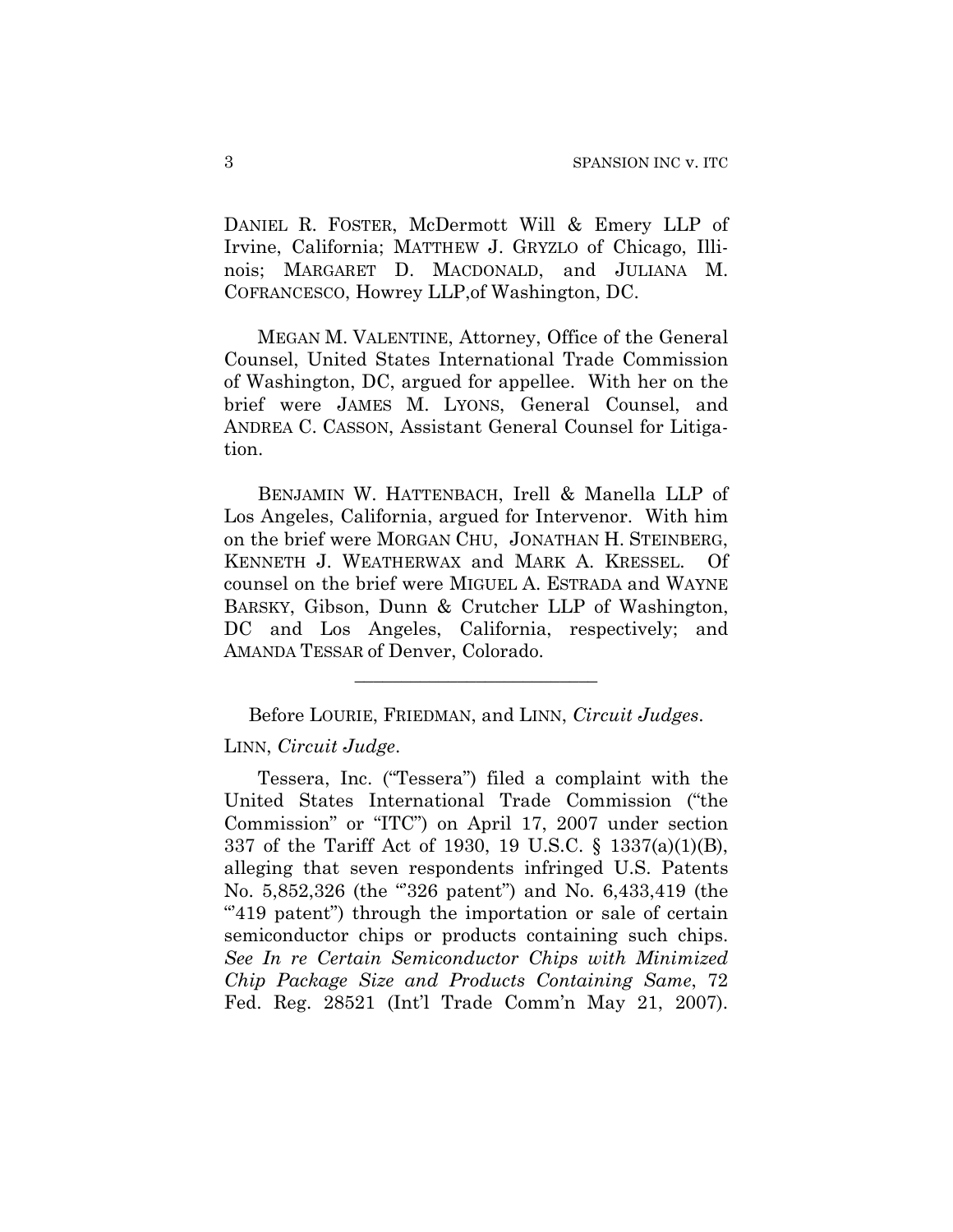Tessera named as respondents Spansion, Inc. and Spansion, LLC (collectively, "Spansion"); Freescale Semiconductor, Inc. ("Freescale"); ATI Technologies, ULC ("ATI"); STMicroelectronics N.V. ("STMicro"); QUALCOMM, Inc. ("Qualcomm"); and Motorola, Inc. ("Motorola") (collectively, "Respondents"). Motorola subsequently settled its dispute with Tessera and was dismissed from the case. All other Respondents (collectively "Appellants") now appeal the Commission's final determination, ruling that Appellants directly infringe the asserted claims of the '326 patent and contributorily infringe the asserted claims of the '419 patent. *In re Certain Semiconductor Chips With Minimized Chip Package Size and Products Containing Same*, No. 337-TA-605, slip op. at 79 (Int'l Trade Comm'n May 20, 2009) (Public Version) ("*Final Determination*"). Because the Commission's decision is supported by substantial evidence and is not contrary to law, this court affirms.

## I. BACKGROUND

## A. Technology

The '326 and '419 patents, share a common specification and describe semiconductor chip packages. A semiconductor chip is a widely used miniaturized electronic circuit that has been manufactured in the surface of semiconductor material. A semiconductor chip package includes both the casing, which protects the chip, and the electrical connections (sometimes called "terminals" or "contact pads"), which allow the chip to be attached to a printed circuit board ("PCB"). The printed circuit board, in turn, can be connected to other components of an electrical device.

The present investigation relates to semiconductor packages containing face-up semiconductor chips in ball grid array assemblies. These are packages designed such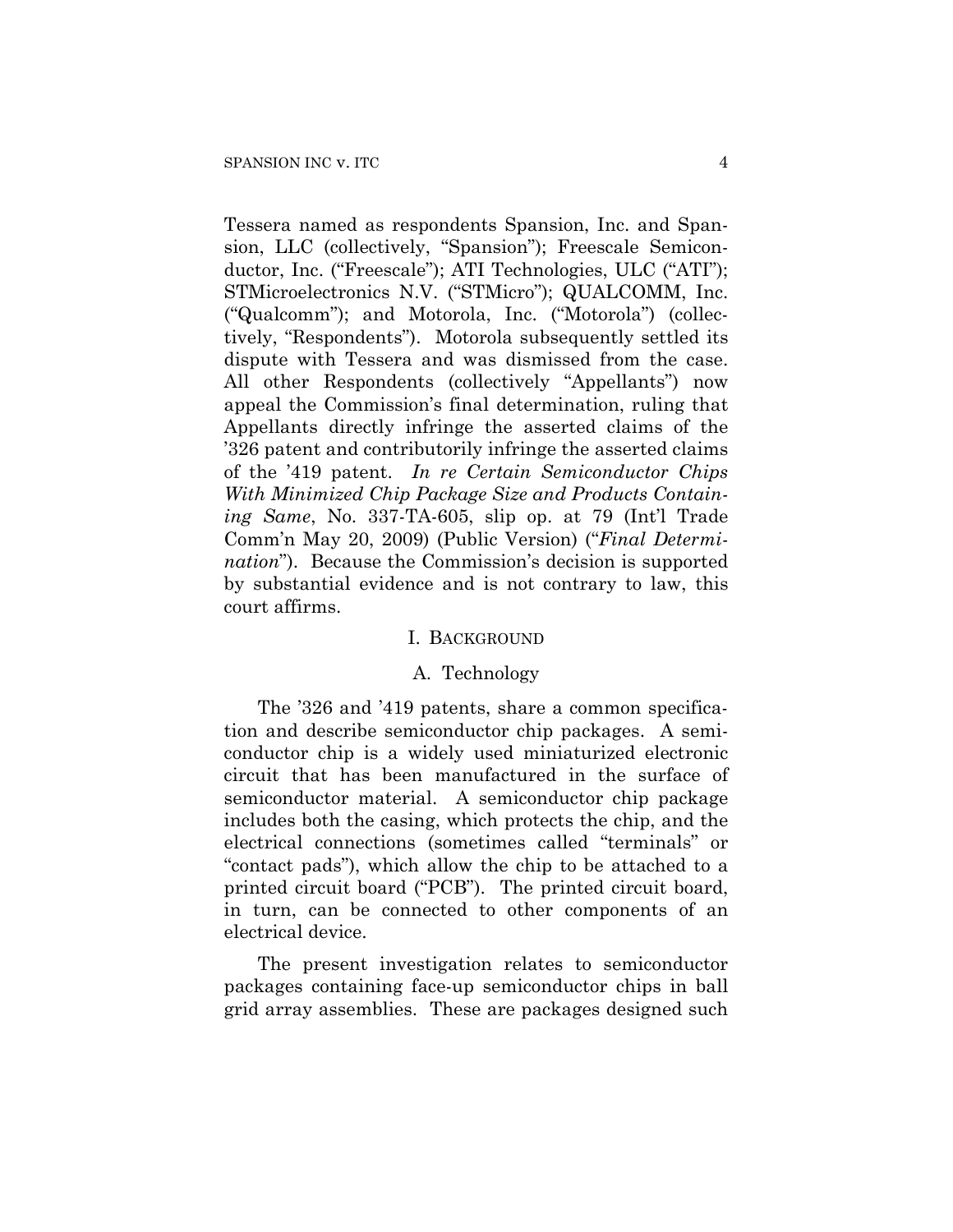that the side of the chip containing the electrical contacts (the "face" of the chip) faces away from a backing element (also referred to as a substrate, package substrate, or interposer) on which the chip is mounted via "die attach," which is the material used to mount the chip on the backing element.[1](#page-4-0) The electrical contacts on the top of the chip are connected to the top side of the backing element by fine wires called "leads." The bottom side of the backing element has terminals that are laid out in a grid pattern. These terminals are intended to be electrically attached to the contact pads on the printed circuit board using solder balls. An encapsulant encases the package to provide insulation and protection of the package components. Figure 2 depicts a sectional view of a face-up ball grid array chip package electrically attached to a PCB.

<span id="page-4-0"></span> $\overline{a}$ <sup>1</sup> The word substrate generally refers to an underlying layer and may be used to refer to different things depending on context. Throughout the record, the word substrate is used in different places to refer to different components. Substrate is sometimes used to refer to the layer within the semiconductor package on which the chip is attached using die attach (see label "Package Substrate" in the figure below). This component is referred to in the patents as the "backing element." Substrate is also used to refer to the printed circuit board (external to the semiconductor package) on which the package is attached using solder balls (see "PCB" in the figure below). In the patents, the word substrate refers to the printed circuit board. For purposes of clarity, this opinion will use the words backing element and printed circuit board instead of substrate when referring to the respective structures.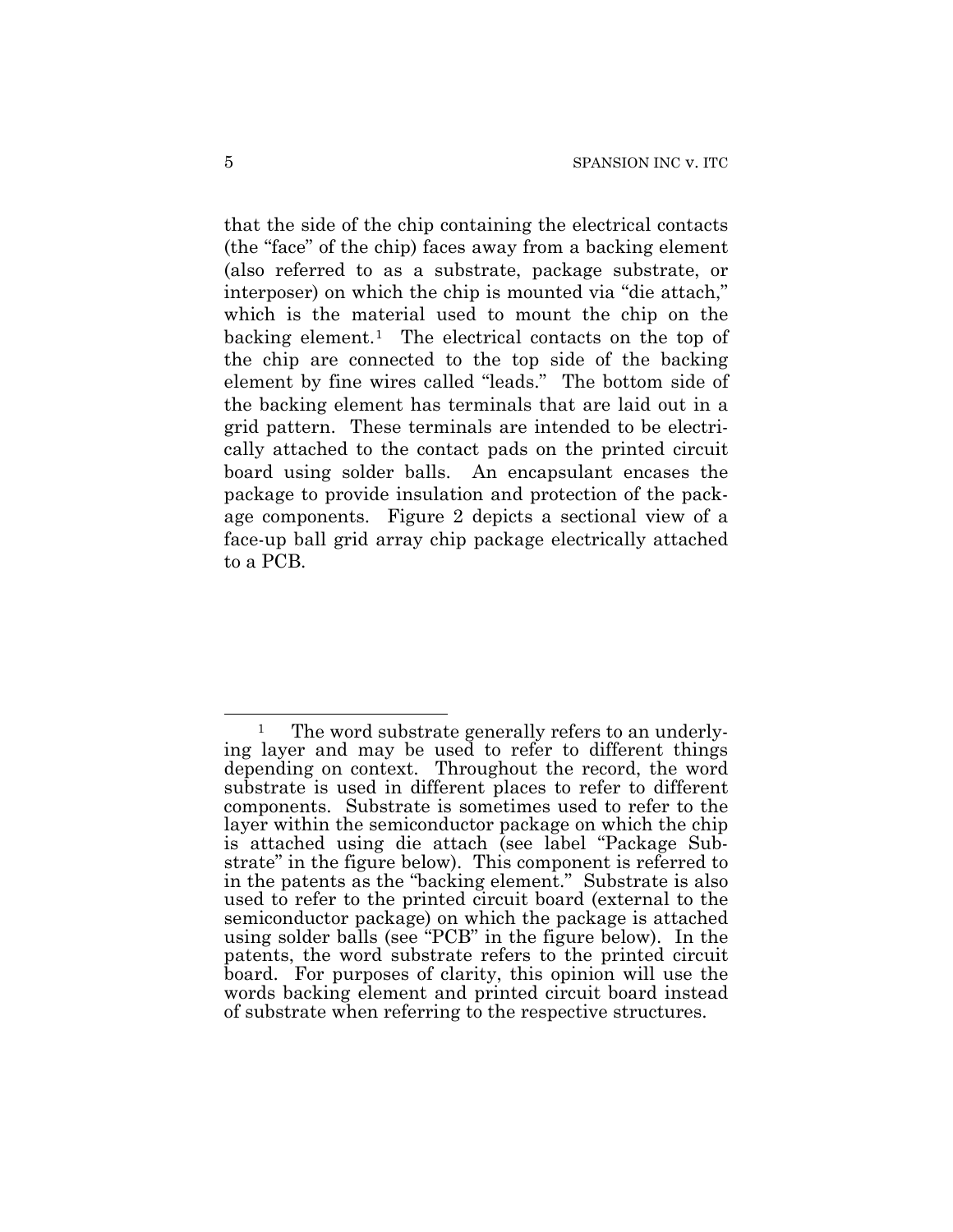

As shown in Figure 2, chip 28 with electrical contacts 40 is mounted on a substrate (PCB) 20 with an interposer/package substrate 42 between the chip and the PCB. '326 patent col.10 ll.23-67. The solder balls 52 bond each terminal 48 to the associated contact pad 24. *Id.* Each terminal 48 is also connected to one of the contacts 40 on chip 28 by a flexible lead 50. *Id.* Electrical devices generate heat during operation and subsequently cool when operation ceases. The electrical interconnections within the package (between the semiconductor chip and the backing element) and between the package and the printed circuit board are subjected to substantial strain resulting from expansion and contraction caused by these changes in temperature. Since the components are ordinarily formed by different materials having different coefficients of thermal expansion, the chip, the backing element, and the printed circuit board expand and contract by different amounts with each power cycle. This difference, called the differential thermal expansion, causes the electrical contacts on one component to move relative to the contacts of another component to which it is attached as the temperatures of the different components change. For instance, a semiconductor chip has a much lower coefficient of thermal expansion than either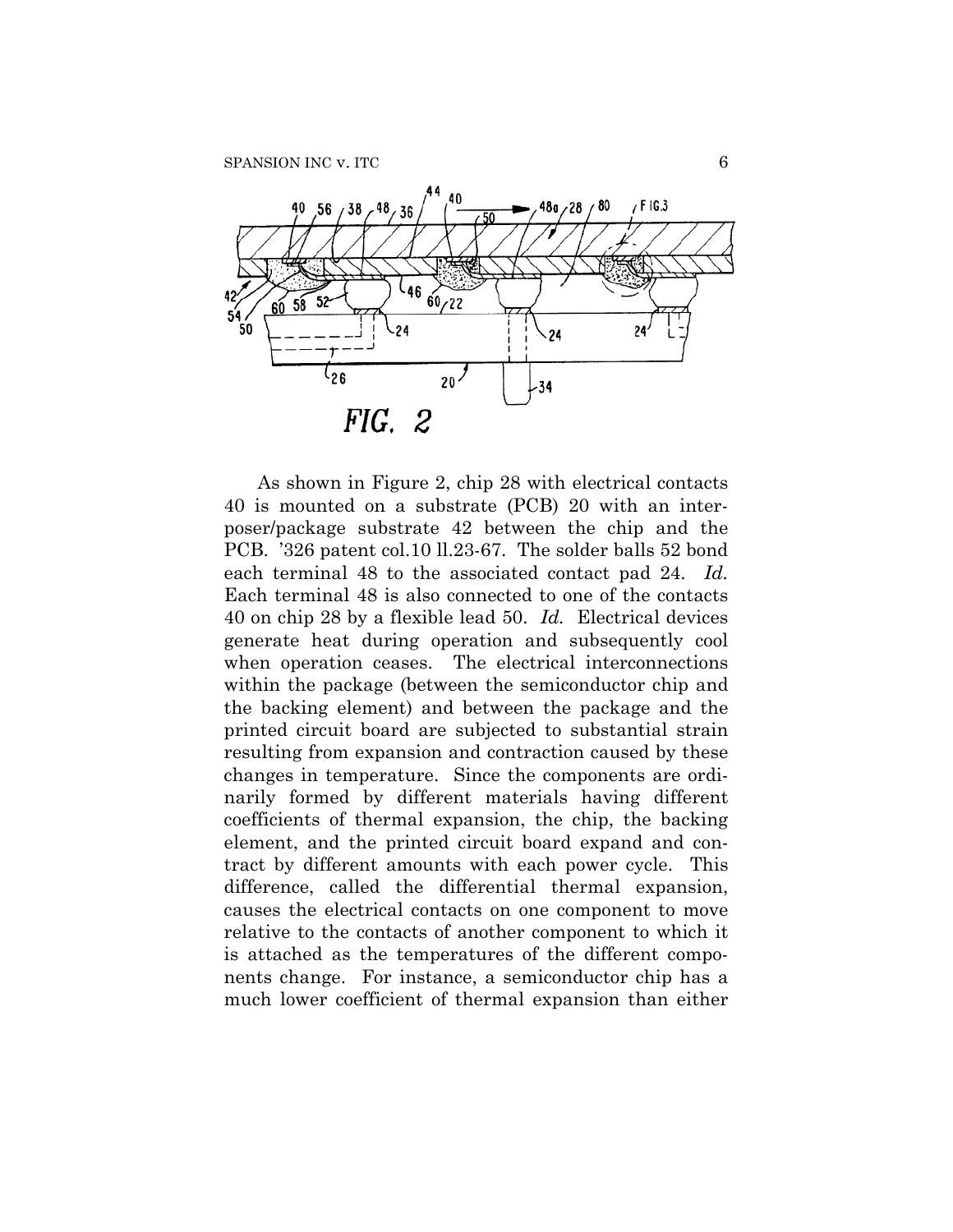the backing element or the printed circuit board. During heating, the backing element beneath the chip tends to be constrained by the chip and expands much less than the board on which it is mounted, causing relative movement there between. This relative movement causes mechanical stress on the solder balls because the bottoms of the solder balls get pulled outward relative to the tops causing distortion. Repeated cycles of heating and cooling can ultimately lead to permanent damage to the solder balls and breakage of the electrical interconnections.

The patents at issue describe a semiconductor package with the ability to accommodate this relative movement between components by inserting a layer of compliant material that is "flexible, compressible, and/or elastic" between the chip and its backing element. '326 patent col.3 ll.61-64 ("Most preferably, a compliant layer is disposed between said terminals and said chip so that said compliant layer will be compressed upon movement of said terminals toward said chip."); *see also In the Matter of Semiconductor Chips With Minimized Chip Package Size and Products Containing Same*, Inv. No. 337-TA-605, slip op. at 42 (Int'l Trade Comm'n Dec. 1, 2008) (Public Version) ("*Initial Determination*"). This compliant layer permits the terminals on the backing element to move relative to the chip inside the package offsetting some of the stress on the solder balls due to differential thermal expansion. The reduction of stress on the solder balls in turn decreases the occurrence of package failure and improves the reliability of the electrical devices containing such packages.

Tessera asserted claims 1, 2, 6, 12, 16-19, 21, 24-26, and 29 of the '326 patent and claims 1-11, 14, 15, 19, and 22-24 of the '419 patent against Respondents. Claim 1 of the '326 patent and claim 1 of the '419 patent are representative of the asserted claims and are set forth below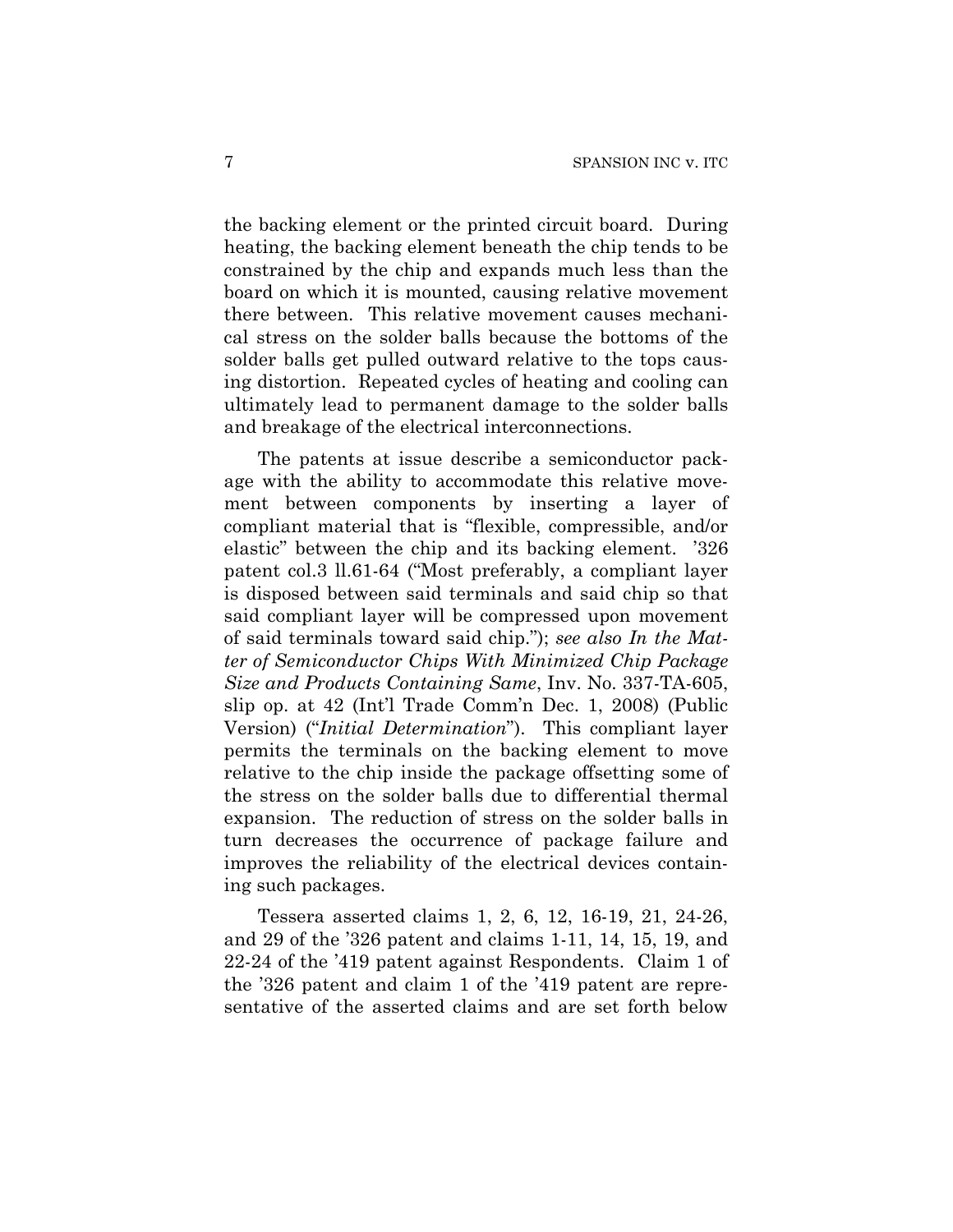with emphasis added to show limitations disputed in this appeal:

'326 patent:

1. A semiconductor assembly comprising:

a semiconductor chip having oppositely facing front and rear surfaces and edges extending between said front and rear surfaces, said chip further having contacts on a peripheral region of said front surface;

a backing element having electrically conductive terminals and lead portions thereon, wherein said lead portions are connected to said terminals, said backing element overlying said rear surface of said semiconductor chip such that at least some of said terminals overlie said rear surface of said chip:

bonding wires connected to said contacts on said front surface of said chip, *said bonding wires extending downwardly alongside said edges of said chip* and being connected to the lead portions on the backing element;

*wherein said terminals are movable with respect to said chip*.

'326 patent col.34 ll.18-36 (emphases added).

'419 patent:

1. A semiconductor assembly comprising:

a) a semiconductor chip having a front surface, a rear surface and contacts on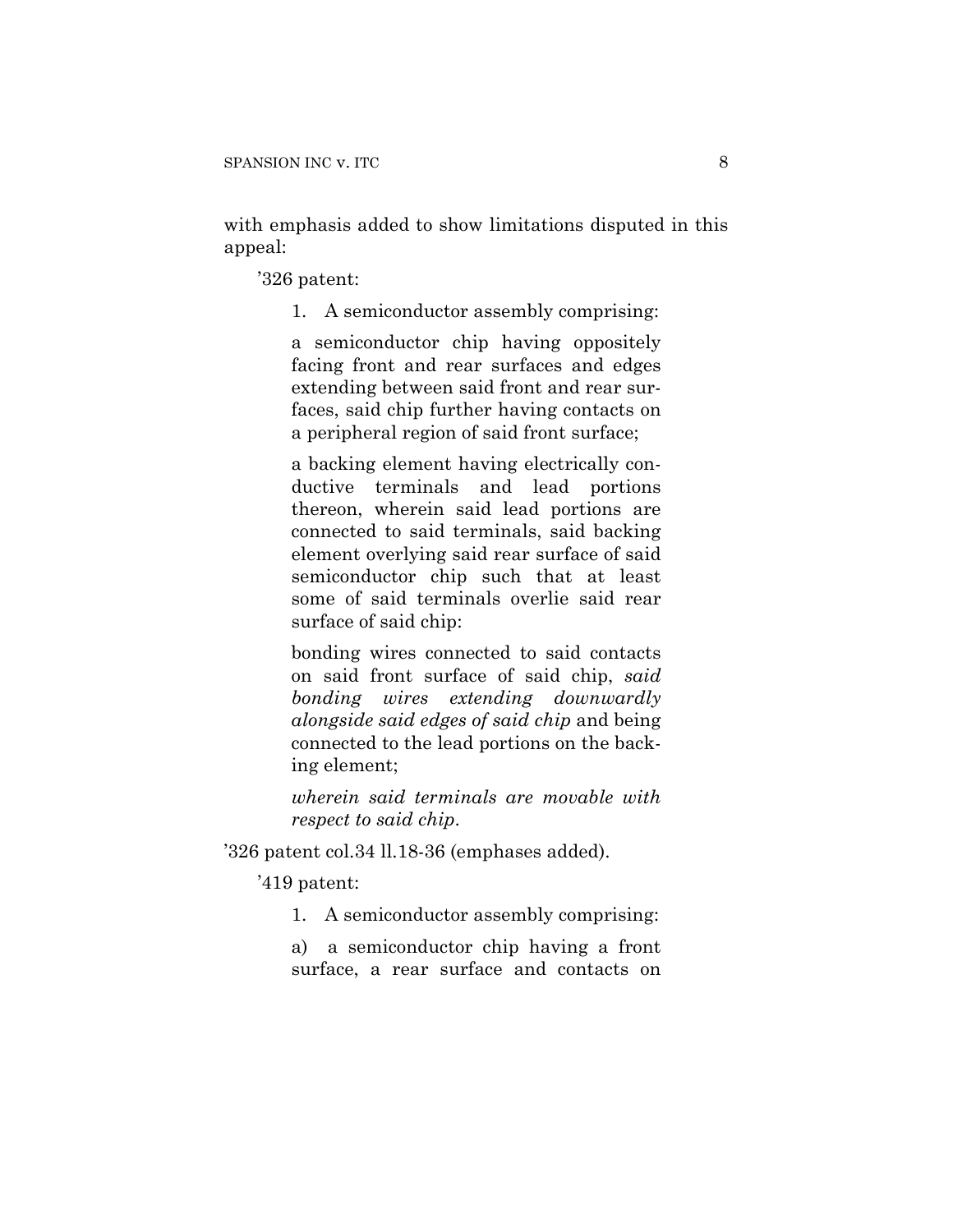said front surface, said semiconductor chip having a coefficient of thermal expansion;

b) a substrate [PCB] adapted to physically support the chip and electrically interconnect the chip with other elements of a circuit, said substrate having a set of contact pads thereon, said substrate having a coefficient of thermal expansion, said semiconductor chip overlying said substrate so that said chip overlies at least some of said contact pads of said set and so that said rear surface of said chip faces toward said substrate and said contact pads:

c) a backing element having electrically conductive terminals and electrically conductive lead portions electrically connected to said terminals and to said contacts on said chip, said backing element having a central region aligned with said chip and disposed between said rear surface of said chip and said substrate, said terminals of said backing element being bonded to said contact pads on said substrate, at least some of said terminals of said backing element being disposed in said central region of said backing element *and being movable with respect to the chip to compensate for differential thermal expansion of the chip and substrate*.

'419 patent col.34 ll.18-43 (emphasis added).

Prior to the invention described in the '326 and '419 patents, the differential thermal expansion problem was known. Several design strategies to address the problem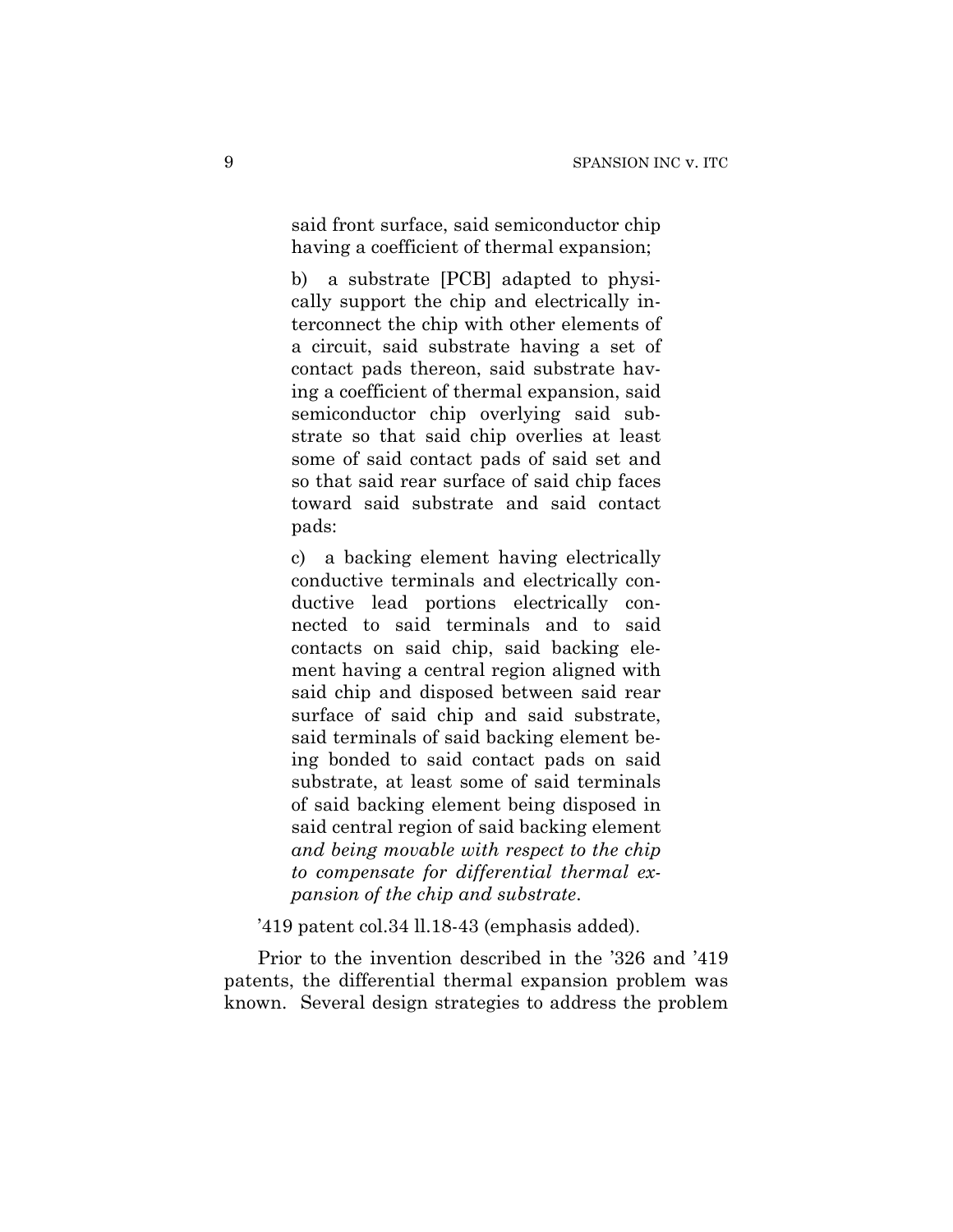also were known. One strategy, called "CTE matching," selects materials for package components that have similar coefficients of thermal expansion. Another strategy uses solder balls made of deformable material to absorb some of the strain. Both of these strategies were disclosed in prior art U.S. Patent No. 5,216,278 (the "Lin patent"). During prosecution of the '419 patent, the patent examiner rejected the pending claims as anticipated by the Lin patent. To overcome this rejection, Tessera distinguished solder ball deformation and CTE matching from the "claimed movement." *Id.* at 48. Much of the ITC investigation and the arguments in this appeal revolve around the definition of "claimed movement" and how to determine whether it exists in the accused devices.

The claims of the '326 and '419 patents recite that the terminals on the bottom of the backing element are moveable with respect to the semiconductor chip. '326 patent col.34 ll.35-36 ("terminals are movable with respect to said chip"); '419 patent col.34  $\text{ll.41-44}$  ("terminals ... movable with respect to the chip to compensate for differential thermal expansion of the chip and substrate"); *id.* col.35 ll.32-35 ("movement of said terminals . . . with respect to the chip to compensate for differential thermal expansion of the chip and substrate"). Consistent with Tessera's statements during prosecution, the Commission construed all of these limitations to "require that 'in the operation of the assembly, the terminals are capable of being displaced relative to the chip by *external loads* applied to the terminals, to the extent that the displacement appreciably relieves mechanical stresses, such as those caused by [differential thermal expansion] which would be present in the electrical connections absent such displacement.'" *Final Determination* at 14 (quoting *Initial Determination* at 57-58). By using the term "external loads," the ALJ differentiated between the move-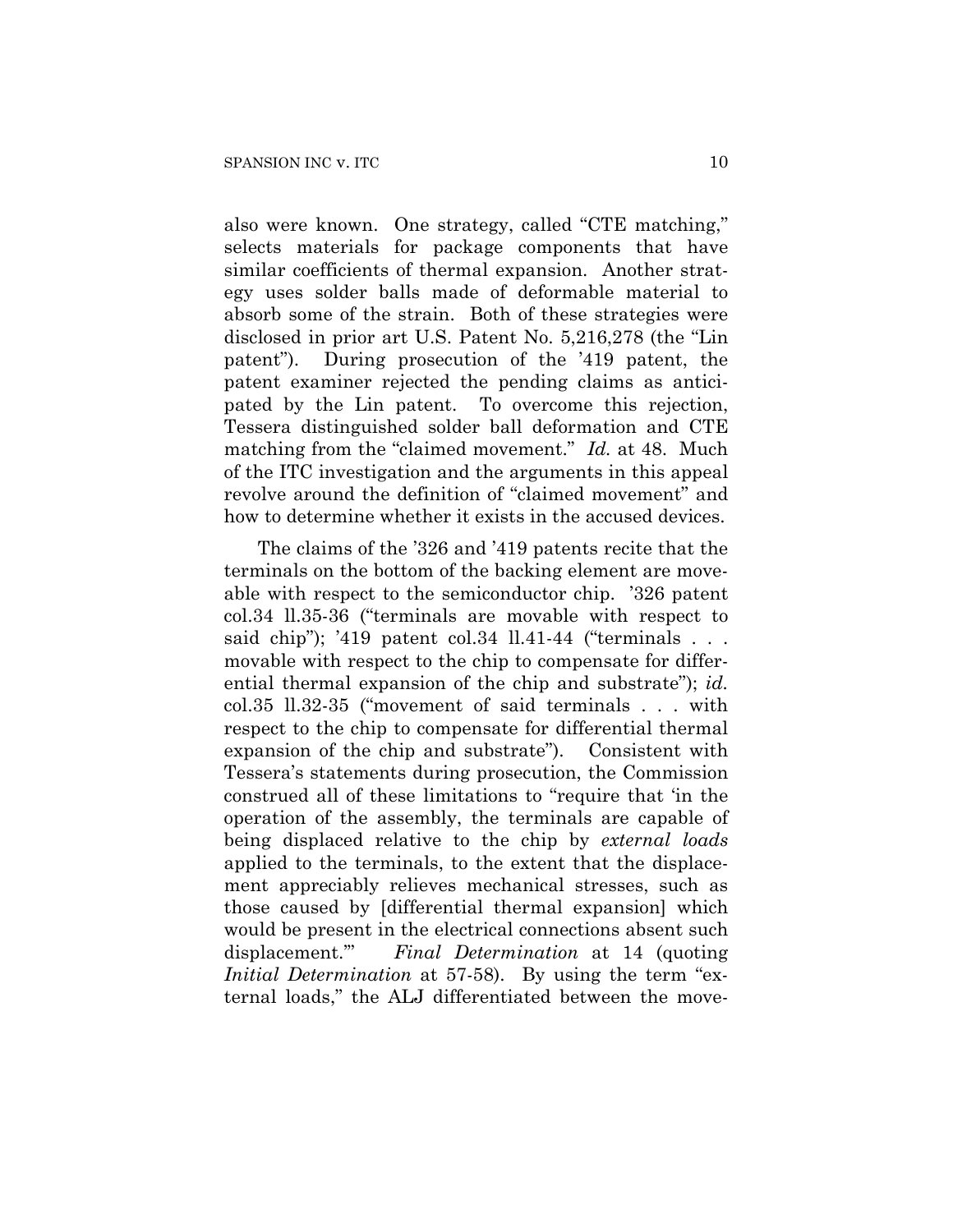ment of a package's components caused by internal loads versus those caused by external loads. Internal loads result from the inherent expansion and contraction of components inside the package as temperature changes, and are generated whether the package is connected to a printed circuit board ("on-board") or not ("off-board"). Movement resulting from internal loads (i.e. "CTE matching") was disclaimed by Tessera as present in the prior art. External loads are forces that a printed circuit board exerts on a package because of differential thermal expansion and, because they involve a printed circuit board, can only occur when the package is on-board. The claimed movement is only that movement resulting from external loads (i.e. the use of a compliant layer between the chip and backing element) that allows the backing element to move with the printed circuit board. Thus, under the ALJ's construction, to prove that an accused package infringes the asserted claims, Tessera must show that: "(1) the terminals are capable of being displaced with respect to the chip by external loads and (2) the displacement caused by the external loads appreciably relieves mechanical stresses." *Initial Determination* at 58. Tessera does not dispute this construction.

To show that the accused products practiced the claimed movement and that movement appreciably relieved mechanical stress, Tessera's expert, Dr. Qu, analyzed a subset of the accused products from each Respondent. Much of this appeal concerns Respondents' contention that Dr. Qu's test results do not support the ITC's finding of infringement. Specifically, Dr. Qu selected seven packages from ATI, eight from Freescale, nine from Qualcomm, nine from Spansion, and nineteen from STMicro, for a total of 52 representative products. *Id.* at 56. Dr. Qu performed several tests on each of the representative products to determine whether they prac-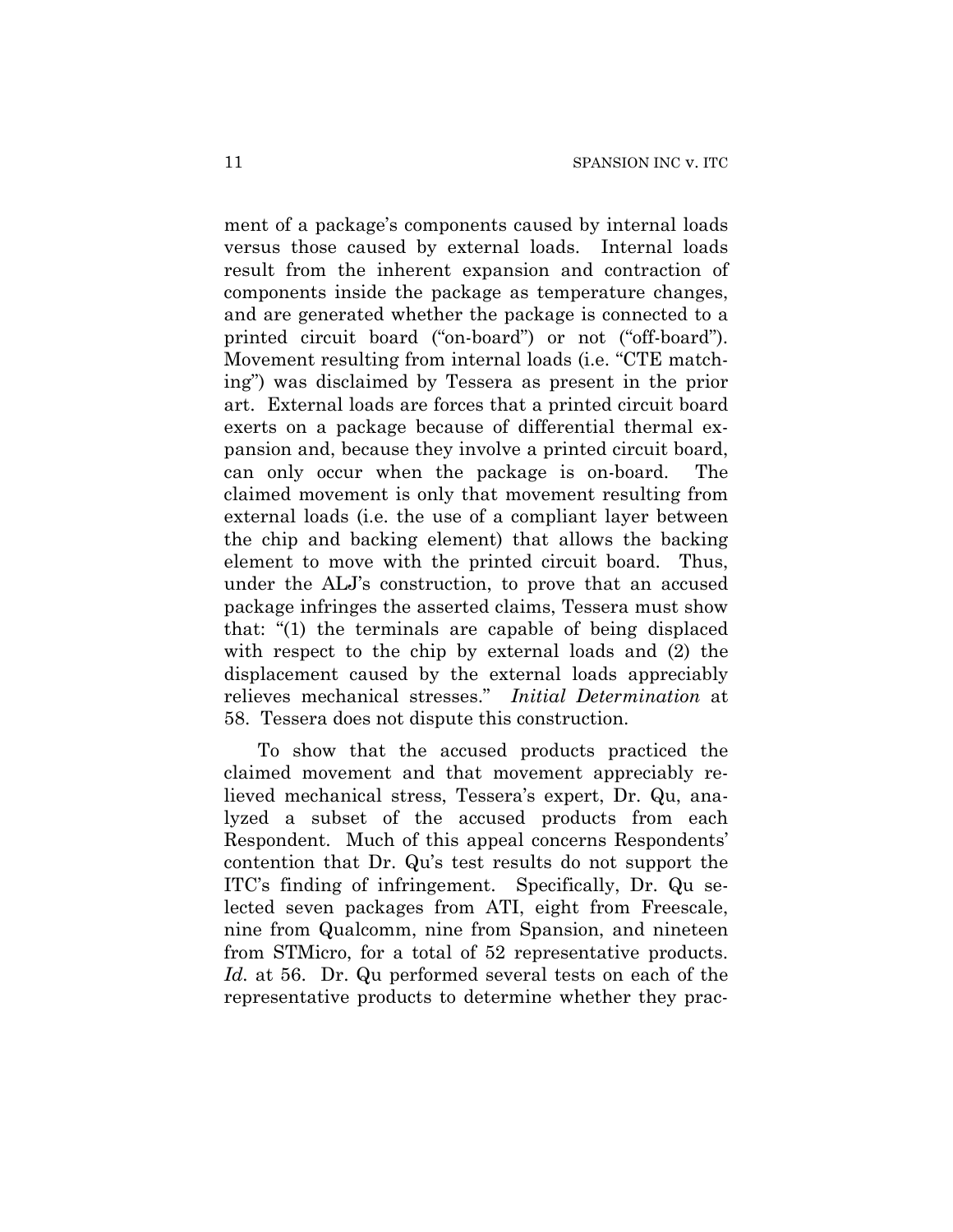ticed the claimed movement. The first two tests consisted of a type of computer simulation known as finite element analysis modeling. To perform such an analysis on a chip package, a computer representation is created by inputting numeric values representing the chip package's materials, including geometric dimensions and physical properties, into modeling software. This computer representation of a package is then subjected to simulated physical conditions, such as thermal cycling, to generate an approximation of how the package will operate in the physical world. This modeling is well accepted and used throughout the electronic industry for predicting and confirming reliability of semiconductor packages, but it is not generally concerned with which specific components may be responsible for the improvement. *Id.* at 58 n.16.

For both of his modeling tests, Dr. Qu created computer representations of the 52 representative accused products. In addition, for each of the 52 representative products, Dr. Qu created a corresponding hypothetical "baseline" package. The baseline packages were to be identical in every way to the actual packages except that they were designed not to have any movement due to external loads. To this end, the compliant layer was virtually removed in the baseline packages. This was accomplished by replacing the numeric values representing the compliant layers between the chip and the backing element with stiffer materials.

Dr. Qu's first modeling test ("Test 1"), also called the "thermal cycling test," simulated thermal cycling of each of the accused packages and each of the baselines with the packages on-board. Dr. Qu then compared the movement of the actual package with the movement of the corresponding baseline package. According to Dr. Qu, since the baseline package would show only movement due to internal forces, any movement in the actual package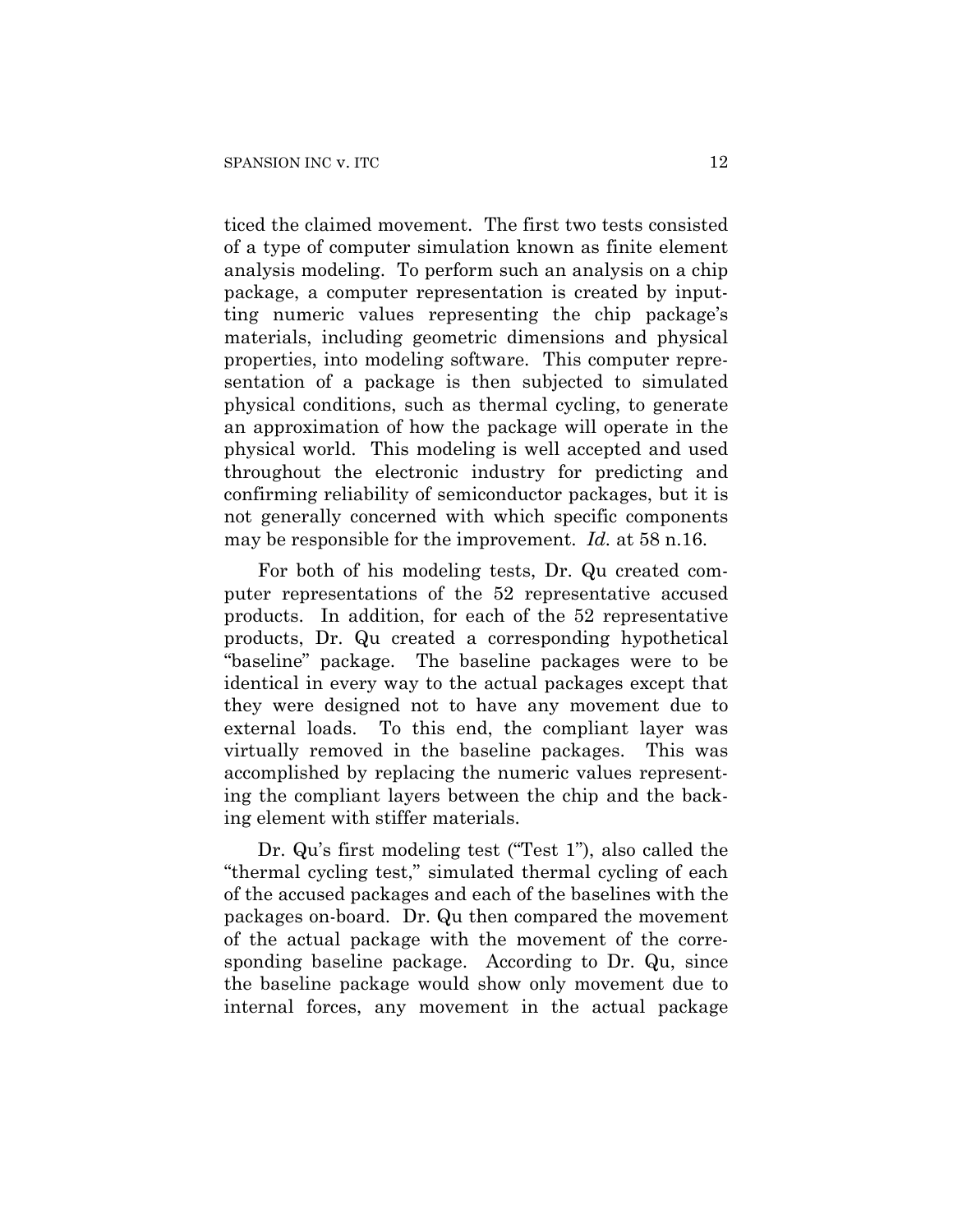above the movement in the baseline would be due solely to external forces. Dr. Qu also calculated the resulting "plastic work," a measure of stress on the solder balls, for each of the accused and corresponding baseline packages.

Dr. Qu's second modeling test ("Test 2"), also called the "direct loading" test, compared the off-board and onboard behavior of the representative accused packages during thermal cycling. According to Dr. Qu, modeling the representative accused packages off-board isolated movement due to solely internal loads because external loads, by definition, only occur when the packages are onboard. On the other hand, modeling representative accused packages on-board resulted in movement due to both internal and external loads. Accordingly, to find the movement due only to external loads, Dr. Qu subtracted the displacement shown by the off-board configuration from that shown by the on-board configuration. Dr. Qu acknowledged that one problem with Test 2 was the requirement of a "linearity assumption." In reality, movement in the system is non-linear─movement in the on-board configuration (when both internal and external loads are applied) is not exactly the sum of the movements due to internal and external loads alone when they are separately applied. Instead, there is some interaction between the internal loads and external loads. When a package is on-board, the movement caused by external loads may cause more or less movement to occur due to internal loads. However, since Dr. Qu could not quantify the nonlinearity in the system, he had to make the "linearity assumption," that movement due to internal and external loads on-board is the sum of movement due to internal and external loads applied separately. After approximating the amount of displacement due to external loads by subtracting the off-board displacement from the on-board displacement, Dr. Qu then applied this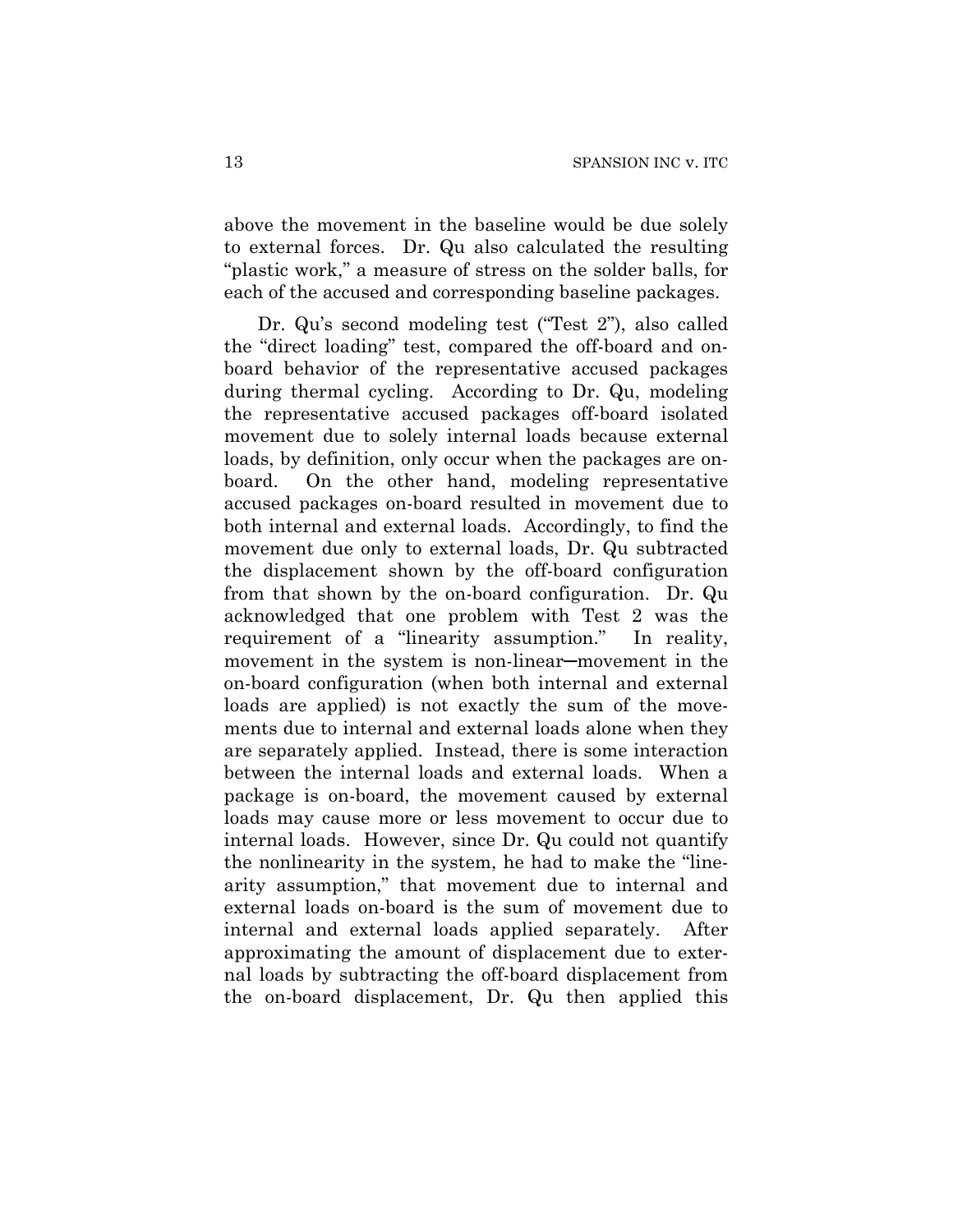external load to the bottom of the solder balls on off-board models of both the actual and baseline packages. Applying this calculated external load to a package approximated the stress caused by external loads during thermal cycling. Dr. Qu then assessed the effect of this stress by measuring the amount of damage to the solder balls in both packages. He found that there was improved reliability in the modeled actual packages as compared to the baseline packages.

Dr. Qu performed one last test, the "Moirè test," designed to validate the modeling tests. Moirè testing is an experimental technique (not a computer simulation) in which a physical chip package is cut in half and then a grating with very fine lines is epoxied to the cross-section. Lasers are used to make optical measurements of that sample at different temperatures in order to determine the displacements at various points on the package. Dr. Qu performed Moirè testing on only four of the 52 representative models and used a narrower temperature range, between +25ºC and +75ºC, than used for the thermal cycling modeling analysis, which ranged between -25ºC and +125ºC.

## B. Procedural History

The ITC instituted this investigation on May 21, 2007. On December 1, 2008, the presiding administrative law judge ("ALJ") issued the *Initial Determination*, finding that Tessera had not met its burden to show that the accused products infringed the asserted claims of either the '326 patent or the '419 patent. *Initial Determination* at 121. The ALJ also found that the asserted claims of both patents were not invalid (1) under 35 U.S.C. § 112 ¶ 1 for failing to satisfy the enablement or written description requirements; (2) under 35 U.S.C.  $\S$  112  $\P$  2 for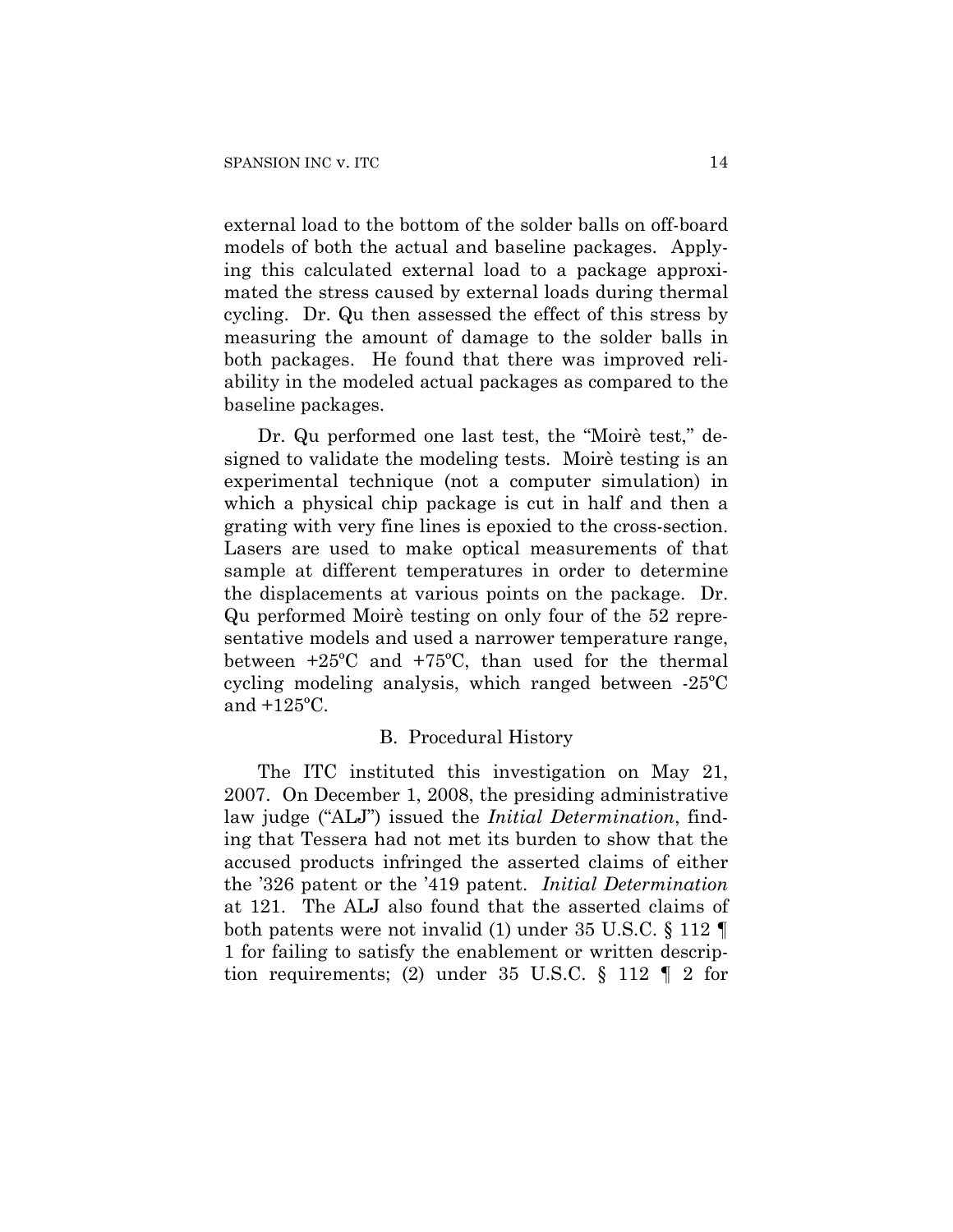indefiniteness; (3) under 35 U.S.C. § 102 for anticipation; or (4) under 35 U.S.C. § 103 for obviousness. *Id.* at 119.

On February 22, 2008, based on an ex parte reexamination requested by a non-party and granted by the United States Patent and Trademark Office ("PTO") before Tessera filed its complaint in the ITC, Respondents filed a joint motion to stay the ITC proceedings pending the reexamination. The ALJ granted the motion. The Commission reversed the ALJ's order and denied Respondents' stay motion. *In the Matter of Certain Semiconductor Chips with Minimized Chip Package Size and Products Containing Same*, Inv. No. 337-TA-605, 2008 WL 2223426 (Int'l Trade Comm'n May 27, 2008). Respondents then sought a writ of mandamus from this court to vacate the Commission's denial. This court denied the petition because petitioners had not shown that their right to the writ was clear and indisputable and because the Commission's explanation, "that reexamination proceedings were at an early stage, that the reexamination proceedings might not reach completion before patents' expiration, and that the Commission investigation was at an advanced stage," was a sufficient basis for denial of a stay. *In re Freescale Semiconductor, Inc.*, 290 Fed. App'x 326, 326 (Fed. Cir. 2008).

On January 30, 2009, the Commission stated that it would review portions of the *Initial Determination*. Specifically, the Commission noted that it would review the ALJ's findings that (1) the accused devices did not infringe; (2) Tessera waived indirect infringement of the '419 patent; and (3) Motorola's invention of the 1989 68HC11 OMPAC chip did not anticipate the asserted patents. *In the Matter of Certain Semiconductor Chips With Minimized Chip Package Size and Products Containing Same*; Notice of Commission Decision To Review in Part a Final Determination Finding No Violation of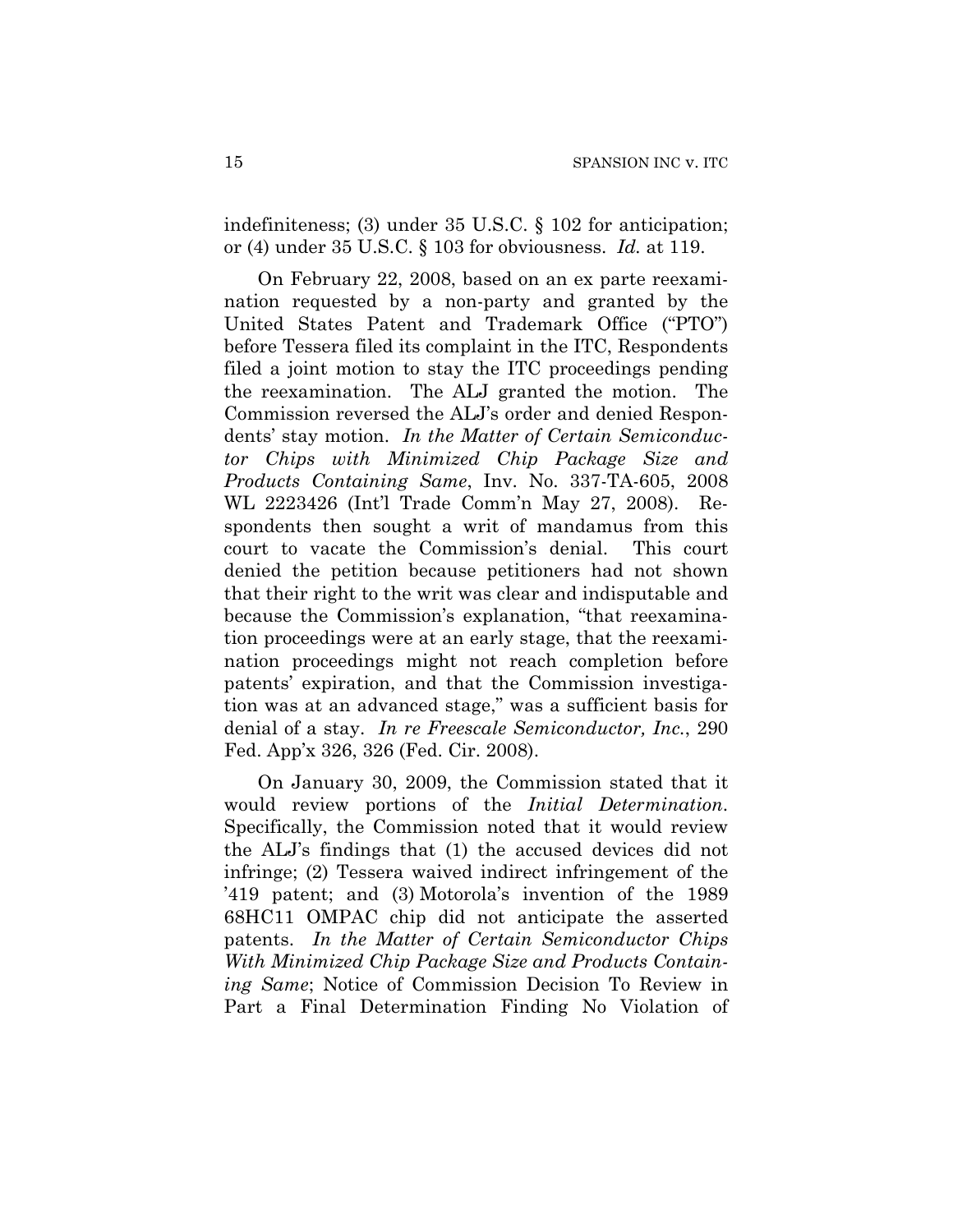Section 337, 74 Fed. Reg. 6175-76 (Feb. 5, 2009). After briefing by the parties, the Commission, on May 20, 2009, issued the *Final Determination* overturning, in part, the ALJ's holdings. The Commission found both direct and contributory infringement and issued both limited exclusion and cease-and-desist orders.

Spansion and Freescale sought from this court a stay, pending appeal, of the Commission's orders. This court denied that motion, concluding that Spansion and Freescale had neither met their burden of showing a strong likelihood of success on the merits nor shown that the harm factors militated in movants' favor. *Spansion, Inc. v. Int'l Trade Comm'n*, Nos. 2009-1460, -1461, -1462, - 1465, 2009 WL 2876448 (Fed. Cir. Sept. 8, 2009).

On appeal, Appellants challenge two aspects of the Commission's determination of the meaning of the claims. First, Appellants assert that all the asserted claims are indefinite because the moveable limitation is insolubly ambiguous. Second, Appellants object to the Commission's construction of the claim limitation "downwardly alongside." Appellants also appeal the Commission's finding of both direct and contributory infringement, asserting that Tessera failed to meet its burden to show that the accused products practice the claimed movement. Finally, Appellants contend that the asserted claims of both the '326 and '419 patents are invalid and appeal the Commission's finding that they are not anticipated. Spansion, on its own, also argues that the Commission's award of prospective injunctive relief was erroneous because it did not properly take into consideration the public interest. This court has jurisdiction under 28 U.S.C. § 1295(a)(6).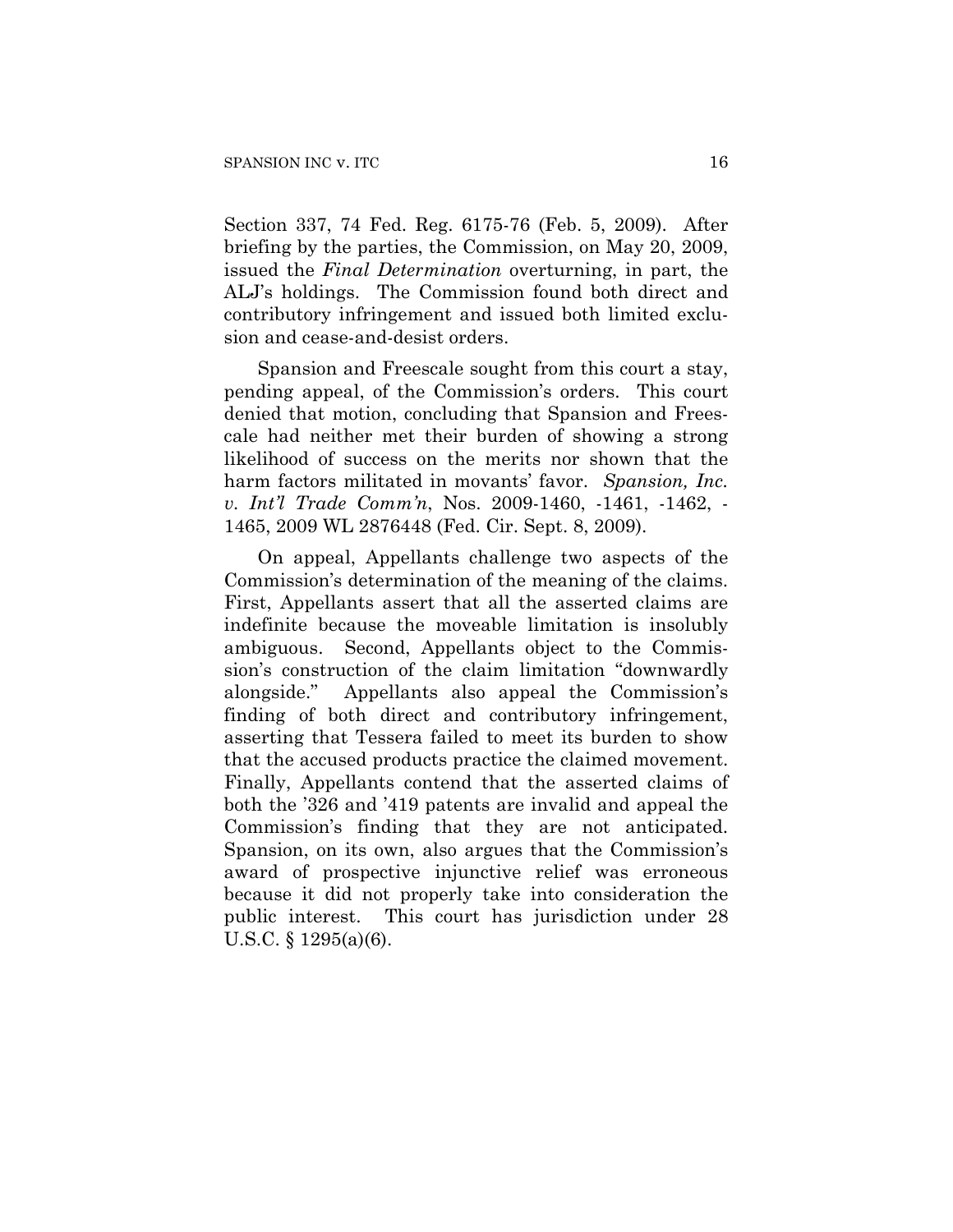#### II. DISCUSSION

## A. Standard of Review

This court reviews the Commission's legal determinations de novo and the Commission's factual findings for substantial evidence. *Alloc, Inc. v. Int'l Trade Comm'n*, 342 F.3d 1361, 1368 (Fed. Cir. 2003). Under the substantial evidence standard, "[a] reviewing court must consider the record as a whole, including that which fairly detracts from its weight, to determine whether there exists such relevant evidence as a reasonable mind might accept as adequate to support a conclusion." *Nippon Steel Corp. v. U.S.*, 458 F.3d 1345, 1351 (Fed. Cir. 2006) (internal quotation marks omitted). This court "must affirm a Commission determination if it is reasonable and supported by the record as a whole, even if some evidence detracts from the Commission's conclusion." *Id.* at 1352 (internal quotation marks omitted).

## B. Claim Construction

## 1. Indefiniteness

The ALJ found that the claims were not invalid for indefiniteness. *Initial Determination* at 105-06. The Commission adopted the conclusions of the ALJ on this issue. *Final Determination* at 76. "Indefiniteness requires a determination whether those skilled in the art would understand what is claimed." *Enzo Biochem, Inc. v. Applera Corp.*, 599 F.3d 1325, 1332 (Fed. Cir. 2010) (internal quotation marks omitted). To make that determination, general principles of claim construction apply. *Id.* at 1331 (internal quotation marks omitted). While claim construction primarily relies on intrinsic evidence, extrinsic evidence, such as expert testimony, may also be used when given the appropriate weight by the trial court. *Datamize, LLC v. Plumtree Software, Inc.*, 417 F.3d 1342,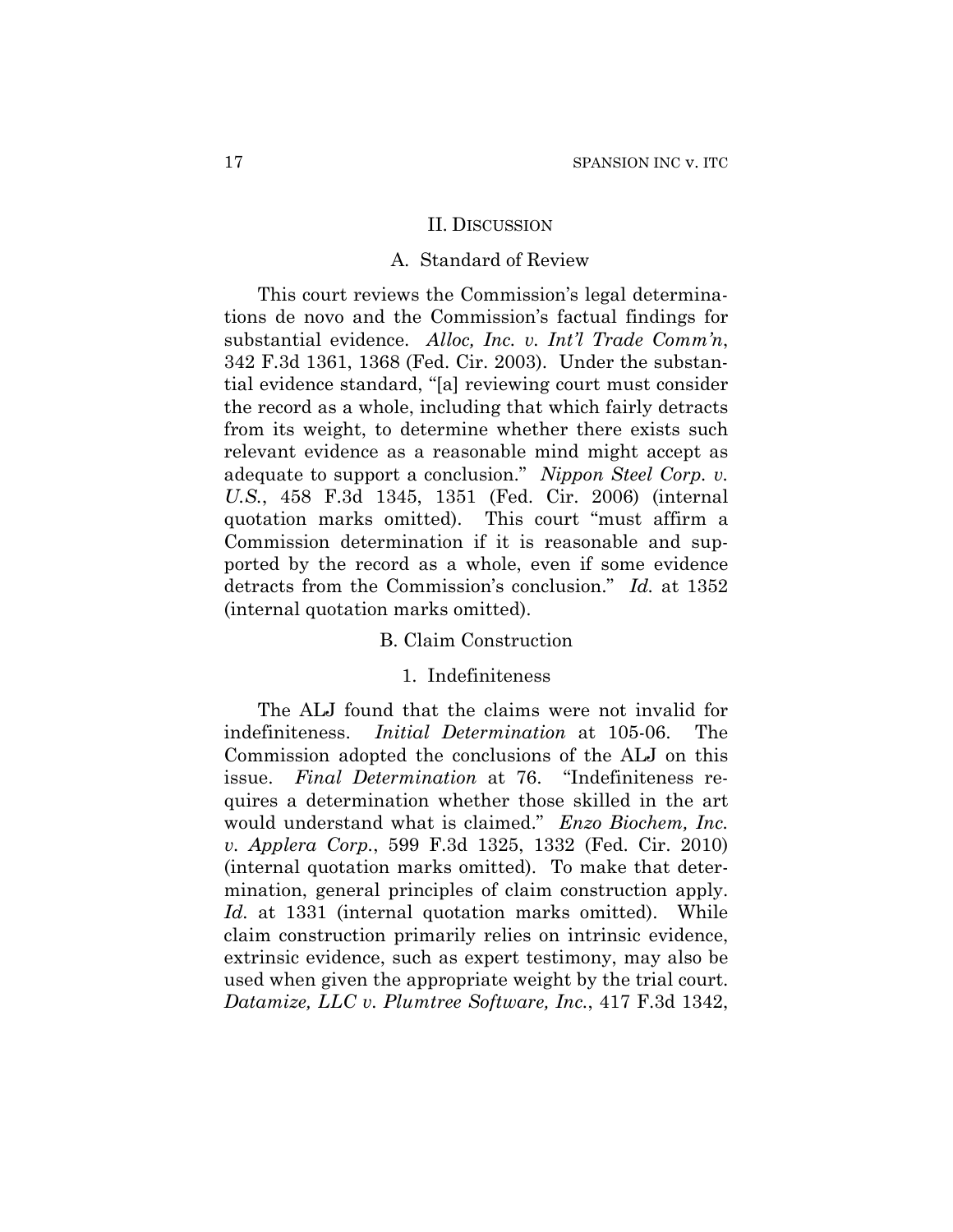1348 (Fed. Cir. 2005). "Because a patent is presumed to be valid, the evidentiary burden to show facts supporting a conclusion of invalidity is one of clear and convincing evidence." *Id.* at 1345. This court reviews the Commission's determination on indefiniteness de novo. *Exxon Research & Eng'g Co. v. United States*, 265 F.3d 1371, 1376 (Fed. Cir. 2001).

On appeal, Appellants argue that the ALJ incorrectly determined that the "moveable" limitation found in each of the asserted claims is not indefinite. As described above, the ALJ interpreted the movable limitation to require that "in the operation of the assembly, the terminals are capable of being displaced relative to the chip by external loads applied to the terminals, to the extent that the displacement appreciably relieves mechanical stresses, such as those caused by differential thermal expansion which would be present in the electrical connections absent such displacement." *Initial Determination* at 57-58. Appellants contend that a person of ordinary skill would not understand whether movement of the terminals "appreciably relieve[d] mechanical stresses" as required by the Commission's construction and thus would not be able to determine how much movement constitutes infringement. Appellants argue that because the patents do not define any standard for measuring stress relief, there is no anchor for determining when stress relief is "appreciable." Moreover, Appellants contend that the asserted patents fail to distinguish between the claimed movement and other unclaimed movement that is present in chip packages. Tessera responds that the Commission correctly determined that the "moveable" language is definite, arguing that both the specification and expert testimony support the Commission's conclusion that a person of ordinary skill would understand the boundaries of the claims. This court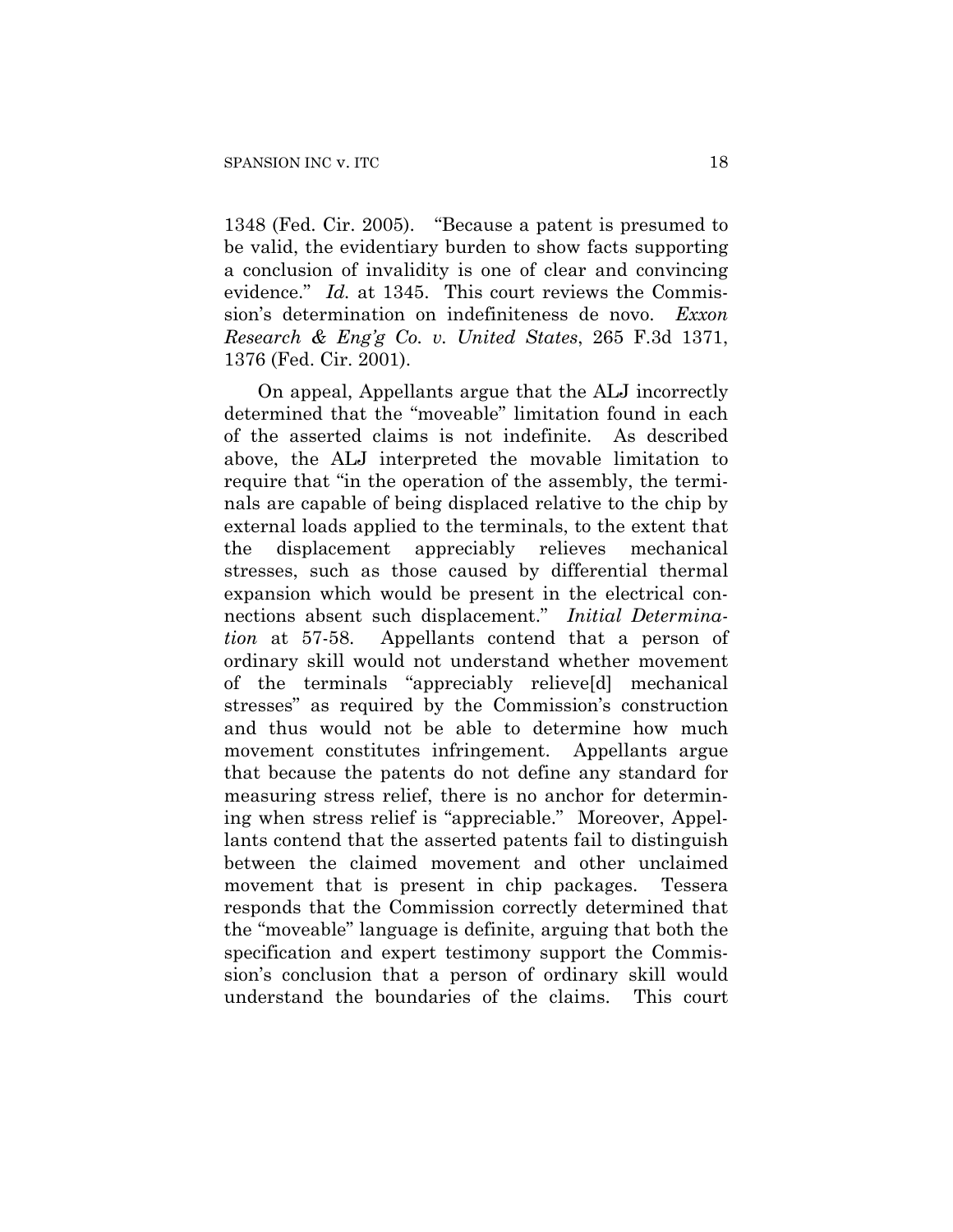agrees with the Commission that the claims are not indefinite.

First, this court is not persuaded by Appellants' argument that the claims do not provide a way to determine how much movement constitutes infringement. The ALJ found that "the evidence shows that one skilled in the art would readily be able to understand the scope of the asserted claims of the '326 and '419 patents when read in light of the specifications." *Id.* at 105. Both the intrinsic and extrinsic evidence support this finding.

The intrinsic evidence provides guidance both on the mechanical stresses that cause the problem and the kind of movement that will relieve those stresses. The specification indentifies the cause of the mechanical stress resulting from thermal cycling as the "relative movement [which] deforms the electrical interconnections between the chip and substrate." '326 patent col.2 ll.17-19. It then goes on to identify a solution to the problem in providing "a compliant layer [] disposed between said terminals and said chip so that said complaint layer will be compressed upon movement of said terminals toward said chip." *Id.* col.3 ll.61-64. This disclosed and described movement is what "provides compensation for differential thermal expansion of the chip and substrate," *Id.* col.4 ll.9-11, and enables "the assembly [to be] substantially resistant to thermal cycling." *Id.* col.20 l.40.

The extrinsic evidence also supports the ALJ's finding. Experts for both Tessera and Appellants testified that one of ordinary skill in the art would have been able to determine the boundaries of the claims. For example, Appellants' expert, Dr. Sitaraman stated that he was "able to conduct a noninfringement analysis based on the Tessera description" and that he was "able to find out the movement due to external forces alone." Trial Ex. RX-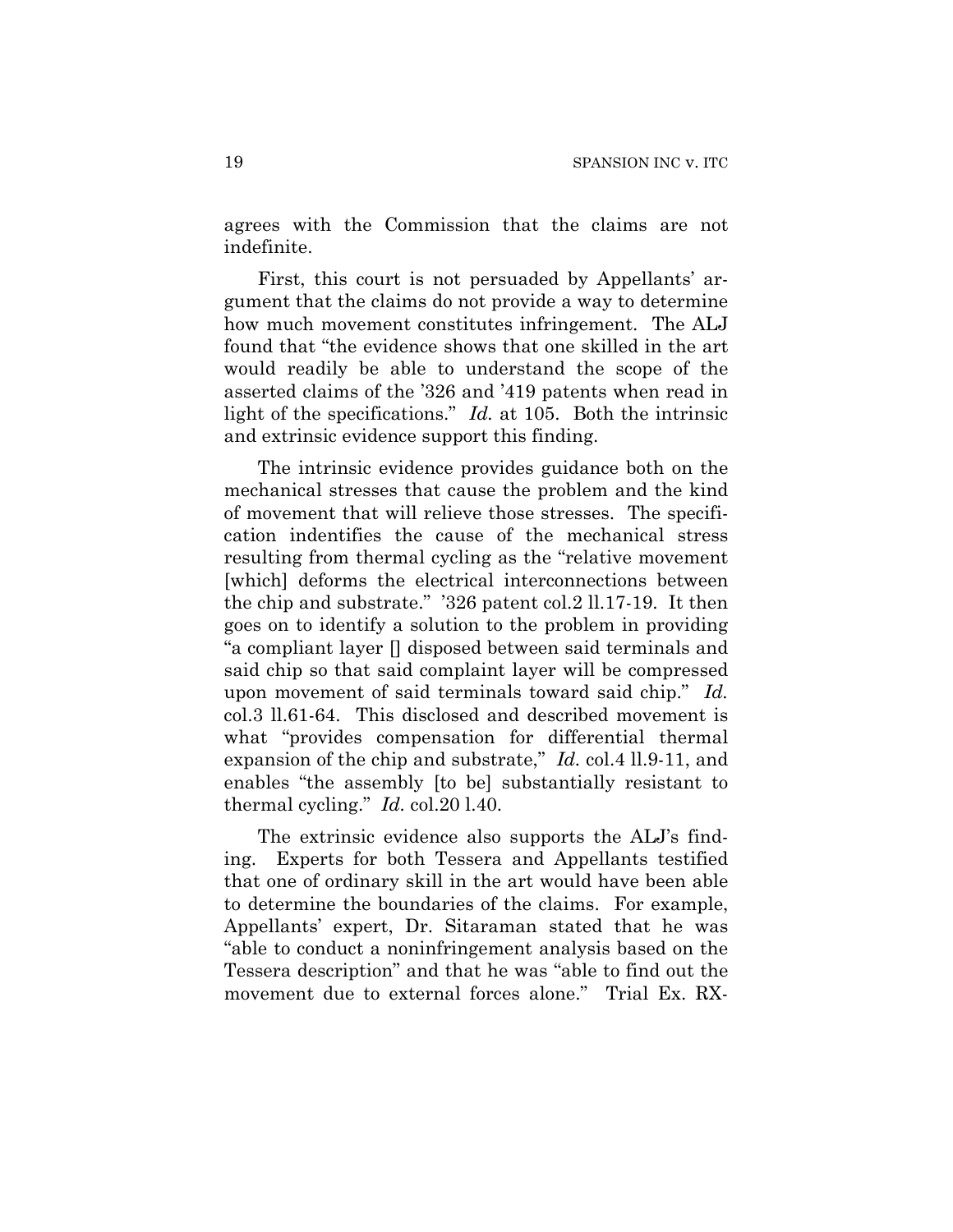3179C (witness statement of Dr. Sitaraman, Feb. 14, 2008) at ¶ 85, J.A. 78130; Hr'g Tr. 971:6-11 (July 17, 2008), J.A. 12003; *see Initial Determination* at 105 ("[T]he evidence shows that two of [Appellants'] own experts were able to discern the metes and boundaries of the asserted claims. In particular, Dr. Sitaraman was able to discern a dividing line between what an appreciable relief of stress is and what is not. Additionally, Dr. Madenci testified in this Investigation that he was able to determine what would literally be within the scope of the asserted claims." (internal citations omitted)). In addition, Tessera's expert, Dr. Ivey, stated that "a person of ordinary skill in the art would have understood that the claimed movement required terminals that could move relative to the chip to provide substantial compensation for differential thermal expansion and thus significantly improve reliability at the connections." Trial Ex. CX-3205C ¶ 377, J.A. 51424 (witness statement of Dr. Ivey, Feb. 16, 2008). The ALJ had the right to credit that testimony. *See Datamize*, 417 F.3d at 1348; *Orthokinetics, Inc. v. Safety Travel Chairs, Inc.*, 806 F.2d 1565, 1576 (Fed. Cir. 1986). This court does not find persuasive Appellants' arguments that the ALJ misinterpreted the expert testimony.

Moreover, the claims were intended to cover the use of the invention with semiconductor packages made of a number of materials, each having different coefficients of thermal expansion and differing thermal expansion rates. Interpreting the claimed term "movable" in terms of appreciable relief of mechanical stress is as precise as need be and "reasonably apprise[s] those skilled in the art both of the utilization and scope of the invention." *Shatterproof Glass Corp. v. Libbey-Owens Ford Co.*, 758 F.2d 613, 624 (Fed. Cir. 1985) (internal quotations omitted).

Second, this court disagrees with Appellants' argument that the asserted claims are indefinite because the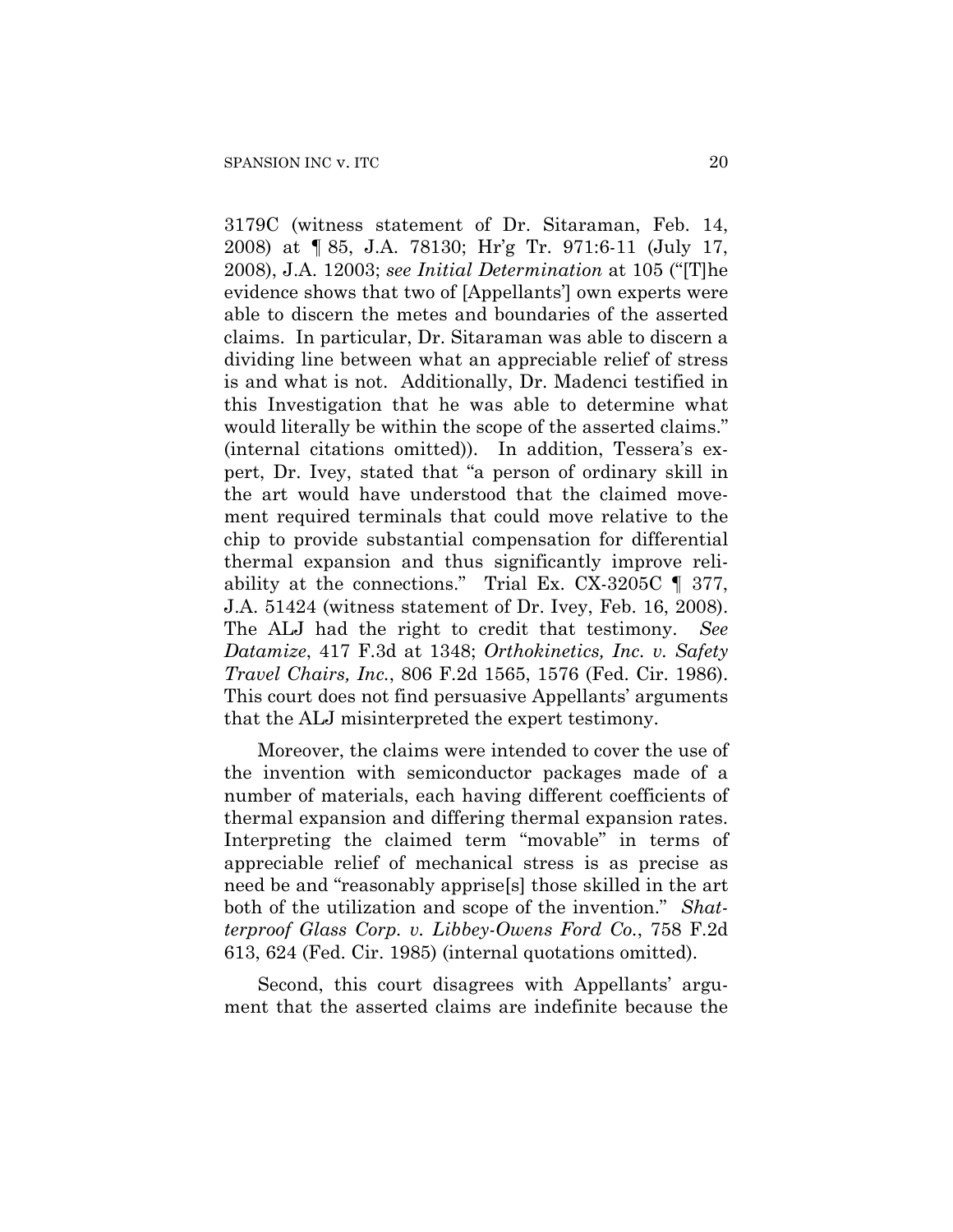patents provide no method for distinguishing claimed movement from unclaimed movement. Whether a patent clearly differentiates itself from specific prior art "is an important consideration in the definiteness inquiry." *Halliburton Energy Servs., Inc. v. M-I LLC*, 514 F.3d 1244, 1252 (Fed. Cir. 2008). Here, the prosecution history clearly differentiates claimed from unclaimed movement. During prosecution of the '419 patent, the patent examiner rejected the pending claims as anticipated by the Lin patent. In response, Tessera distinguished the Lin patent by differentiating solder ball deformation and "CTE matching" from the claimed movement. *Initial Determination* at 48 ("Indeed, Lin's teaching that one should rely upon deformable solder balls and CTE matching of the 'carrier substrate 12' and the printed circuit board as a full and adequate solution to the problem of solder joint fatigue leads away from any suggestion that one should provide terminals movable relative to the chip to deal with this problem.") (quoting Trial Ex. JX-0003 prosecution history of the '419 patent, amendment dated Aug. 20, 2001 at 4-5). Thus, the prosecution history makes clear that claimed movement is limited to movement caused by external loads as opposed to movement caused by internal loads.

Although determining whether claimed movement was present in the accused packages required an expert using detailed computer simulations, this alone does not indicate that the claims are indefinite. The difficulty or complexity of the infringement analysis does not necessarily speak to whether a claim is definite or not. *See Datamize*, 417 F.3d at 1354 (stating that "indefiniteness does not depend on the difficulty experienced by a particular person in comparing the claims with the prior art or the claims with allegedly infringing products or acts"); *SmithKline Beecham Corp. v. Apotex Corp.*, 403 F.3d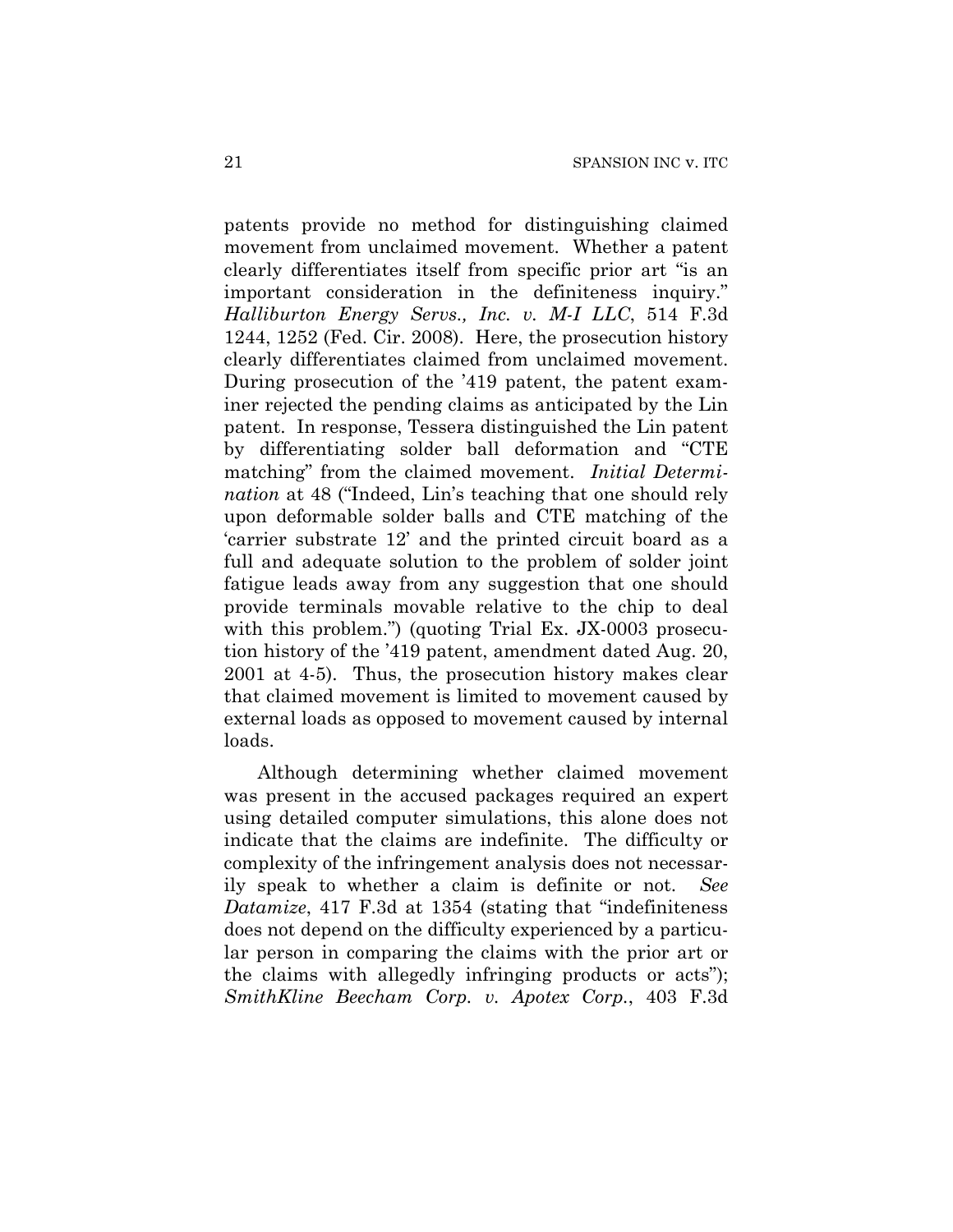1331, 1340-41 (Fed. Cir. 2005) ("The test for indefiniteness does not depend on a potential infringer's ability to ascertain the nature of its own accused product to determine infringement, but instead on whether the claim delineates to a skilled artisan the bounds of the invention."). Appellants did not carry their burden of persuading the Commission, nor have they persuaded this court, that the asserted claims of the '326 and '419 patents are invalid for indefiniteness.

# 2. "Downwardly Alongside"

Appellants appeal the Commission's construction of the claim limitation "bonding wires extending downwardly alongside said edges of said chip" included in claim 1 of the '326 patent. The Commission construed the limitation to mean "along the side of the semiconductor chip, with the caveat that one of ordinary skill in the art would understand that through the wire bonding process, the bonding wires may extend up, outward and then downward toward the backing element." *Initial Determination* at 39-40. The Commission based this finding on the specification's description of the bonding wires as conventional and the understanding of one of skill in the art that the conventional wire bonding process may cause bonding wires to extend up, out, and then down. *Id.* at 38-39.

Appellants argue that this construction impermissibly broadens the claim limitation and renders the term "alongside" superfluous because it does not specify how far from the semiconductor chip edge the bonding wires are allowed to fan out. Appellants' position is that the specification and prosecution history require that the limitation define "alongside" as being "in close proximity" to the edges of the semiconductor chip. Specifically, Appellants cite Figure 26 in the '326 patent and its de-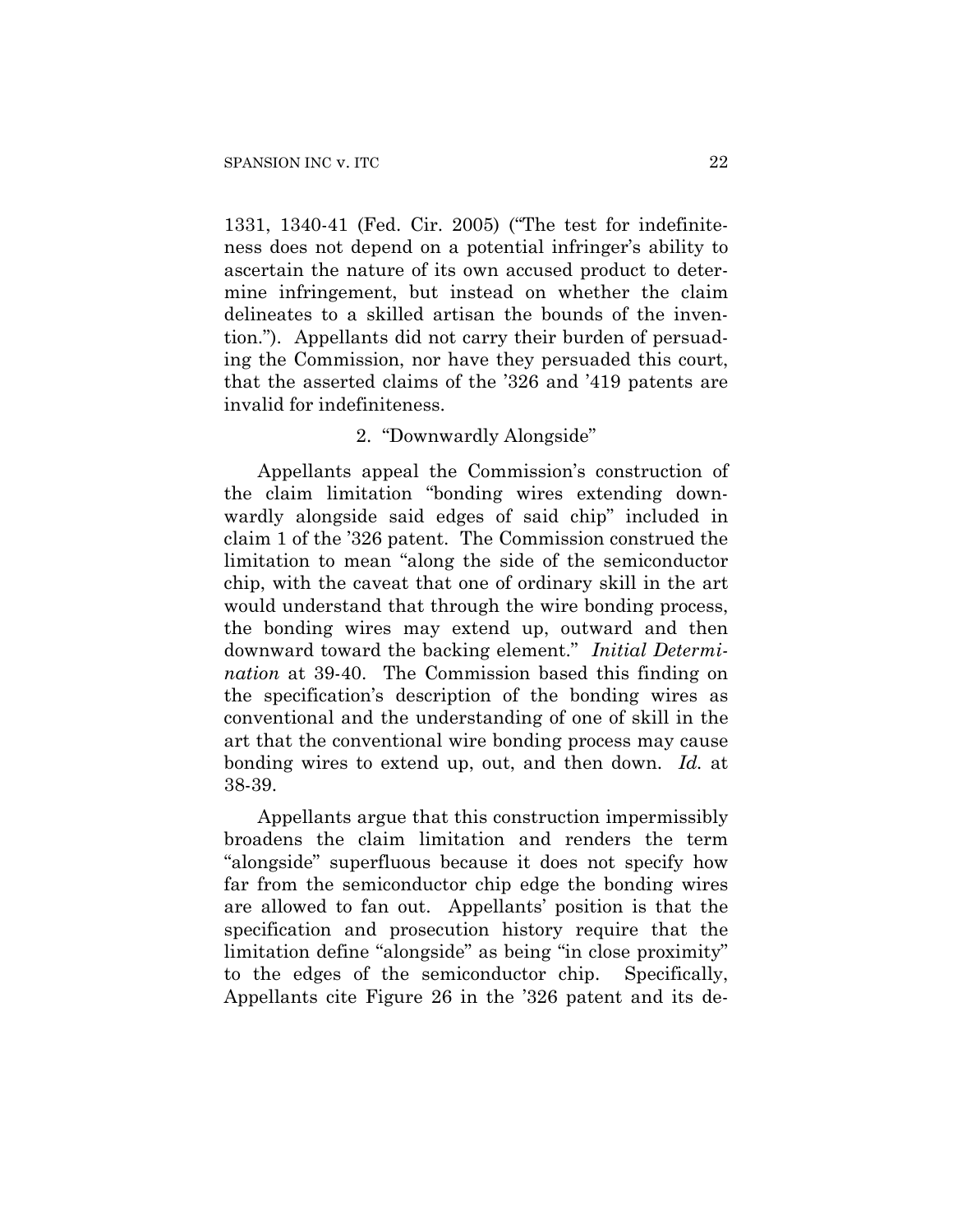scription stating "alongside the chip, in close proximity to the edges of the chip" as defining "alongside" to include the limitation "in close proximity." '326 patent col.31 ll.14-15.In addition, Appellants assert that the specification does not support the Commission's finding that the invention discloses using conventional wire bonding because Figure 29 distinguishes between a subassembly embodying the claimed invention and another chip that uses conventional bonding wires. Finally, Appellants contend that the prosecution history confirms that "alongside" means "in close proximity" because during the prosecution of U.S. Patent No. 5,347,159 (the "'159 patent"), the parent of the '326 patent, the inventors expressly distinguished their invention from the prior art Kishida patent for not disclosing conductive leads "alongside" the edges of a chip. Instead, the inventors stated that the prior art conductive leads "extend outwardly from the various chips rather than upwardly alongside of the chips." This court is not persuaded by any of these arguments.

This court agrees with the ALJ that the proper construction of "downwardly alongside" includes conventional bonding wires. The specification discloses only conventional wires that are connected between elements using a conventional wire bonding process. '326 patent col.29 ll.26-46. Figure 14 demonstrates conventional bonding wires extending up, out, and then down. *Id.* col.18 ll.58- 60. Appellants do not disagree that conventional wire bonds attaching elements on one side of the chip to elements on the other extend up, out, and then down. In fact, Appellants concede that all the accused products use conventional wire bonding, with wires that extend "up from the chip contacts, and out and away from the chip" before extending down to attach to contacts on the rear side of the chip. Freescale's Principal Br. at 59-60. And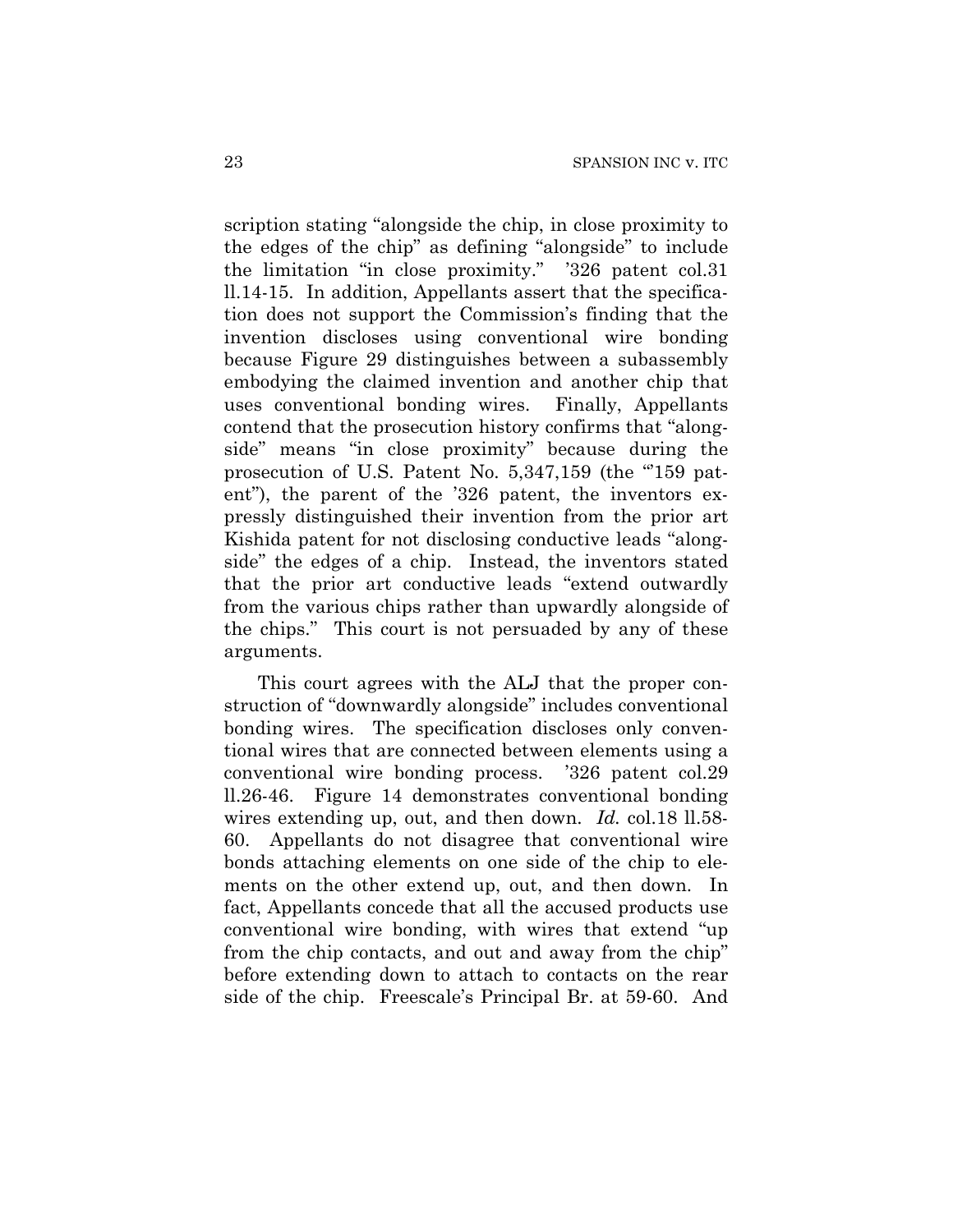Appellants do not point to any language in the specification that discloses wires bonded in a different manner.

Figure 26 discloses the use of trace leads, labeled 948, in addition to bonding wires, labeled 928. Appellants' reliance on this figure and its description including the phrase "in close proximity" is misplaced because that description refers only to the leads, and not to the bonding wires. '326 patent col.29 ll.19-20. The only bonding wires illustrated in Figure 26 do in fact extend upward, outward and then downward from contacts but then terminate at the point where they connect to trace leads above the face of the chip. Appellant's reliance on Figure 29 is similarly misplaced. Figure 29 does not illustrate the use of bonding wires to attach contacts on one side of the chip to terminals on the other side of the chip. Instead, Figure 29 shows a semiconductor package using leads and flaps for this purpose.

Finally, this court is not persuaded that the inventors disclaimed bonding wires not in close proximity to the semiconductor chip in the prosecution of the '159 patent. Appellants argue that the inventors' statement "these wiring films extend outwardly from the various chips rather than upwardly alongside of the chips" distinguishes the prior art Kishida wiring films (shown below) from connections that extend downwardly alongside the semiconductor chip. J.A. 62395. This court does not agree.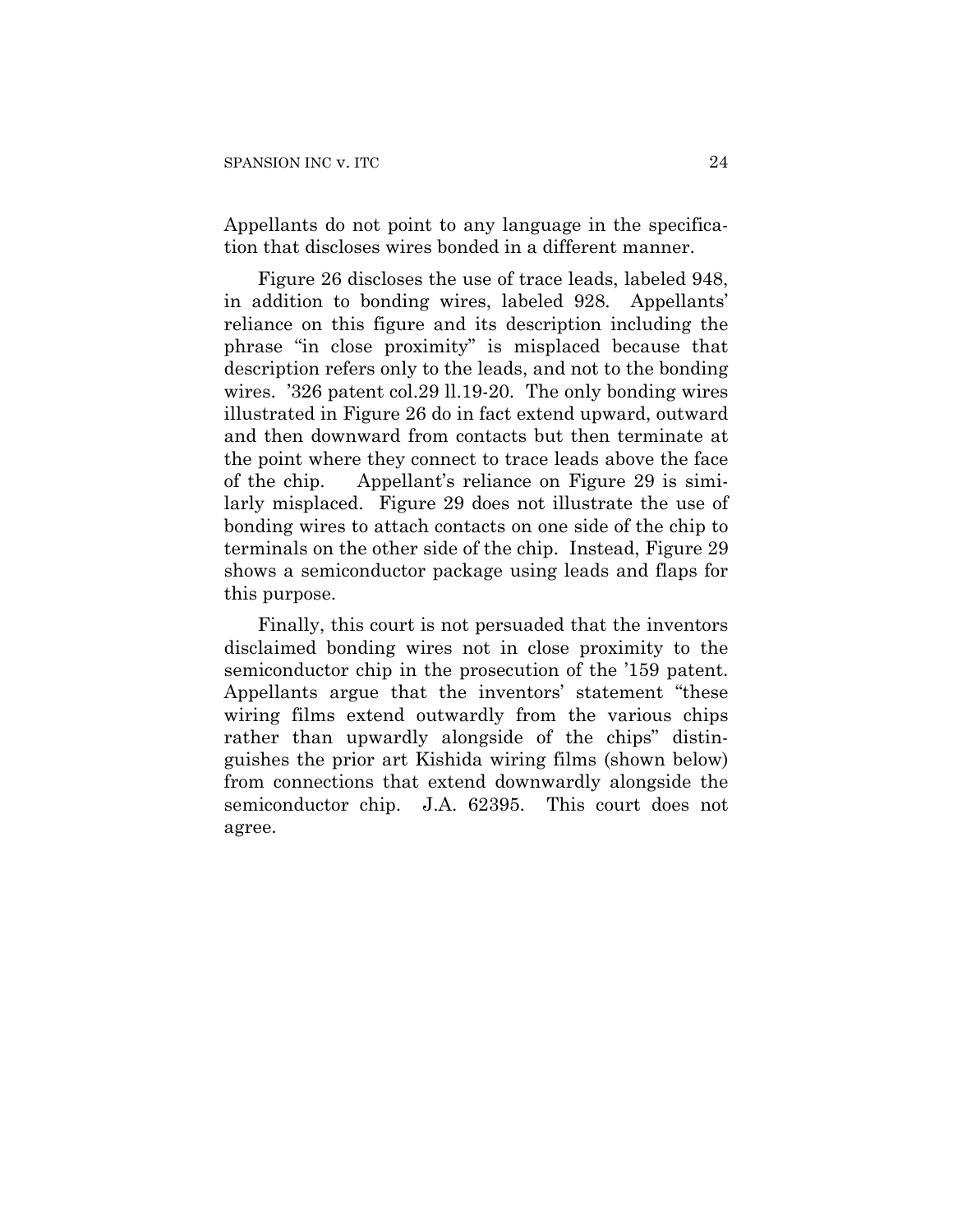

First, the '159 patent claims disclose leads and flaps rather than bonding wires for electrically connecting one side of the semiconductor chip to the other. Therefore, any disclaimers specifically relating to the type of connection do not apply to the '326 patent. *See Saunders Group, Inc. v. Comfortrac, Inc.*, 492 F.3d 1326, 1333 (Fed. Cir. 2007) ("When the purported disclaimers are directed to specific claim terms that have been omitted or materially altered in subsequent applications (rather than to the invention itself), those disclaimers do not apply."); *see also Ventana Med. Sys. v. Biogenex Labs.*, 473 F.3d 1173, 1182 (Fed. Cir. 2006) ("[T]he doctrine of prosecution disclaimer generally does not apply when the claim term in the descendant patent uses different language."); *Invitrogen Corp. v. Clontech Labs., Inc.*, 429 F.3d 1052, 1078 (Fed. Cir. 2005) ("[T]he prosecution of one claim term in a parent application will generally not limit different claim language in a continuation application.").

Second, even if the inventors' statement was related not to the type of connection, but to the mutual claim term "alongside," it is still unclear that it was a disclaimer of connections not in close proximity to the chip edge. Instead of distinguishing the invention from Kashida because of the distance of the wiring films from the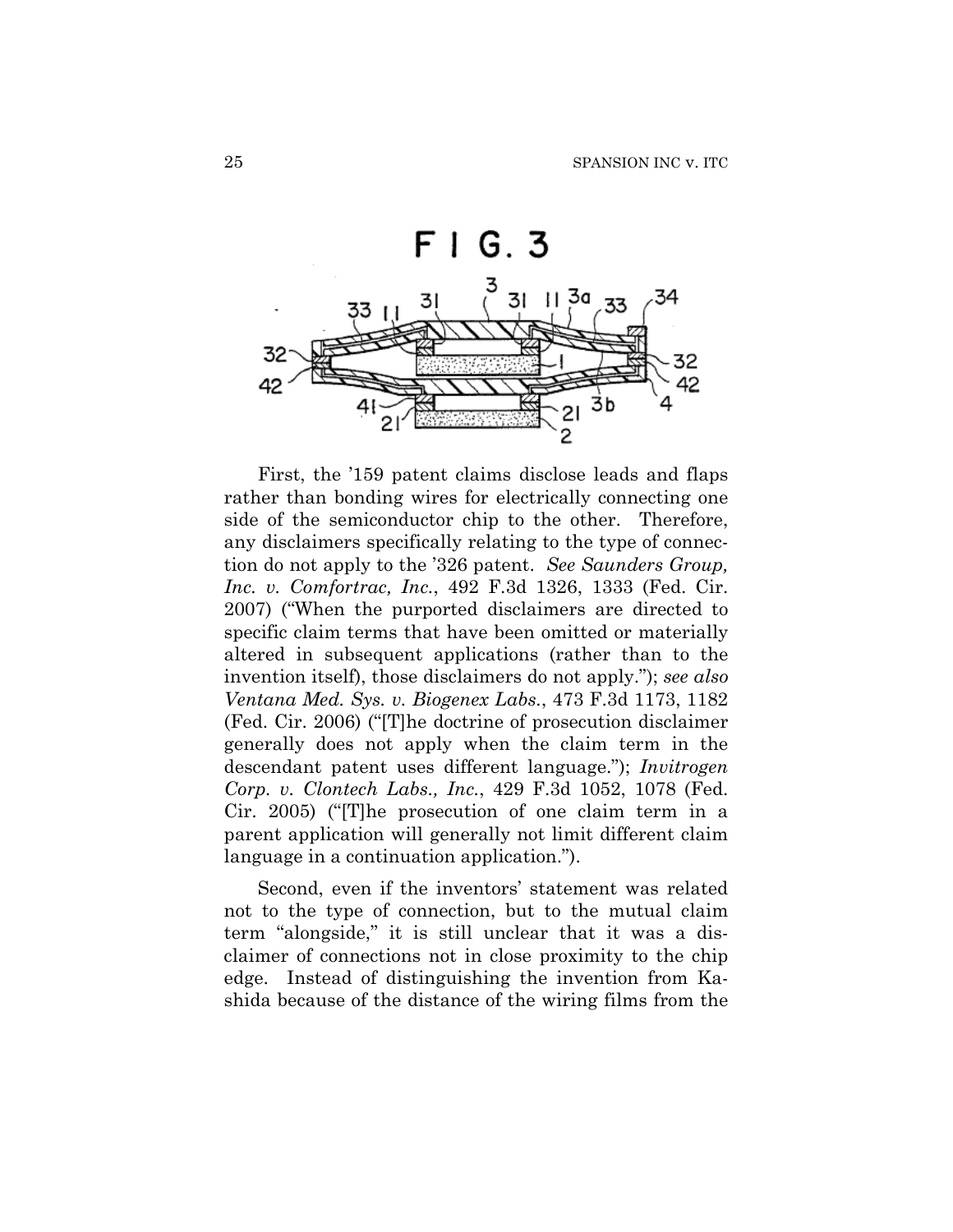chip edge, it is at least as likely that the inventors were distinguishing the invention from the prior art wiring films because the films never extend along the sides of the chips─the prior art wiring films extend up and out, but never down. Thus, the inventors' statement was not sufficiently clear to establish that a disclaimer occurred. *See Omega Eng'g, Inc. v. Raytek Corp.*, 334 F.3d 1314, 1325 (Fed. Cir. 2003) ("To balance the importance of public notice and the right of patentees to seek broad patent coverage, we have thus consistently rejected prosecution statements too vague or ambiguous to qualify as a disavowal of claim scope.").

For the foregoing reasons, this court affirms the Commission's construction of the downwardly alongside limitation. Therefore, this court need not address Appellants' argument that the accused packages do not infringe under their preferred construction.

# C. Infringement

On the issue of infringement, the ALJ, in the *Initial Determination*, and the Commission, in the *Final Determination*, came to contradictory conclusions on several factual issues and the ultimate conclusion. Each party in this appeal, not surprisingly, argues that the opinion supporting its position is correct. However, "we do not 'review' the correctness of the ALJ's initial decision or the correctness of the Commission's 'reversal.'" *Fischer & Porter Co., Inc. v. Int'l Trade Comm'n*, 831 F.2d 1574, 1577 (Fed. Cir. 1987). Instead, "19 U.S.C. § 1337(c), directs that on appeal to this court, this court must review the 'final determination of the Commission . . . in accordance with chapter 7 of title 5 [i.e., the Administrative Procedure Act (APA)].'" *Id.* While the ALJ's opinion may be probative, "this court may not substitute its judgment for the Commission's final determination on the ground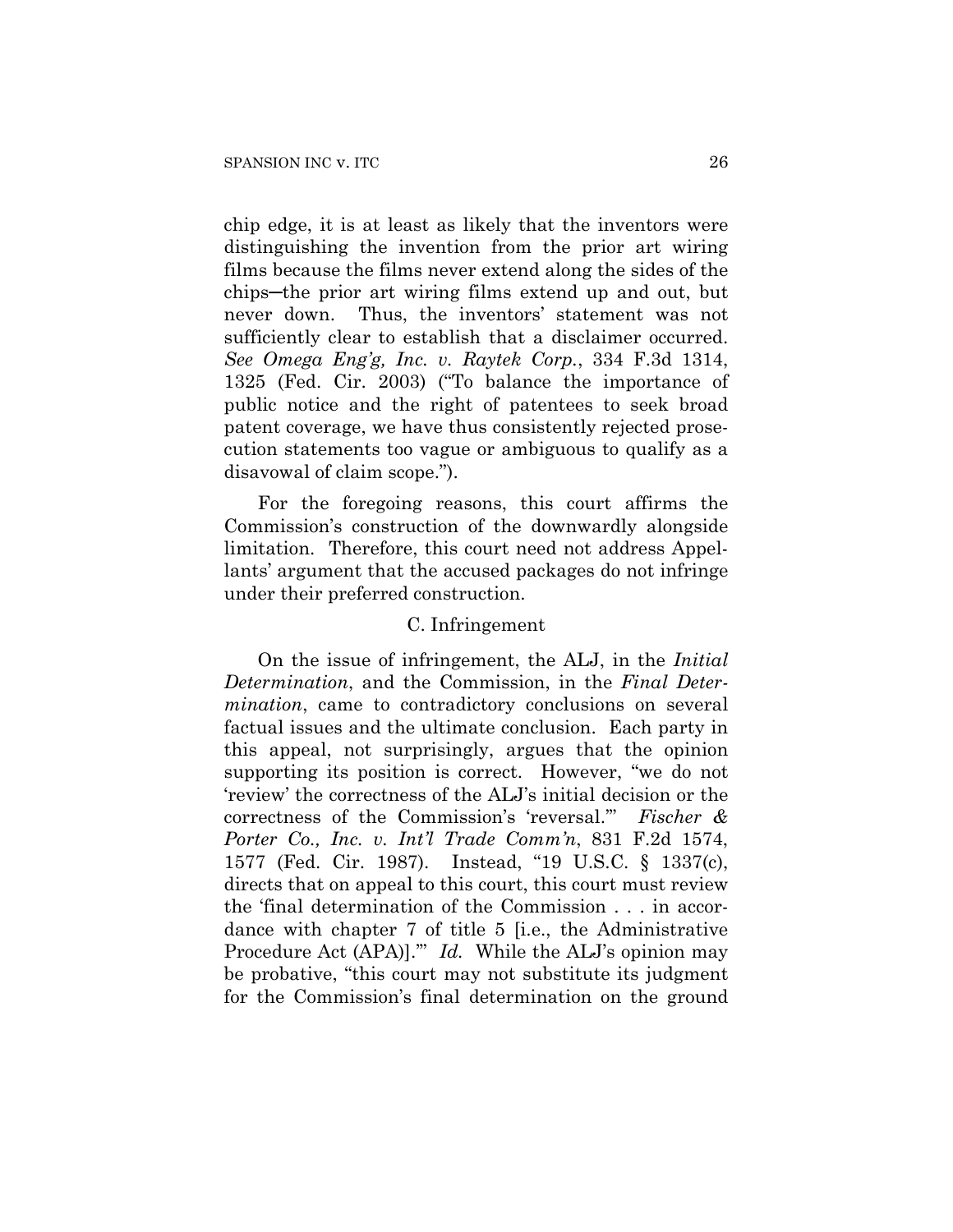that the court believes the ALJ's . . . view is 'more reasonable.'" *Id.* Under the APA, this court reviews the Commission's factual findings, such as its finding of infringement, for substantial evidence. *See* 5 U.S.C. § 706(2)(E); *Finnigan Corp. v. Int'l Trade Comm'n*, 180 F.3d 1354, 1361-62 (Fed. Cir. 1999).

# 1. Direct Infringement

To prove direct infringement, Tessera must establish by a preponderance of the evidence that "one or more claims of the patent read on the accused device literally or under the doctrine of equivalents." *Cross Med. Prods., Inc. v. Medtronic Sofamore Danek, Inc.*, 424 F.3d 1293, 1310 (Fed. Cir. 2005); *Enercon GmbH v. Int'l Trade Comm'n*, 151 F.3d 1376 (Fed. Cir. 1998). The arguments on this issue are extremely complex and highly technical. However, the dispute narrows to a single question of fact: whether the accused products meet the moveable limitation found in all the asserted claims of both the '326 and '419 patents. Appellants assert that Tessera failed to show, through its presentation of Dr. Qu's tests, that the accused products either practiced the claimed movement or that such movement caused appreciable stress relief. Tessera and the ITC respond that Dr. Qu's tests properly established substantial evidence of infringement.

Appellants cite with approval the ALJ's *Initial Determination* in which the ALJ found several problems with Dr. Qu's methodology and concluded that Tessera had failed to prove by a preponderance of the evidence that the accused products practice the claimed movement. First, the ALJ found that because Dr. Qu could not quantify the changes in internal behavior of the baseline package due to his substitutions of materials and their corresponding properties, such as coefficient of thermal expansion, Dr. Qu's Test 1 was ineffective at demonstrat-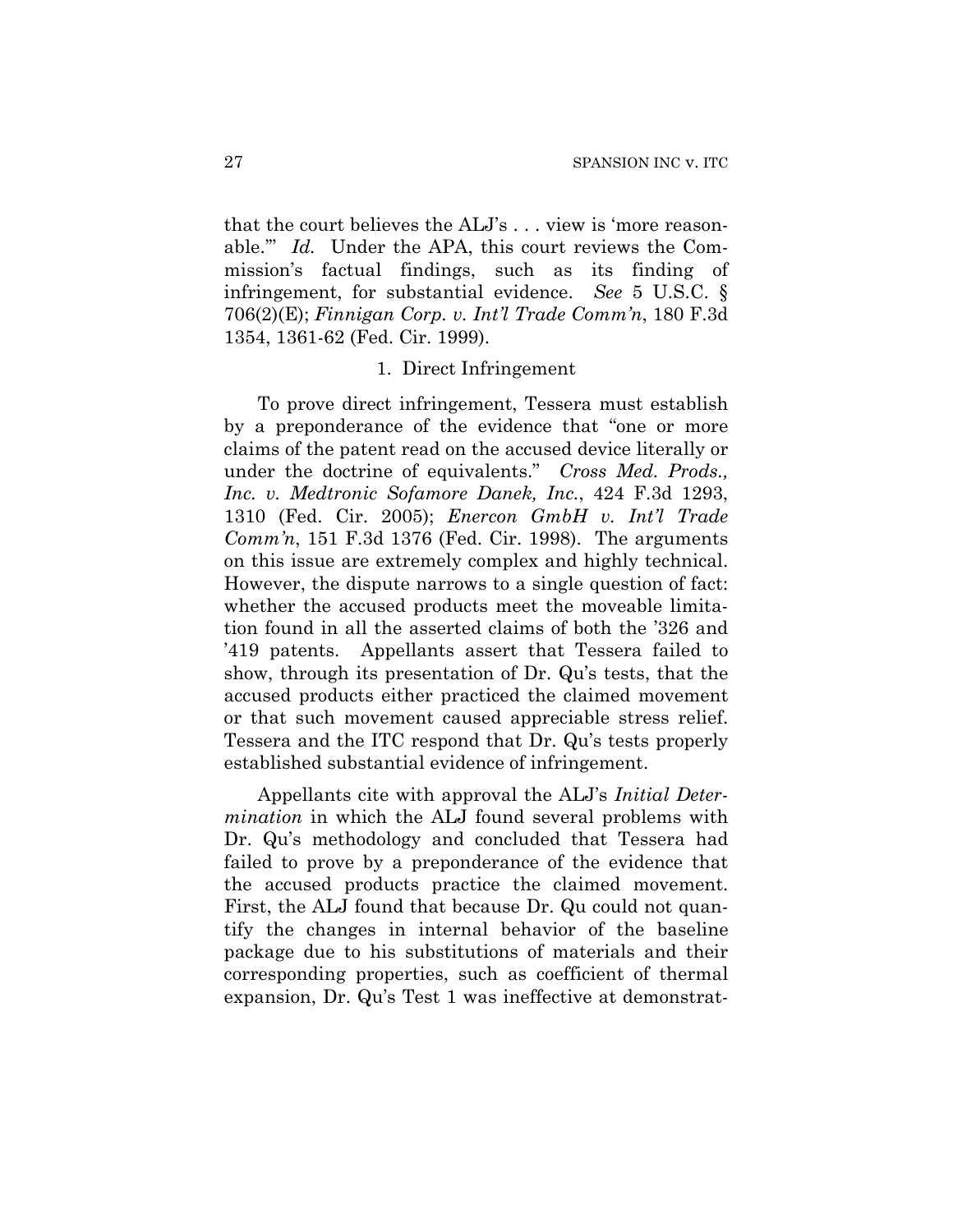ing that accused products practiced the claimed movement. *Initial Determination* at 61. Second, the ALJ found that Test 2 did not properly demonstrate what movement was due to external loads (i.e., claimed movement) because: (1) Dr. Qu did not quantify the margin or error inherent in his assumption of linearity; (2) Dr. Qu did not measure displacement at the terminals located on the bottom of the package (and at the top of the solder balls), but instead measured the displacement at the bottom of the solder balls; and (3) Test 2 did not show how much of the total displacement was due to "CTE matching" as opposed to external forces and therefore could not show appreciable stress relief. *Id.* at 63-66. Finally, the ALJ found that Dr. Qu did not appropriately validate his testing models, because his Moirè analysis was improperly performed over a narrower temperature range than the model it sought to validate. *Id.* at 67. In addition, since the Moirè testing could not distinguish claimed movement from other movement, the ALJ found that it could not provide any independent evidence of the presence of claimed movement. *Id.*

Tessera and the ITC, on the other hand, advocate the reasoning and conclusion found in the Commission's *Final Determination*. The Commission agreed with the ALJ that Test 1 was defective because of Dr. Qu's inability to determine how much movement was due to "CTE matching" and how much, if any, was due to external loads. *Final Determination* at 20. However, the Commission found that since the methodology in creating baseline packages was correct, the unquantified coefficient of thermal expansion behavior of the baseline package only affected the usefulness of Test 1. In particular, the Commission pointed out that during Test 2, thermal cycling was only applied to the accused packages in order to determine the difference between the on-board and off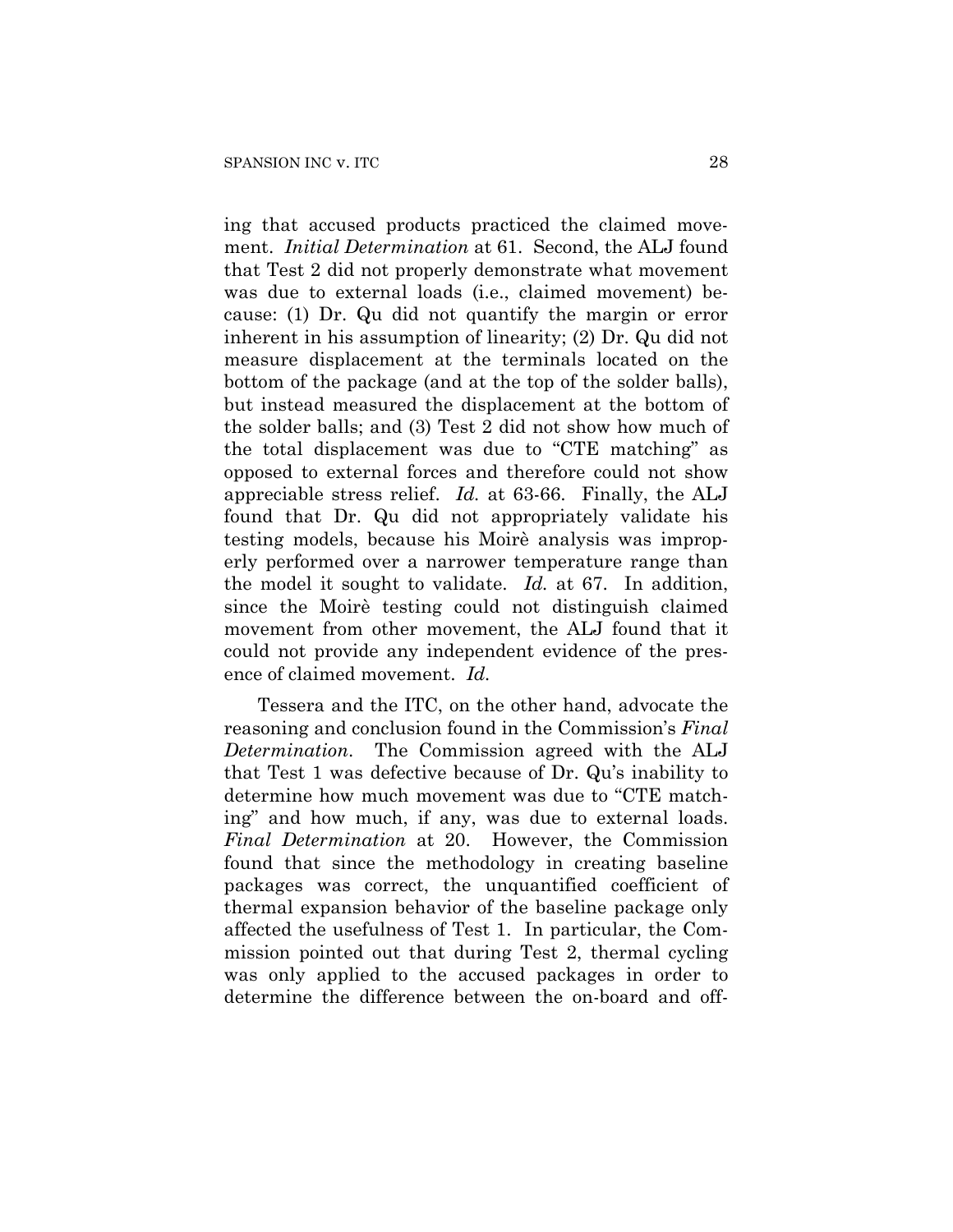board displacement vectors. Since the resulting displacement was applied directly to the baseline packages without any further thermal cycling, the Commission stated that "any consideration of the differences in the [coefficient of thermal expansion] behavior of the accused and baseline packages [was] completely irrelevant." *Id.* at 46. The Commission found the ALJ's criticism of Test 2 misplaced because Appellants' expert, Dr. Sitaraman, "acknowledged the appropriateness of using the linearity assumption to determine displacement due to only external loads in his own modeling." *Id.* at 39. In fact, the Commission observed that "there is no evidentiary support for the [ALJ's] conclusion that the linearity assumption is inherently flawed." *Id.* at 40. Thus, unlike the ALJ, the Commission concluded that Dr. Qu's Test 2 adequately showed that the accused products infringed the asserted claims of the '326 and '419 patents. *Id.* at 15. Finally, the Commission decided that it was unnecessary to validate the modeling tests with the Moirè test, but agreed with Dr. Qu that the Moirè results provided additional evidence that the inputs used for Test 2, and therefore the methodology of Test 2, were accurate. *Id.* at 21- 29.

Appellants' numerous arguments on this issue can be summarized as follows: (1) the 52 representative models chosen by Dr. Qu were not sufficient to show that all accused products infringed; (2) Dr. Qu's Test 2 was technically flawed and the Commission improperly went beyond the expert testimony to find that Test 2 was sufficient evidence of infringement; and (3) the Moirè test did not supply the required validation of Test 2. This court is not persuaded by any of these arguments. Because this court agrees with the Commission that Dr. Qu's Test 2 provided substantial evidence of infringement, this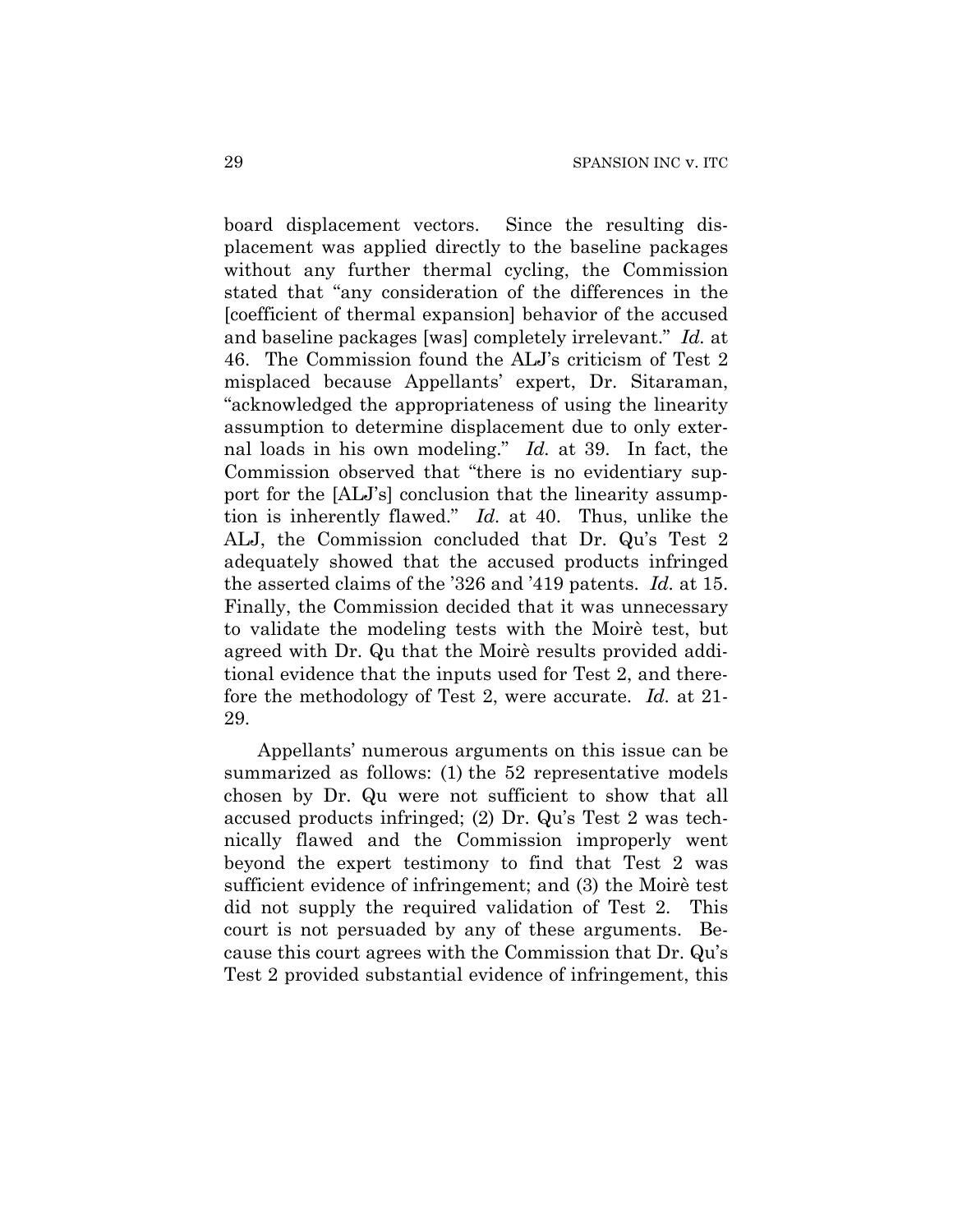court need not address Tessera's further argument that the Commission erred in rejecting Dr. Qu's Test 1.

First, Appellants argue that Tessera did not properly show by a preponderance of the evidence that Dr. Qu's 52 chosen models were representative of all the accused products. The ALJ found otherwise, stating "the ALJ finds Dr. Qu's approach in selecting representative accused products reasonable and well thought out. By selecting representative products that span the range of values for those parameters that most directly affect the claimed movement, Dr. Qu has offered specific and substantial evidence as to why those accused products not selected by Dr. Qu can reasonably be expected to behave like the representative accused products." *Initial Determination* at 57. In fact, the ALJ found that "[e]ven Respondents' expert Dr. Sitaraman acknowledged that the accused devices were similar in structure" and thus a representative analysis of the accused products was appropriate. *Id.* at 55. The Commission did not review the ALJ's findings on this issue and adopted the ALJ's conclusions as its own. This court agrees that substantial evidence supports the ALJ's finding that the modeled and non-modeled products operate similarly with respect to the claimed limitation. *See TiVo, Inc. v. Echostar Comm. Corp.*, 516 F.3d 1290, 1308 (Fed. Cir. 2008) *rehearing en banc granted*, 376 Fed. App'x 21 (Fed. Cir. May 14, 2010). Dr. Qu provided detailed evidence describing his selection process, which was based on criteria that would most directly affect relative terminal displacement. *See, e.g.*, JA55172 ¶ 454 (Supp. Witness Statement of Dr. Jianmin Qu CsX-3669C) (stating that he "selected products to model based on parameters [he] felt were particularly important to the analysis, which included the type of package – single or multi-chip – as well as die size, ball pitch, and the modulus of the die attach materials"). And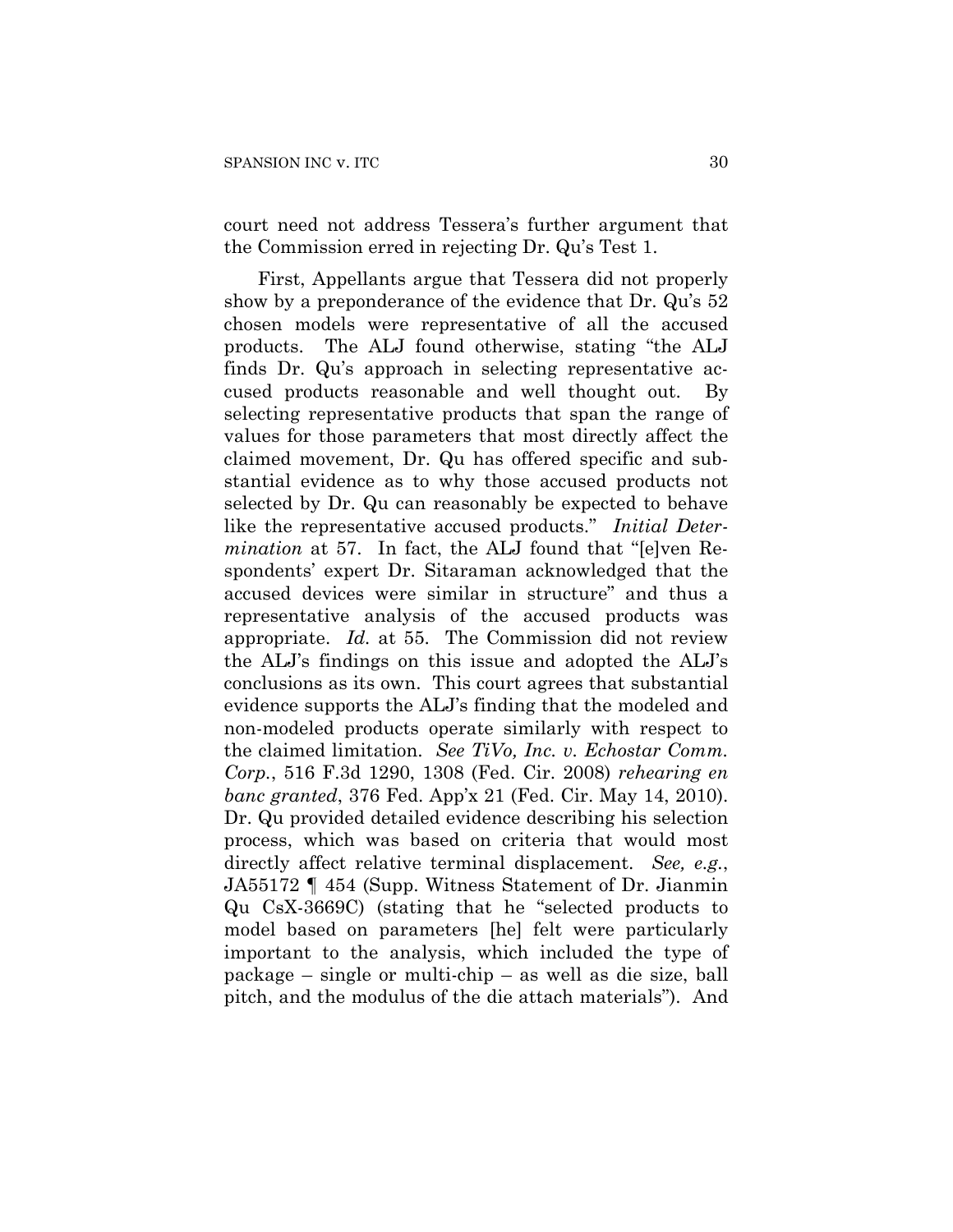Dr. Qu stated that "by select[ing] packages that have values of those parameters that are at or near the extremes among the pool of accused products" the chosen representative packages were "fairly representative of the entire pool of accused products." *Id.* ¶ 455. Appellants contend that the ALJ improperly shifted the burden to Appellants to establish that the non-modeled accused packages would behave differently than those that were modeled. Rather than improper burden shifting, the ALJ properly found that Appellants simply failed to rebut the substantial evidence set forth by Tessera. *Initial Determination* at 56-57.

Second, Appellants assert that Test 2 was technically flawed. Appellants reiterate each of the arguments made both to the ALJ and the Commission on this issue. Appellants argue that Test 2 cannot be relied upon because, among other things: (1) loads were applied to the bottom of the solder balls instead of at the top; (2) the Commission improperly assumed that all observed stress relief was attributed to claimed movement; (3) the linearity assumption was a fatal defect in Test 2; and (4) Test 2 was inherently unreliable because it was used only by Dr. Qu for the purpose of legal proceedings. This court is not persuaded by these arguments. The Commission explicitly acknowledged that in Test 2 the load was applied to the bottom of the solder balls, and that displacement at the bottom of the solder balls was not equivalent to displacement at the top of the solder balls due to solder deformation. However, the Commission found that this was not fatal to the effectiveness of Test 2 because "it is in fact, the displacement differential between the package and the PCB that causes the 'mechanical stress.'" *Final Determination* at 42. Thus, since it was "undisputed that the PCB applies all of its force to the bottom of the solder ball," the Commission found that "Dr. Qu properly simu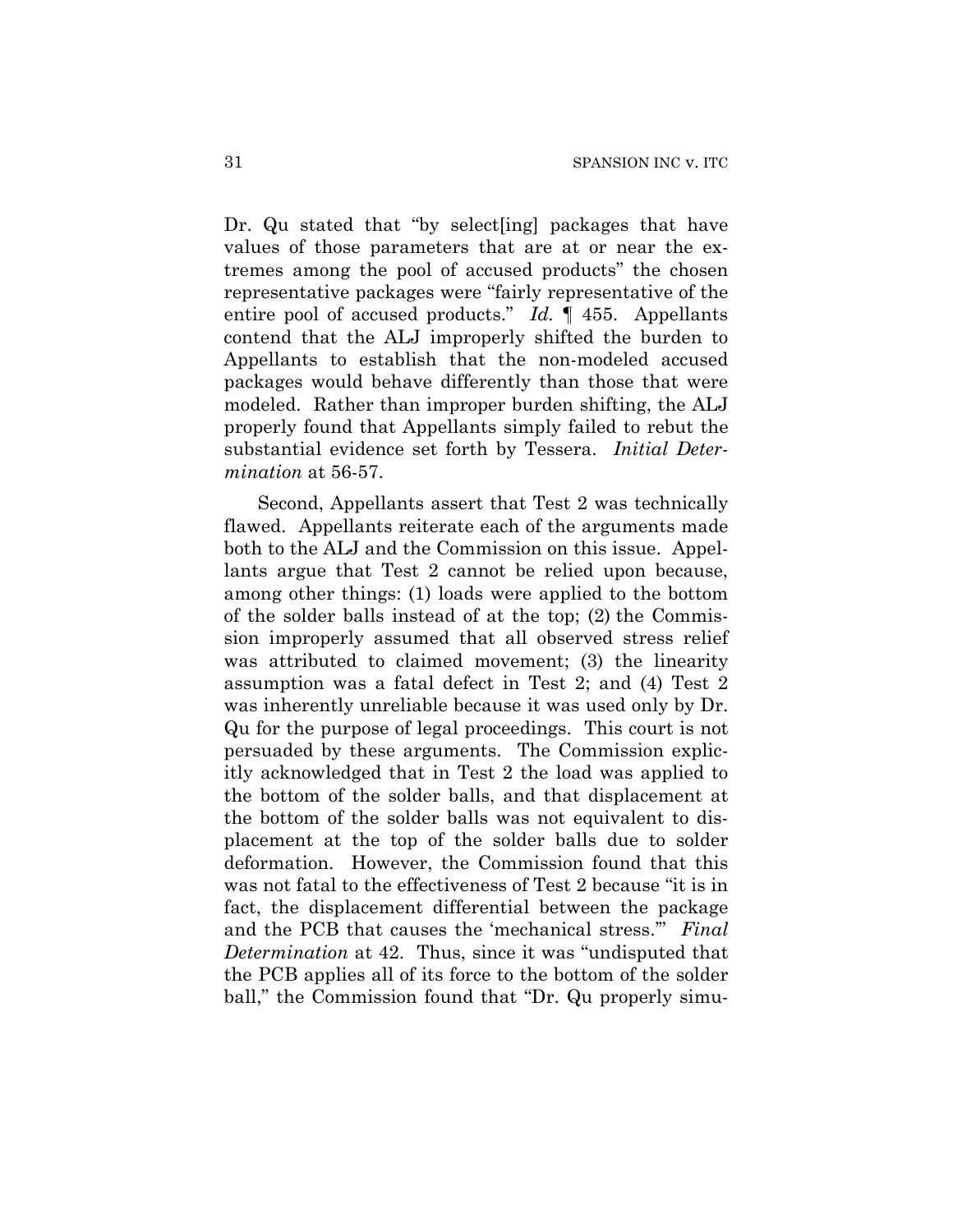lated the external load being applied to the packages by determining displacement at the bottom of the solder balls, at least some of which is transferred to the terminals." *Id.* This conclusion, based on witness testimony, was not unreasonable.

Furthermore, the Commission reasonably determined, based on expert evidence, that Test 2 showed claimed movement, which resulted in the relief of stresses that would not have been present in the absence of the claimed movement. Because the claim construction did not require quantifying the amount of external load, Qu's linearity approximation was sufficient to show infringement, and the Commission properly relied on expert testimony supporting this conclusion. Finally, the Commission thoroughly analyzed the expert evidence and found that Test 2, based on industry-accepted modeling, was reliable evidence of infringement. This conclusion is not invalidated simply because the model was specifically tailored to the unique claim construction at issue. This court has considered and found unpersuasive Appellants' remaining arguments that Test 2 was technically flawed.

Citing *Centricut, LLC v. The ESAB Group, Inc.*, 390 F.3d 1361 (Fed. Cir. 2004), Appellants also assert that the Commission improperly went beyond the expert testimony, instead adding its own interpretation to the raw data from Dr. Qu's tests. *Centricut* is inapplicable here. This court held in *Centricut* that "in a case involving complex technology, where the accused infringer offers expert testimony negating infringement, the patentee cannot satisfy its burden of proof by relying only on testimony from those who are admittedly not expert in the field." 390 F.3d at 1370. In this case, however, both sides presented relevant expert testimony on the technical aspects of Dr. Qu's tests. The Commission was entitled to resolve the conflicting evidence in favor of a finding of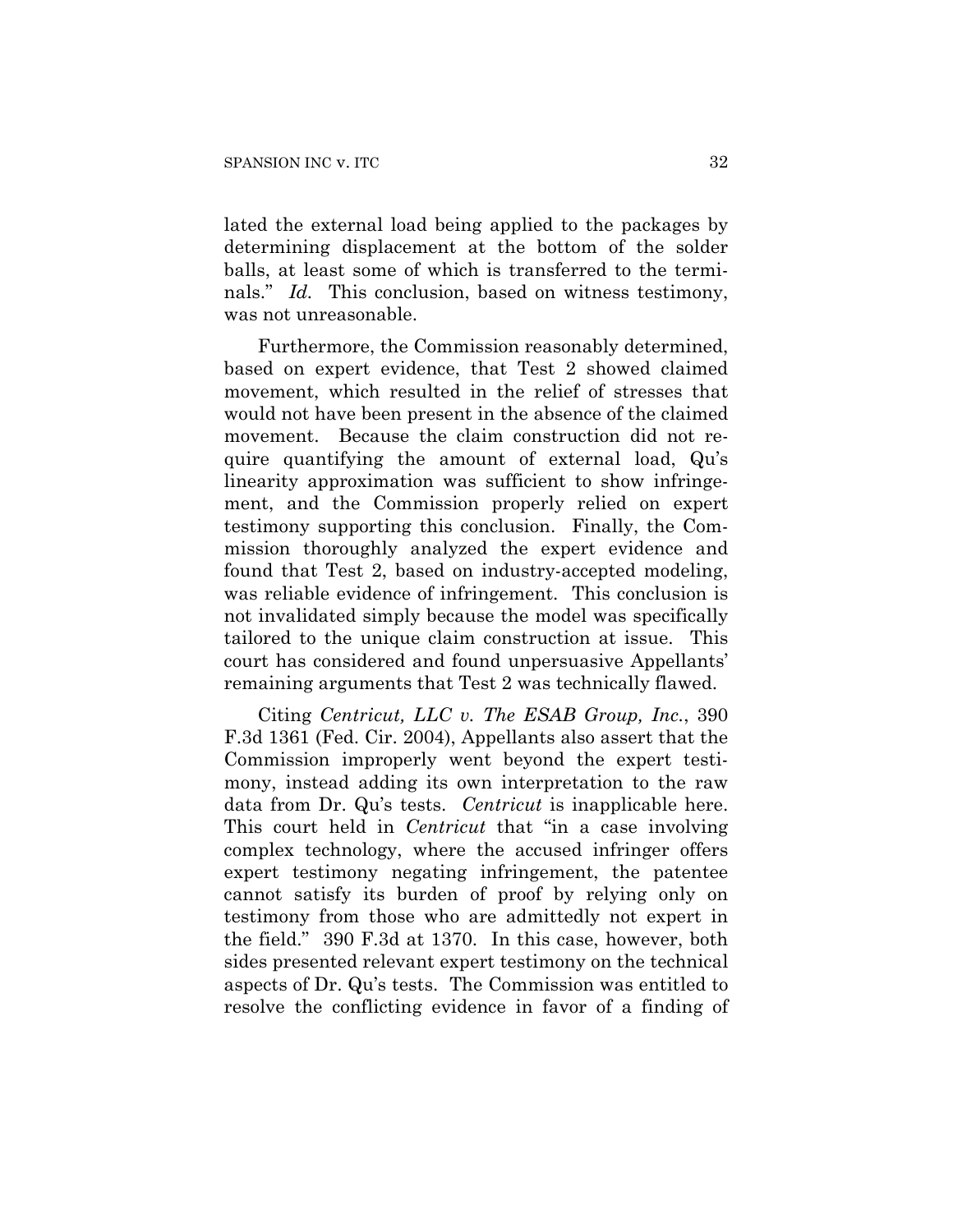infringement. *See Bio Tech. Gen. Corp. v. Genentech, Inc.*, 267 F.3d 1325, 1330-31 (Fed. Cir. 2001) ("When scientific certainty is not available, and the scientific theories and evidence are within a reasonable range of difference of scientific opinion, resolution of such difference based on weight and credibility of evidence is the province of the trier of fact.").

In addition, Appellants contend that it was improper for the Commission to rely on Test 2 as independent evidence of infringement because Dr. Qu himself testified that he merely used the results of Test 2 to confirm the results of Test 1. However, the Commission specifically noted that "Dr. Qu clearly states that he believes the results of his second testing method show that the accused packages meet the claimed 'movement' limitation, and thus show infringement." *Final Determination* at 50 n.8. Given Dr. Qu's testimony, it was not incorrect for the Commission to rely on Test 2 as independent evidence of infringement.

Third, Appellants argue that Dr. Qu's modeling required physical validation by Moirè testing. According to Appellants, the Commission's infringement findings should be rejected because Moirè testing was done only on a subset of temperatures and thus Test 2 was not properly validated over the entire range of temperatures. However, Tessera's burden to show infringement by a preponderance of the evidence does not require physical validation of all indirect evidence. *See Alza Corp. v. Mylan Labs., Inc.*, 464 F.3d 1286, 1296 (Fed. Cir. 2006) ("The critical deficiency in the evidence presented by Alza was not that it was 'indirect' rather than 'direct' . . . ."). The Commission concluded that, based on the evidence, validation of Test 2 was not necessary. However, even if it were necessary, the Commission found that the Moirè testing did validate Test 2 over the entire temperature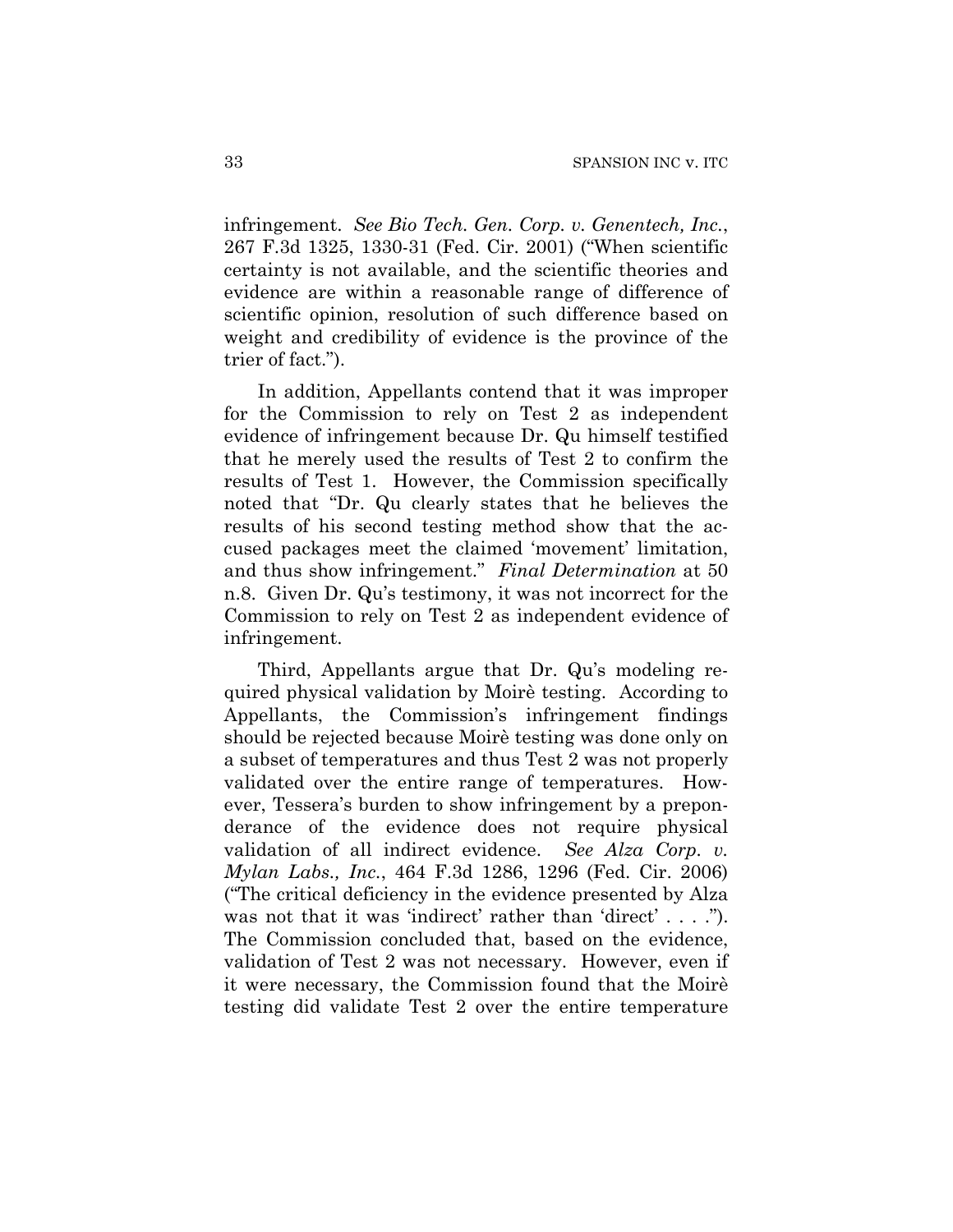range. *Final Determination* at 29. The Commission properly based this finding on evidence in the record, pointing out that Appellants' own expert, Dr. Sitaraman, testified that the model is generally correct when the inputs to the model are correct and that Moirè testing on a limited sample can validate the overall modeling methodology. *Final Determination* at 23, 25-26. The Commission and ALJ also agreed that while some discrepancies were apparent in the results, the Moirè analysis generally correlated with the results of Test 2. *Initial Determination* at 67; *Final Determination* at 22-23. This court agrees that there was substantial evidence for the Commission's finding that Dr. Qu's Moirè testing properly validated the results of Test 2.

## 2. Contributory Infringement

Tessera admits that Appellants' accused standalone packages cannot directly infringe the '419 patent because the standalone packages are not mounted on printed circuit boards, as required by the claims. Thus, those accused packages can only infringe indirectly. In his *Initial Determination*, the ALJ found that Tessera waived any argument that the accused products indirectly infringe the asserted patents. *Initial Determination* at 69. On review, the Commission reversed the finding of waiver because the commission investigative attorney preserved the issue in his post-hearing brief. *Final Determination* at 52. On the merits, the Commission found that Appellants contributed to direct infringement of the asserted claims of the '419 patent under 35 U.S.C.  $\S$  271(c) by selling a component of the directly infringing devices. *Id.*

"Under 35 U.S.C. § 271(c), a party who sells a component with knowledge that the component is especially designed for use in a patented invention, and is not a staple article of commerce suitable for substantial nonin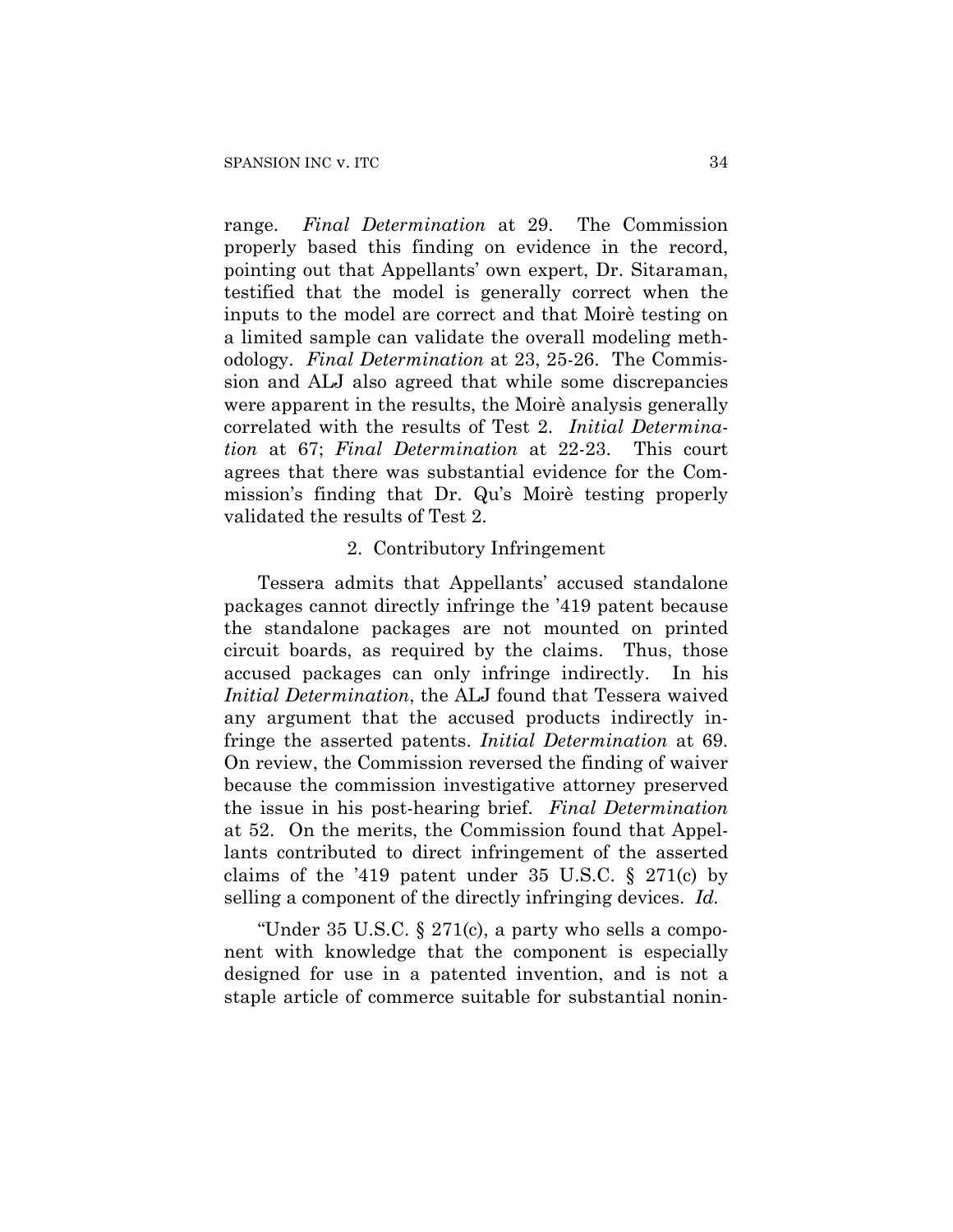fringing use, is liable as a contributory infringer." *Wordtech Sys., Inc. v. Integrated Networks Solutions, Inc.*, 609 F.3d 1308, 1316 (Fed. Cir. 2010). Thus, to prevail on contributory infringement in a Section 337 case, the complainant must show: (1) there is an act of direct infringement in violation of Section 337; (2) the accused device has no substantial non-infringing uses; and (3) the accused infringer imported, sold for importation, or sold after importation within the United States, the accused components that contributed to another's direct infringement. *See* 19 U.S.C. § 1337(a)(1)(B); *DSU Med. Corp. v. JMS Co.*, 471 F.3d 1293, 1303 (Fed. Cir. 2006). The nature of the accused device at issue may be important to the analysis of whether a substantial non-infringing use exists. *See Ricoh Co., Ltd. v. Quanta Computer Inc.*, 550 F.3d 1325, 1337 (Fed. Cir. 2008) (stating that an accused infringer "should not be permitted to escape liability as a contributory infringer merely by embedding [the infringing product] in a larger product with some additional, separable feature").

The Commission found that Tessera had shown all three elements necessary for a finding of contributory infringement. First, the Commission found that "the evidence shows that Motorola incorporates the accused devices into its products" and thus directly infringes the '419 patent. *Final Determination* at 53. Second, the Commission stated that "[t]here is no dispute that the accused products have been imported, sold for importation, or sold after importation in the United States by or on behalf [of] all of the Respondents." *Id.* at 54-55. Third, the Commission found that Tessera successfully made a prima facie showing that the accused packages did not have any substantial non-infringing uses with evidence that Respondents instruct their customers to connect the accused packages to PCBs using solder. *Id.* at 55 (citing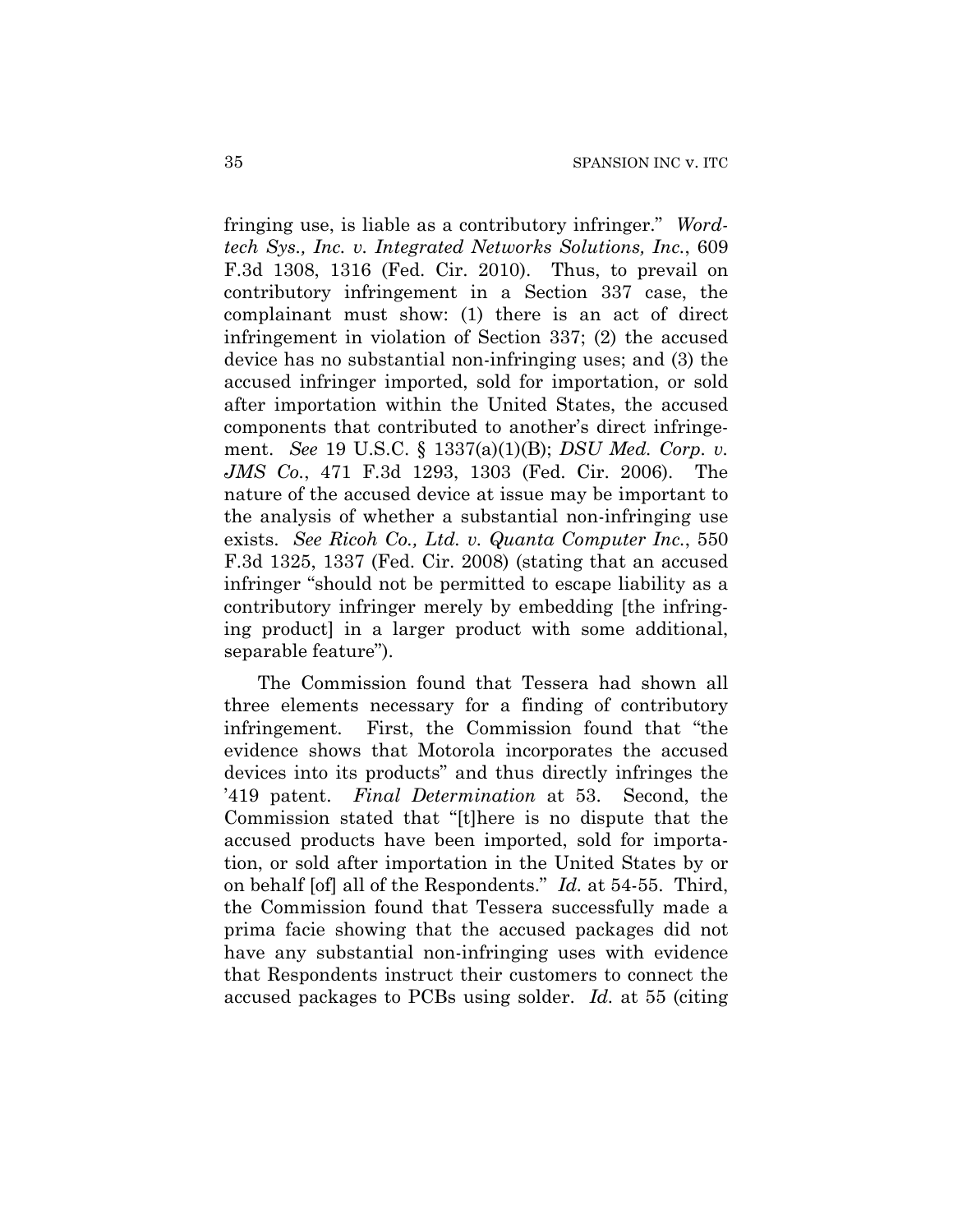*Golden Blount, Inc. v. Robert H. Peterson Co.*, 438 F.3d 1354, 1363 (Fed. Cir. 2006)). The Commission further found that Appellants did not successfully rebut this showing. *Id.* at 57-58. The Commission acknowledged Appellants' arguments that the accused packages have substantial non-infringing uses because they can be mounted using underfill or sockets to restrict or prevent the claimed movement. *Id.* However, the Commission found that Appellants presented only a small amount of evidence showing that Appellants' customers have actually used underfill or sockets for mounting accused packages and this was not enough to overcome Tessera's prima facie case. *Id.* at 58.

Appellants argue that each of these findings by the Commission is erroneous. First, Appellants argue that because Motorola subsequently signed a license agreement specifically authorizing use of the accused packages, this court must vacate all of the Commissions findings concerning the '419 patent and the resulting orders as moot and remand to the ITC. This court does not agree. While the Commission's decision specifically mentioned only Motorola by name, the Commission specifically considered evidence of direct infringement by additional customers. *See, e.g.*, *Final Determination* at 55-58 (referring repeatedly to more than one customer when describing the evidence supporting the finding of contributory infringement). Additionally, as the ITC points out, to the extent Appellants believe the remedial orders should be modified to reflect changed circumstances, they can seek modification of the Commission order from the ITC. This court has also considered, but does not find persuasive, Appellants' arguments that there was not substantial evidence on the record to show that Motorola directly infringed.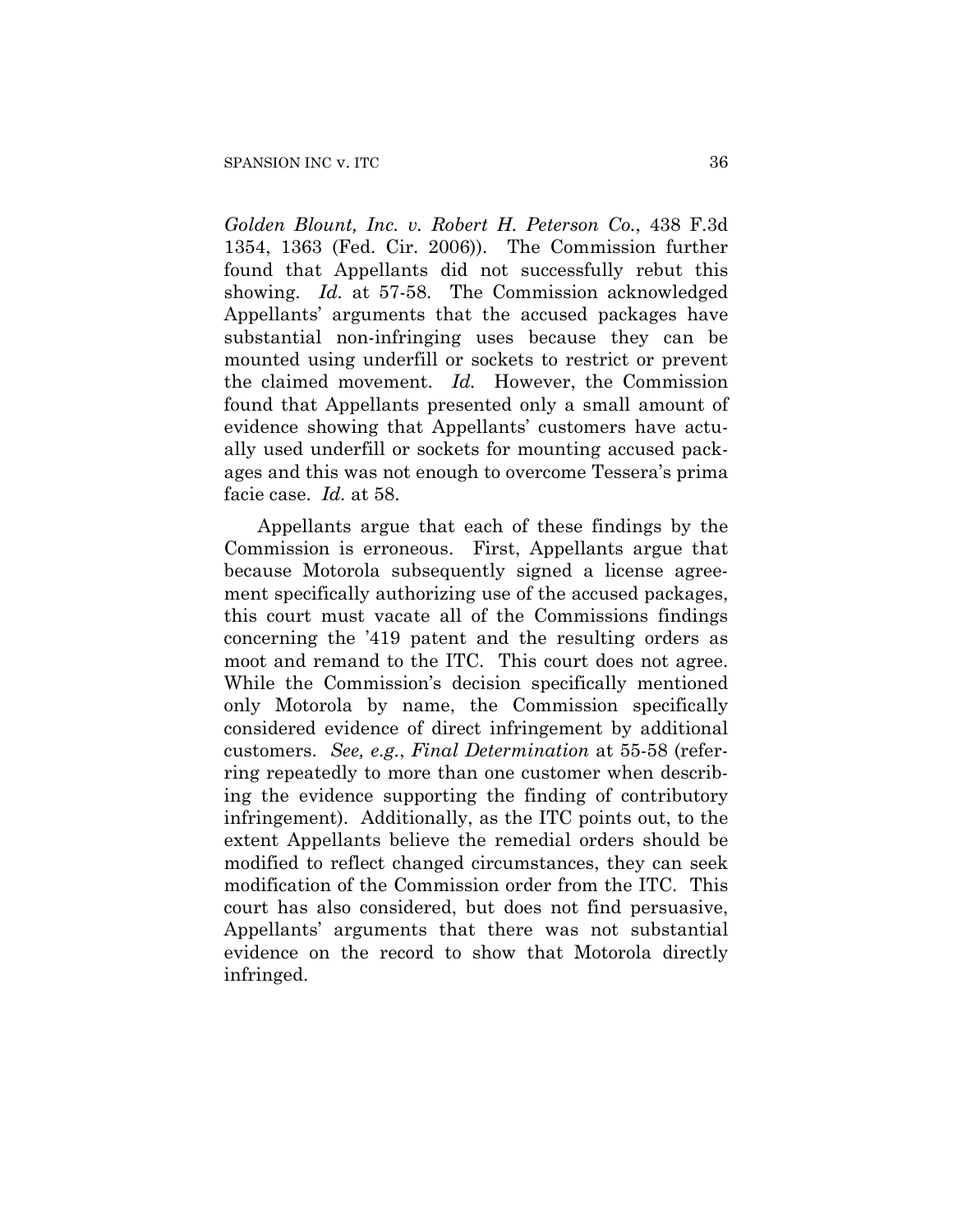Second, Appellants argue that the evidence showed the accused products can be mounted onto a printed circuit board with either underfill or sockets, that such mounting is "common," and that such uses are noninfringing. In particular, Qualcomm argues that the Commission disregarded its evidence of substantial noninfringing use based on a misreading of *Ricoh*. Qualcomm's Principal Br. at 53. While the Commission did cite to *Ricoh*, it did so in the context of merely defining the scope of the accused device in order to determine whether substantial non-infringing uses exist. *Final Determination* at 56 ("The question here, therefore, is just what is the accused device in question and whether it alone, has any substantially non-infringing uses.") The Commission then properly concluded that "with respect to the '419 patent, the accused device must be the combination of a PCB and a face-up BGA package with at least one solder ball for mounting upon the PCB, where the BGA package is capable of exhibiting the claimed 'movement.'" *Id.* at 57. Moreover, the Commission acknowledged Appellants' evidence on this issue, but found that most of that evidence was in the form of general assertions that underfill and sockets were commonly used in the 1990s. *Id.* at 57-58. Noting that "[o]nly Qualcomm . . . has produced any evidence that its customers have actually used underfill in mounting Qualcomm's accused chip packages," the Commission found that "this evidence [wa]s not enough to overcome Tessera's showing that the accused device, which consists of an accused BGA package, a PCB, and solder balls connecting the accused BGA package to the PCB, has no substantial non-infringing use in and of itself." *Id.* at 58. This court agrees with the Commission that Tessera made a prima facie showing as to the absence of any substantial non-infringing uses and that Appellants' evidence was insufficient to overcome that showing. *See Golden Blount*, 438 F.3d at 1363-64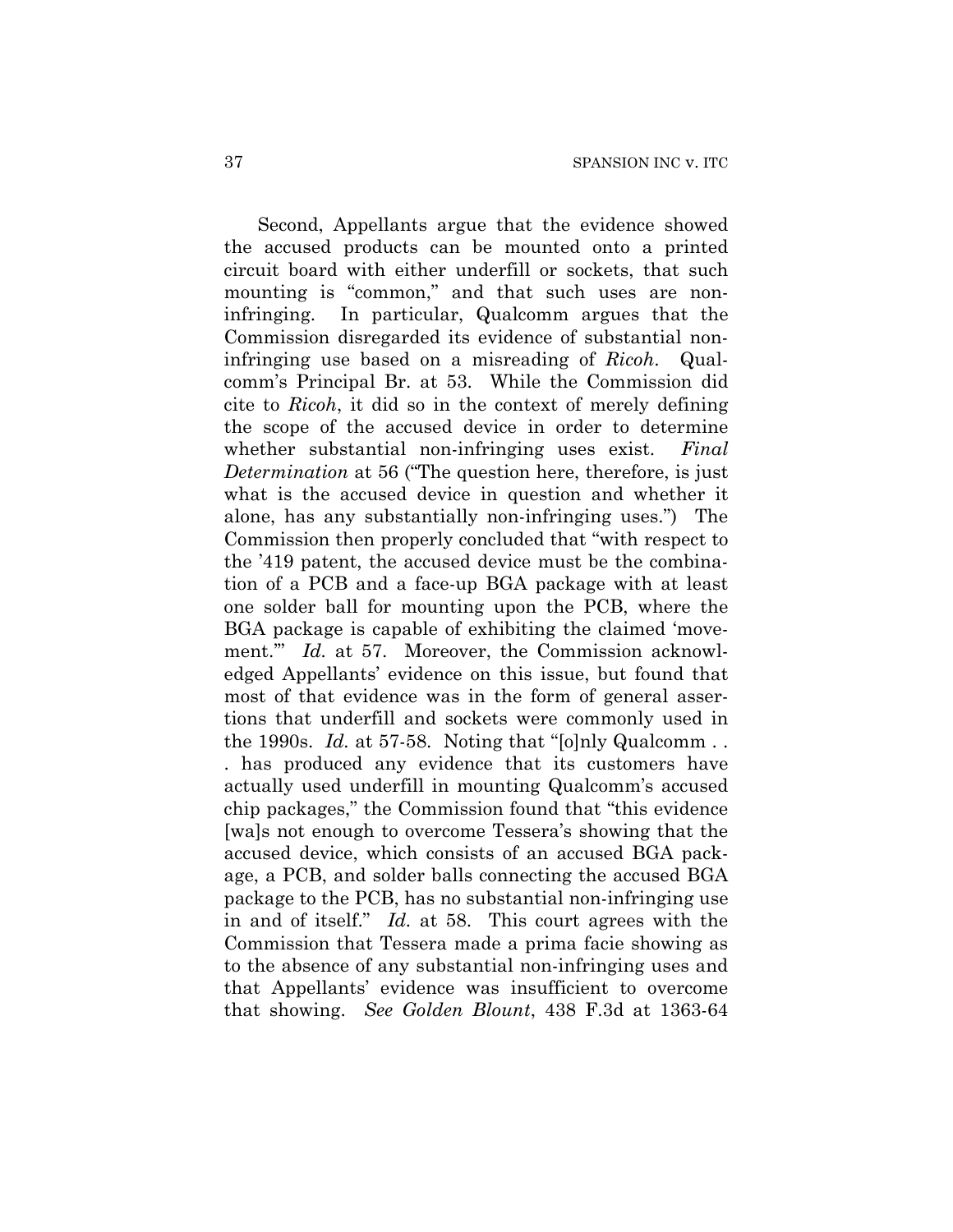(stating "it matters not that the assembled device can be manipulated into a non-infringing configuration, because the instructions packaged with each device teach the infringing configuration" and thus "[t]he burden of production then shifted to [the accused infringer] to introduce some evidence that end-users actually assembled the [accused devices] in a non-infringing way").

Third, STMicro argues that there is no evidence that any of its alleged acts of contributory infringement had the requisite connection with the United States because only 47 of the accused packages were sold or offered for sale in the United States by STMicro and those packages were purchased under a license from Tessera to STMicroelectronics, Inc. ("ST-Inc."), STMicro's domestic subsidiary. *Final Determination* at 55 n.11. However, both the Commission and the ALJ found that STMicro did not prove that any of its other accused products were covered by the Tessera license, that STMicro "admit[ted] that 14 accused products, which were not sold through ST-Inc., have been imported into the United States in downstream products," and that "Tessera has proven by a preponderance of the evidence that those products are incorporated into finished downstream products that are imported, sold for importation, or sold after importation into the United States." *Id.*; *Initial Determination* at 109-10. This court agrees with the Commission that the record contained substantial evidence showing that STMicro sold for importation into the United States accused packages that contributed to direct infringement of the '419 patent.

Finally, Appellants assert that the Commission erred in finding contributory infringement without properly finding the requisite knowledge. The Commission addressed intent in the context of induced infringement under 35 U.S.C. § 271(b) and found that Tessera did not meet its burden to show that Appellants "had the neces-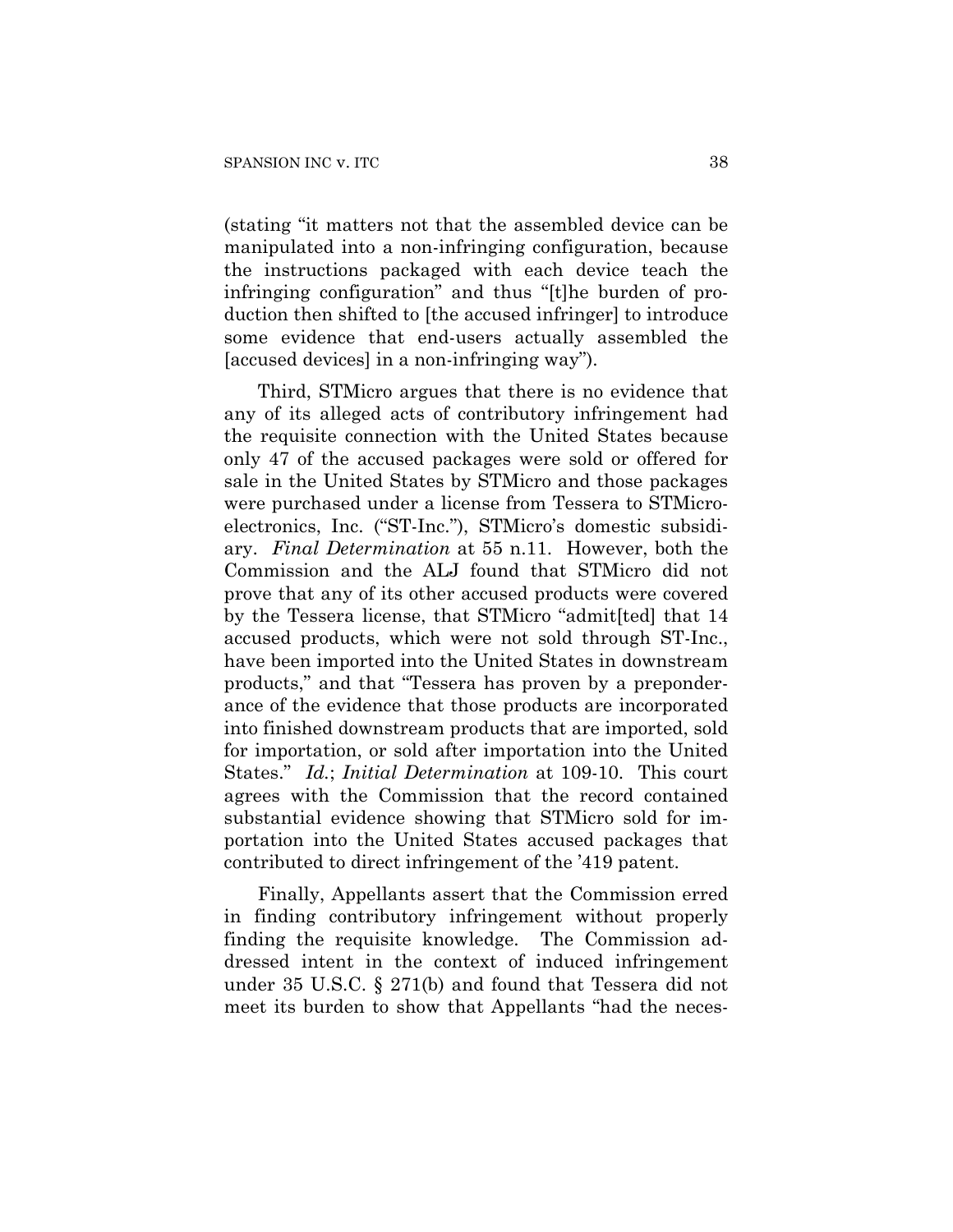sary intent to support a finding of infringement by inducement." *Final Determination* at 54. However, because license negotiations indicated that Appellants were aware of the '419 patent, and Tessera successfully showed that the accused devices did not have any substantial noninfringing uses, the Commission presumed the requisite knowledge for contributory infringement. *Id.* This conclusion was not erroneous. *See Metro-Goldwyn-Mayer Studios, Inc. v. Grokster, Ltd.*, 545 U.S. 913, 932 (2005) ("One who makes and sells articles which are only adapted to be used in a patented combination will be presumed to intend the natural consequences of his acts; he will be presumed to intend that they shall be used in the combination of the patent." (internal quotation marks omitted)); *Ricoh*, 550 F.3d at 1343 ("*Grokster* recognized that providing instruction on how to engage in an infringing use 'show[s] an affirmative intent that the product be used to infringe.'" (quoting *Grokster*, 545 U.S. at 936)); *DSU*, 471 F.3d at 1303 ("even beyond the minimal intent requirement for contributory infringement, ITL acted with the knowledge of the [asserted] patent . . .").

### D. Anticipation

Several Appellants appeal the Commission's finding that two prior patents, U.S. Patent No. 5,241,133 (the "Mullen patent") and the Lin patent, did not anticipate Tessera's asserted claims. A patent may be found invalid as anticipated under 35 U.S.C. § 102(e) if "the invention was described in . . . a patent granted on an application for patent by another filed in the United States before the invention thereof by the applicant for patent." A claim is anticipated when "the four corners of a single, prior art document describe every element of the claimed invention, either expressly or inherently, such that a person of ordinary skill in the art could practice the invention without undue experimentation." *Advanced Display Sys.,*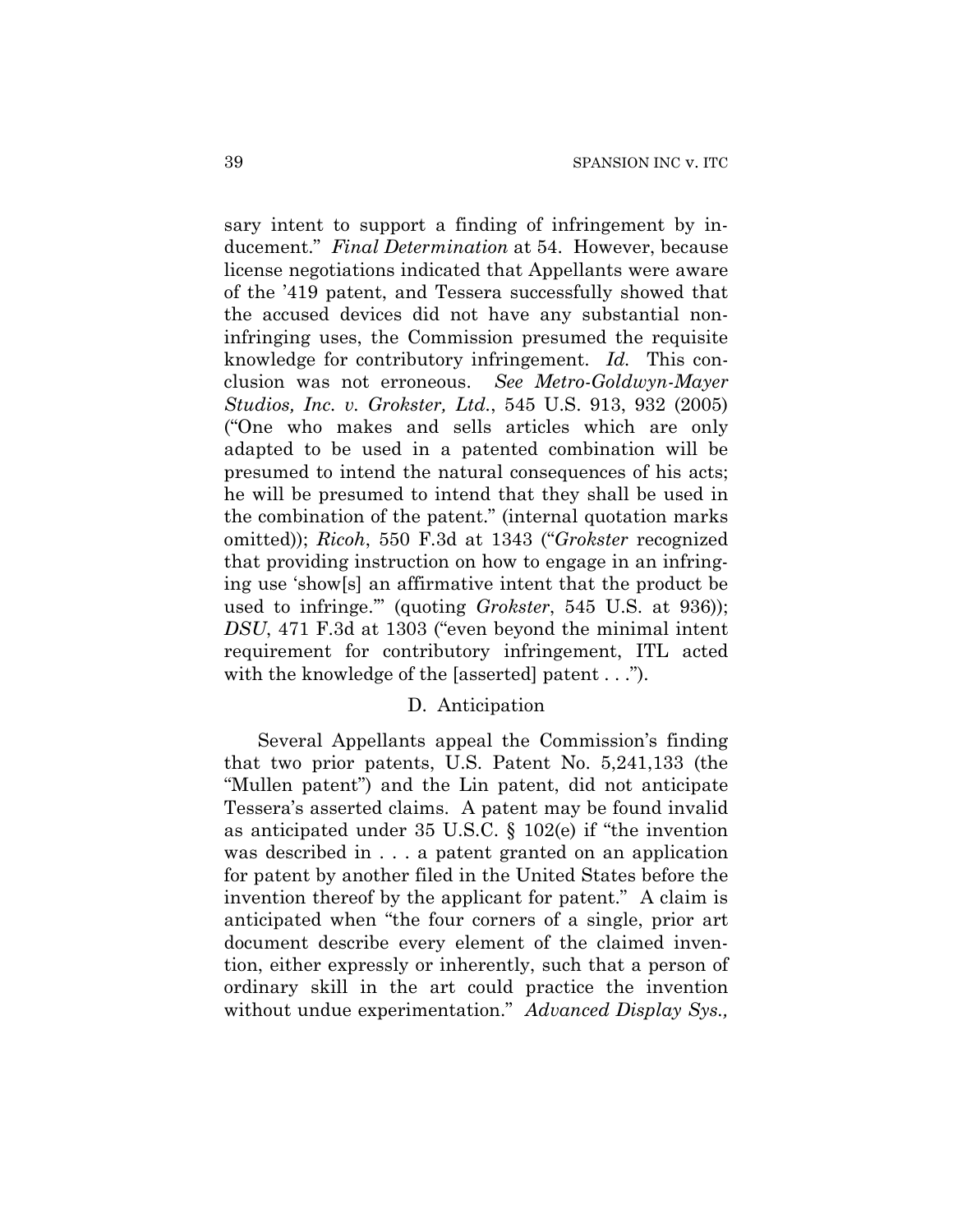*Inc. v. Kent State Univ.*, 212 F.3d 1272, 1282 (Fed. Cir. 2000). A reference patent anticipates an invention under § 102(e) only if the reference patent's effective filing date is before the date of the invention. *See In re Matthews*, 408 F.2d 1393 (CCPA 1969).

Appellants argue that the Commission erroneously found that the inventions of the '326 and '419 patents were conceived in June 1990, several months before the Lin and Mullen patents were filed. "Conception is the formation in the mind of the inventor of a definite and permanent idea of the complete and operative invention, as it is therefore to be applied in practice." *Singh v. Brake*, 317 F.3d 1334, 1340 (Fed. Cir. 2003) (internal quotation marks omitted). An idea is sufficiently definite for conception "when the inventor has a specific, settled idea, a particular solution to the problem at hand, not just a general goal or research plan he hopes to pursue." *Burroughs Wellcome Co. v. Barr Labs., Inc.*, 40 F.3d 1223, 1228 (Fed. Cir. 1994). However, a finding of conception does not require perfection: conception is complete when "the idea is so clearly defined in the inventor's mind that only ordinary skill would be necessary to reduce the invention to practice, without extensive research or experimentation." *Id.* Because it is a mental act, an inventor's oral testimony regarding conception must be corroborated by "evidence which shows that the inventor disclosed to others his completed thought expressed in such clear terms as to enable those skilled in the art to make the invention." *Coleman v. Dines*, 754 F.2d 353, 359 (Fed. Cir. 1985) (internal quotation marks omitted). Conception may be corroborated even if no single piece of evidence shows complete conception. *Price v. Symsek*, 988 F.2d 1187, 1196 (Fed. Cir. 1993). Instead, all of the evidence of record must be collectively evaluated in determining when the invention was conceived. *Id.* The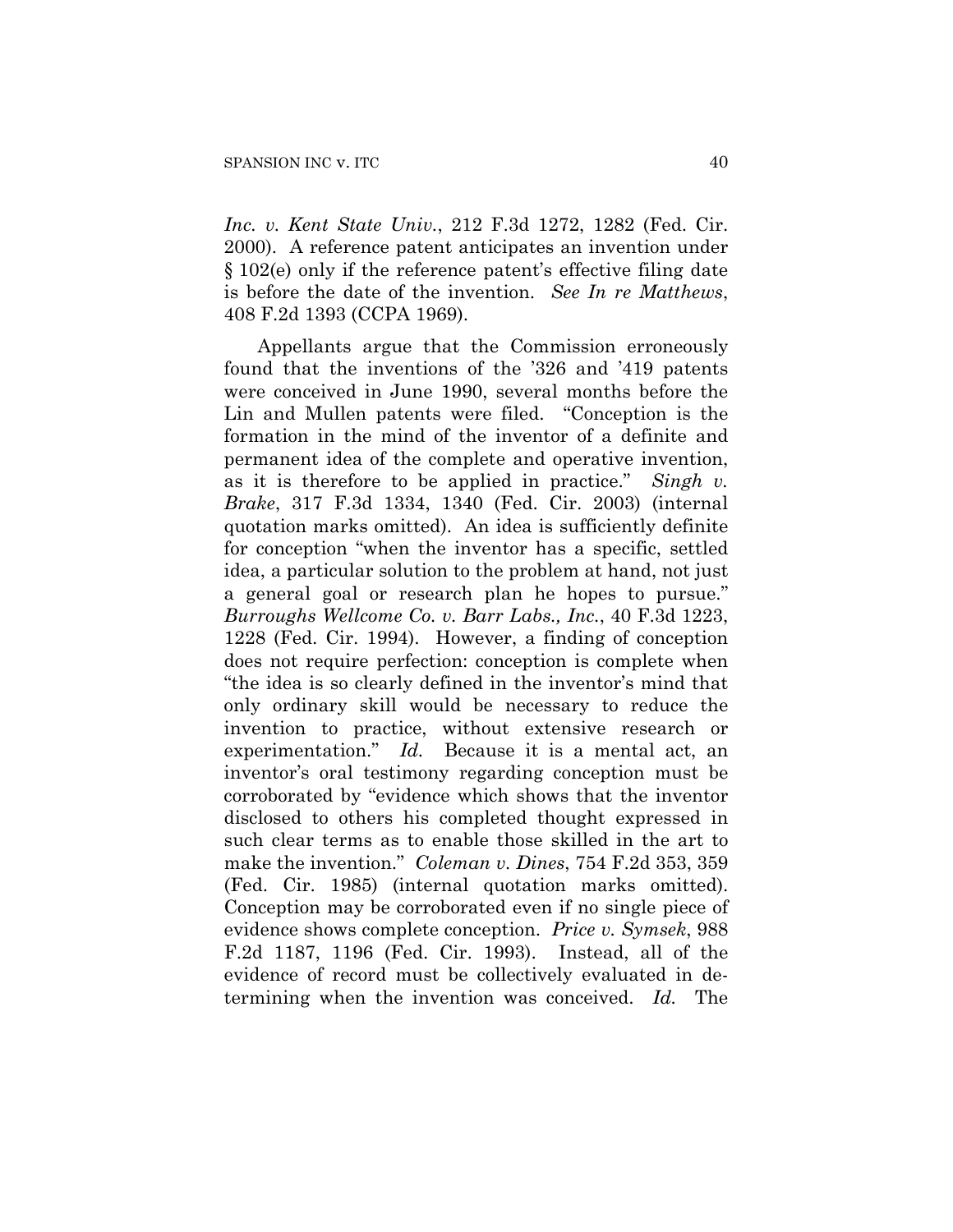issue of conception is a question of law based on underlying factual findings. *Singh*, 317 F.3d at 1340. Accordingly, this court reviews de novo the Commission's legal conclusions with respect to conception, and reviews the underlying factual findings by the Commission for substantial evidence. *Id.*

The ALJ found that neither the Mullen nor the Lin patent anticipated Tessera's patents because they were not prior art under 35 U.S.C. § 102(e). The effective filing date of the Mullen patent was December 21, 1990 and that of the Lin patent was December 4, 1990. The ALJ determined that the date of invention accorded the asserted claims of the '326 and '419 patents was June 10, 1990, several months prior to the filing dates of the Mullen and Lin patents. *Initial Determination* at 88-89. The ALJ based this determination partly on testimony by Dr. DiStefano, one of the inventors of the '326 and '419 patents, stating that he and another inventor, Dr. Khandros, conceived the ideas included in the asserted claims in early June 1990. *Id.* at 73-74. The ALJ found that Dr. Bottoms, a non-inventor involved in the work of DiStefano and Khandros, corroborated DiStefano's testimony. *Id.* at 74. The ALJ also found that engineering notebook entries corroborated the testimony of Bottoms and DiStefano. Based on these factual findings, the ALJ concluded that "as of June 1990 inventors DiStefano and Khandros had conceived of the inventions embodied in the asserted claims of the '326 and '419 patents such that only ordinary skill would be necessary to reduce the invention to practice." *Id.* at 77. The ALJ further found that DiStefano and Khandros acted with due diligence in reducing their conceived invention to practice from conception to the filing of the '265 patent application, from which the '326 and '419 patents claim priority. *Id.* at 78.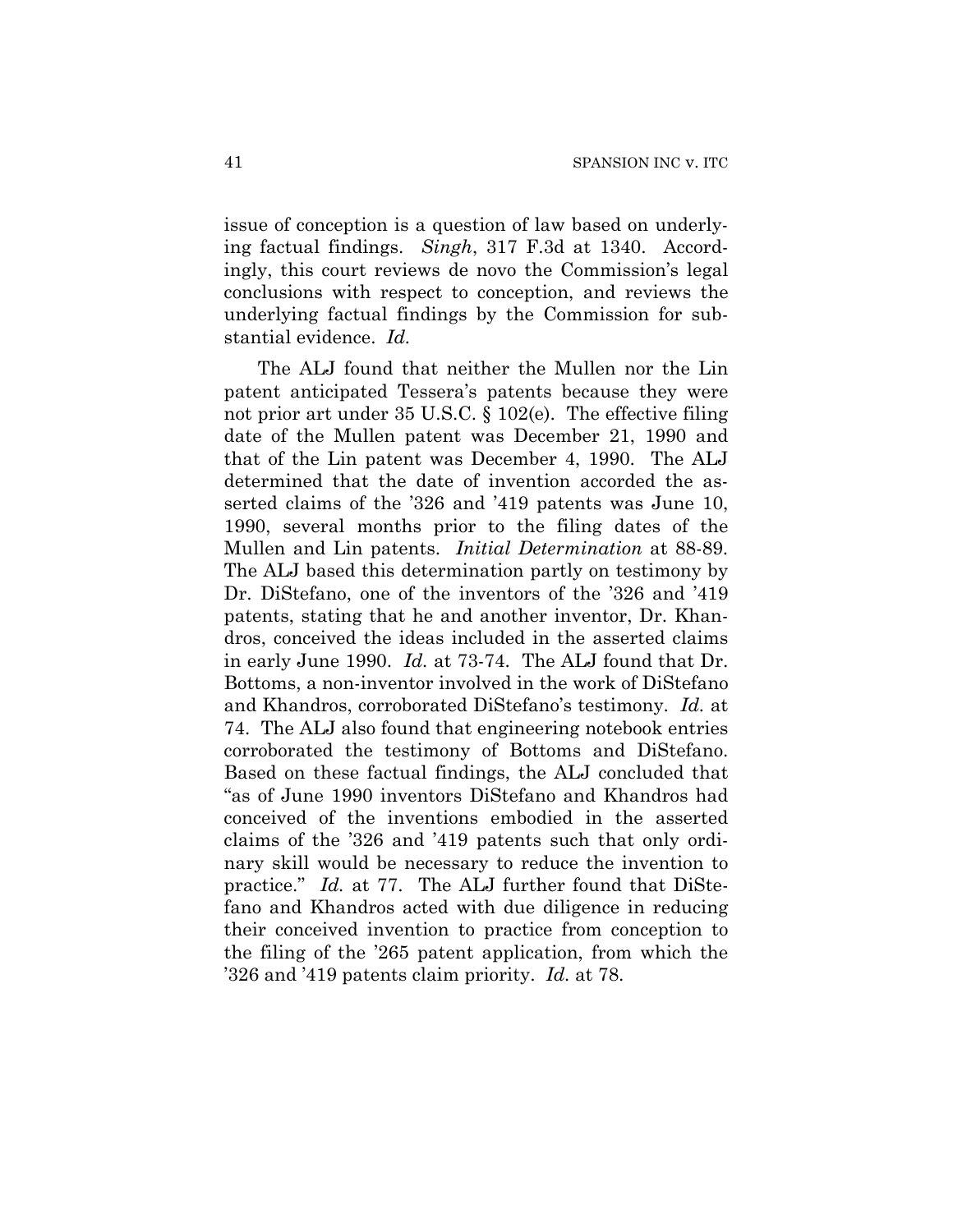Appellants argue that the Commission erred in finding a June 1990 conception date for the asserted claims. Specifically, Appellants argue that the ALJ misinterpreted the testimony of DiStefano and Bottoms and the engineering notebooks. Appellants assert that conception of the asserted claims occurred no earlier than January 1991─after the effective filing dates of the Mullen and Lin patents. First, Appellants argue that the testimony noted by the ALJ showed that the inventors had only a general goal or research plan that they hoped to pursue, not a specific settled idea. In addition, Appellants assert that several key aspects of the asserted claims were missing from the invention on June 1990. Next, Appellants argue that there was no evidence corroborating the testimony of DiStefano and Bottoms and that the ALJ erroneously focused on a single June 10, 1990, notebook entry that was simply an anomalous entry unrelated to conception of the asserted claims. Instead, Appellants assert that the notebooks demonstrate a "steady evolution of ideas concerning face-down chips from May 1990 until January 1991." STMicro's Principal Br. at 59.

This court is not persuaded by Appellants' arguments that the Commission misconstrued the testimony and documentary evidence before it. The *Initial Determination* thoroughly describes the testimony of DiStefano and Bottoms and analyzes several entries of the engineering notebooks beginning in May 1990 and ending June 10, 1990, detailing how they record the development of all aspects of the invention, including the face-up configuration of the chip. *Id.* at 75-76. The Commission credited inventor DiStefano's trial testimony that the initial concept of a face-up chip assembly having the claimed elements was conceived in early June 1990. After a review of the record evidence in light of the proper legal standards, this court concludes that the Commission did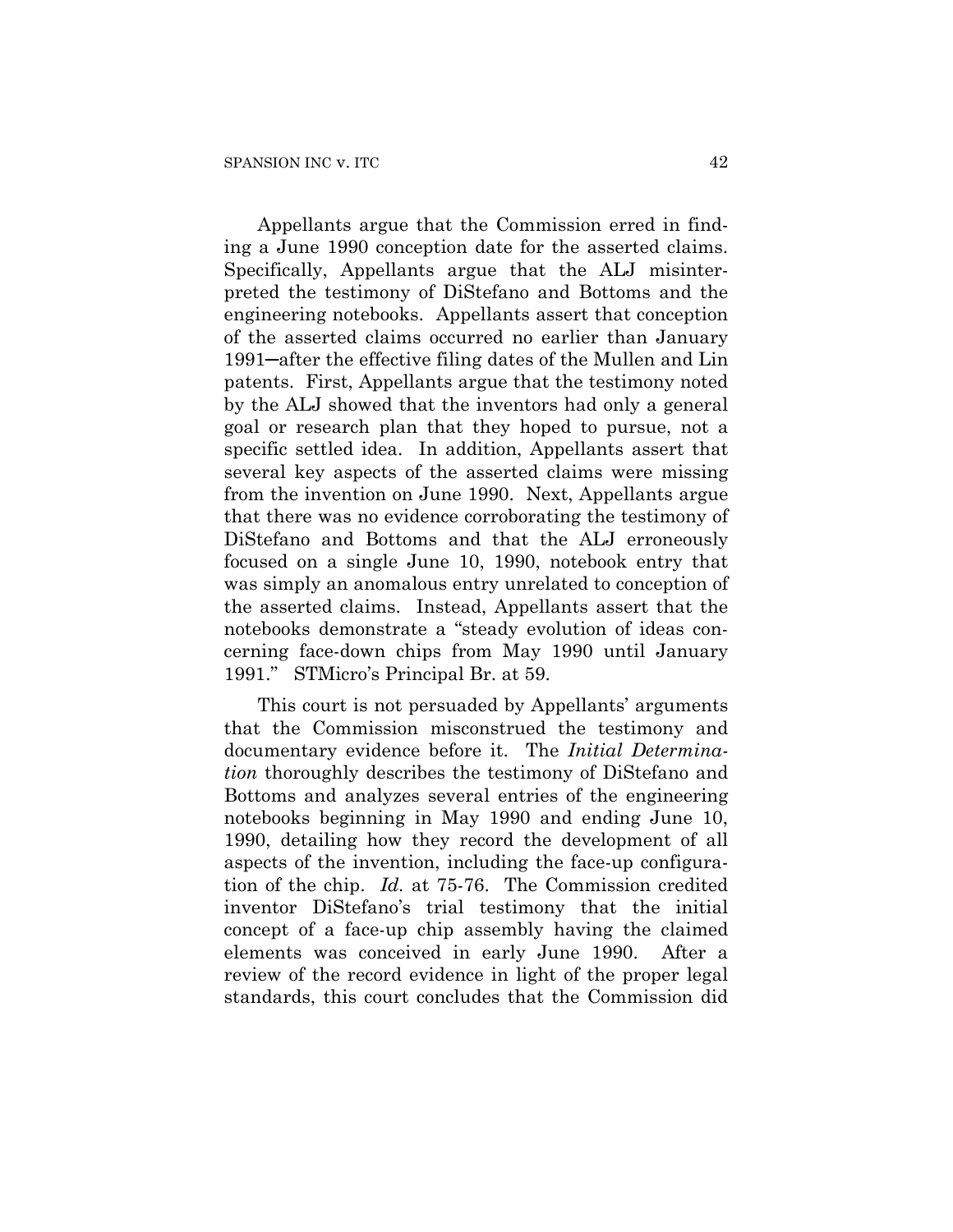not err in finding a June 1990 conception date. Thus, this court affirms the Commission's determination that the '326 and '419 patents are not anticipated by the Mullen or Lin patents.

# E. Injunctive Relief

Spansion argues that even if Appellants were liable for infringement, the Commission's award of prospective injunctive relief should be vacated because the Commission failed to give meaningful consideration to the public interest consequences of the injunction. In particular, Spansion argues that the public interest inquiry in this context is similar to the traditional test for injunctive relief that district courts apply under *eBay Inc. v. MercExchange, L.L.C.*, 547 U.S. 388 (2006). According to Spansion, the Commission, in keeping with *eBay*, should have considered the following equitable factors: (1) the PTO rejected some of the asserted claims as unpatentable in the reexamination; and (2) Tessera could be made whole by damages because Tessera is simply a licensor and does not actually practice the invention. The ITC responds that the Commission properly considered the public interest factors prior to issuing the exclusion order and that *eBay* does not apply to Commission remedy determinations.

This court reviews the Commission's action in awarding injunctive relief as to whether it is arbitrary, capricious, an abuse of discretion, or otherwise not in accordance with law. *See, e.g.*, *Epistar Corp. v. Int'l Trade Comm'n*, 566 F.3d 1321, 1333 (Fed. Cir. 2009). In this case, the Commission issued its limited exclusion order after finding that "there are no public health and safety concerns since Tessera has chosen not to seek exclusion of two-way radios imported for use by first responders." *Final Determination* at 74. The Commission discussed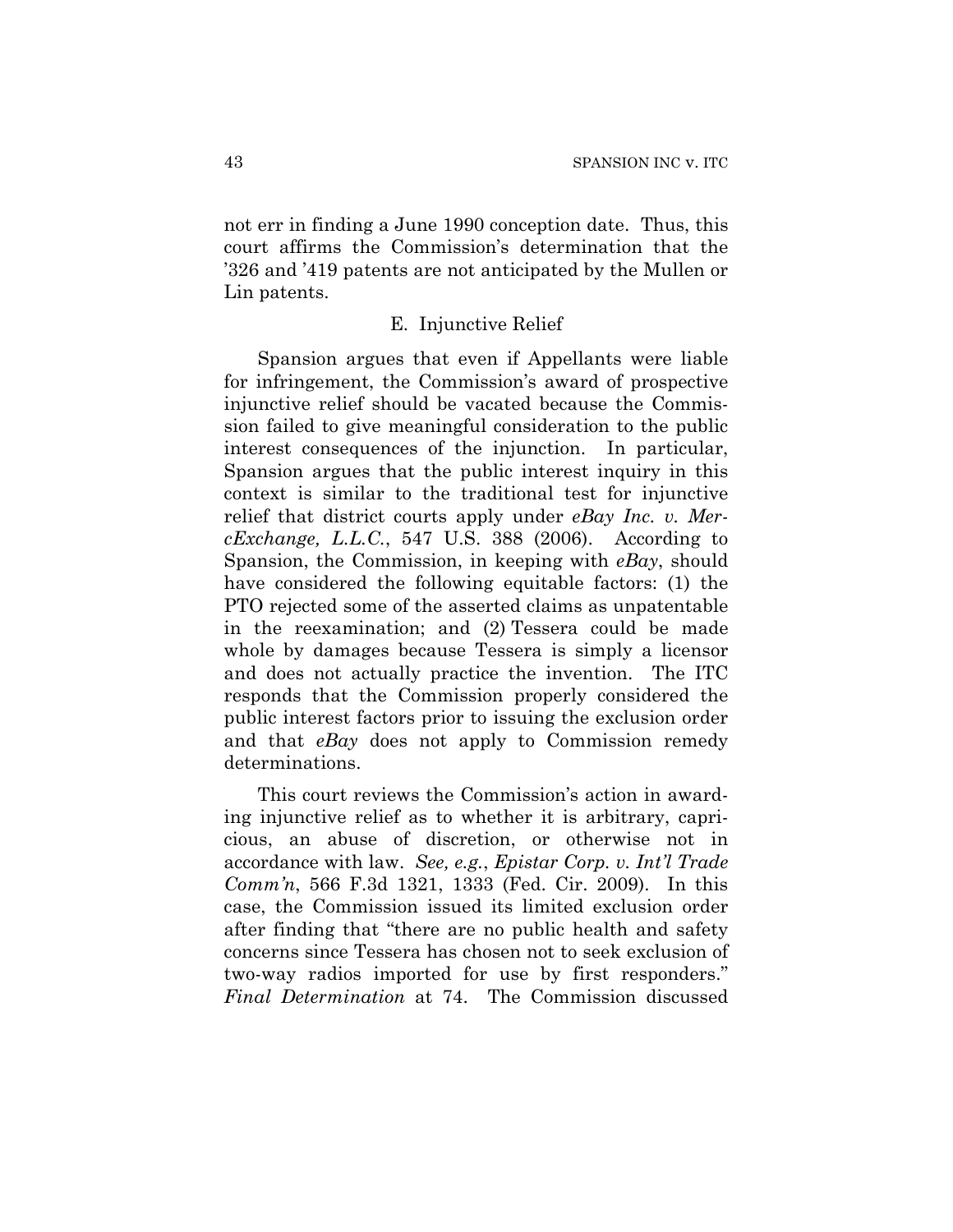the statutorily mandated public interest factors of "competitive conditions in the United States economy, the production of like or directly competitive articles in the United States, and United States consumers" by stating that "there are multiple, licensed sources for semiconductor chips with minimized chip package size" and "there is no evidence that Tessera's licensees would be unable to adequately supply the United States market if Respondents' products were excluded." *Id.* The Commission added that "the office action reflecting the rejection is not final. Such adverse office actions in the reexamination process are fairly routine and are not an indication that the patent claims are necessarily going to be finally rejected. Although a final rejection has been issued against the asserted claims of the '419 patent and prosecution has been closed in that reexamination proceeding, it would be premature to give undue weight to the reexamination proceedings until or unless Tessera has exhausted its appeals." *Id.* at 76.

By statute, the Commission is required to issue an exclusion order upon the finding of a Section 337 violation absent a finding that the effects of one of the statutorilyenumerated public interest factors counsel otherwise. 19 U.S.C. § 1337(d)(1) ("If the Commission determines, as a result of an investigation under this section, that there is a violation of this section, it *shall* direct that the articles concerned, imported by any person violating the provision of this section, be excluded from entry into the United States, *unless*, after considering the effect of such exclusion upon the public health and welfare, competitive conditions in the United States economy, the production of like or directly competitive articles in the United States, and United States consumers, it finds that such articles should not be excluded from entry.") (emphases added). The enumerated public interest factors include: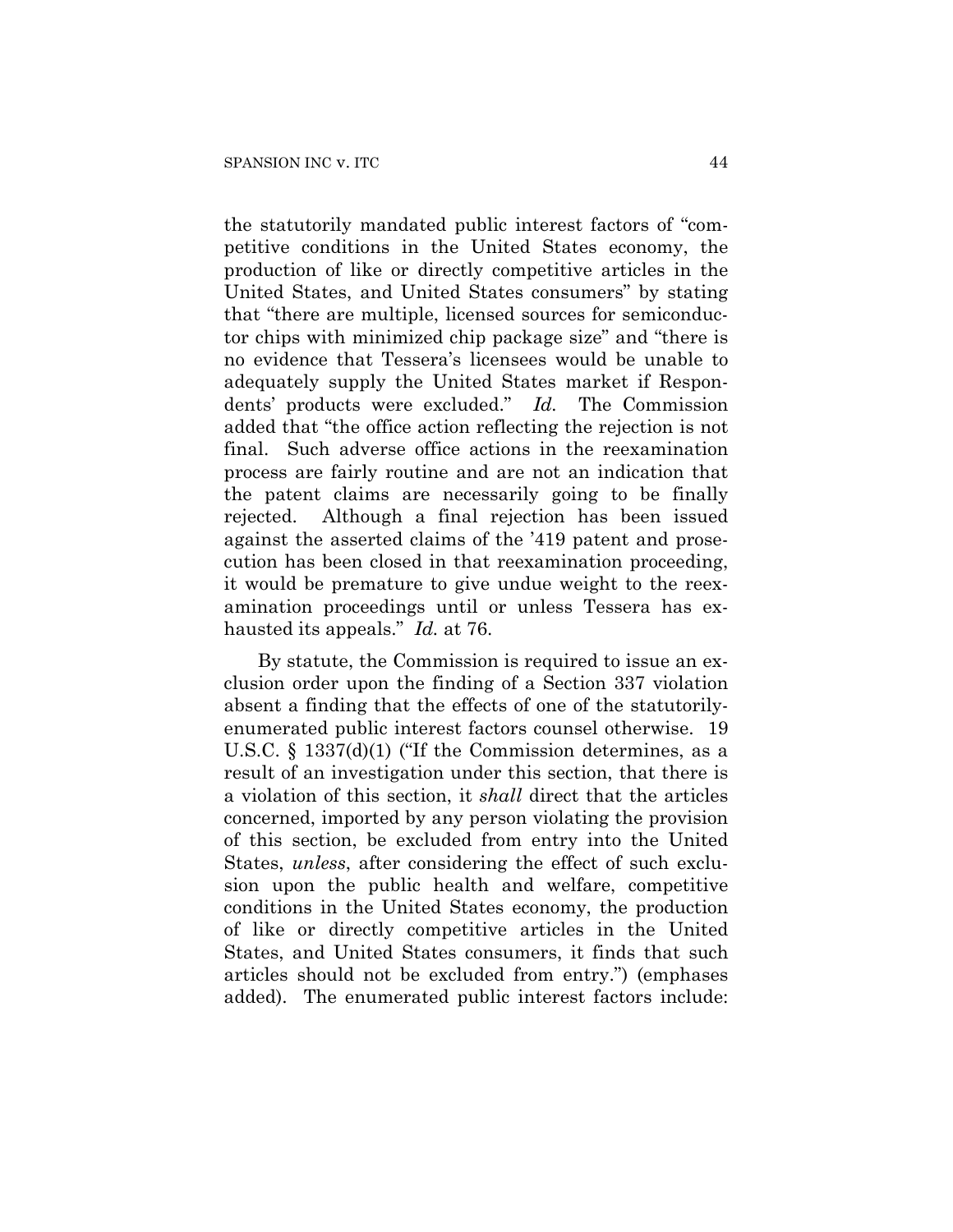(1) the public health and welfare; (2) competitive conditions in the United States economy; (3) the production of like or directly competitive articles in the United States; and (4) United States consumers. *Id.* 

The legislative history of the amendments to Section 337 indicates that Congress intended injunctive relief to be the normal remedy for a Section 337 violation and that a showing of irreparable harm is not required to receive such injunctive relief. This is shown by two distinct actions of Congress. First, in passing the Tariff Act of 1930, Pub. L. No. 71-361, 46 Stat. 590, Congress eliminated the monetary remedy for intellectual property import violations, representing a legislative determination that an injunction is the only available remedy for violations of Section 337. Second, in 1988, Congress amended Section 337 by passing the Omnibus Trade and Competitiveness Act of 1988, Pub. L. No. 100-418, 102 Stat. 1107, explicitly removing the requirement of proof of injury to the domestic industry and making it unnecessary to show irreparable harm to the patentee in the case of infringement by importation. *See* H.R. Rep. No. 100- 576, at 633 (1988) (Conf. Rep.) (stating that the bill "removes the requirement to prove injury . . . with regard to certain intellectual property rights cases involving patents"); S. Rep. No. 100-71, at 128 (1987) ("The fundamental purpose of the amendments made by section 401 is to strengthen the effectiveness of section 337 in addressing the growing problems being faced by U.S. companies from the importation of articles which infringe U.S. intellectual property rights."); *id.* at 129 ("The Committee does not intend that the ITC, in considering the public health and welfare, or the President, in reviewing the ITC's determination on policy grounds, will reintroduce these requirements."); *accord* H.R. Rep. 100-40 at 156 (1987).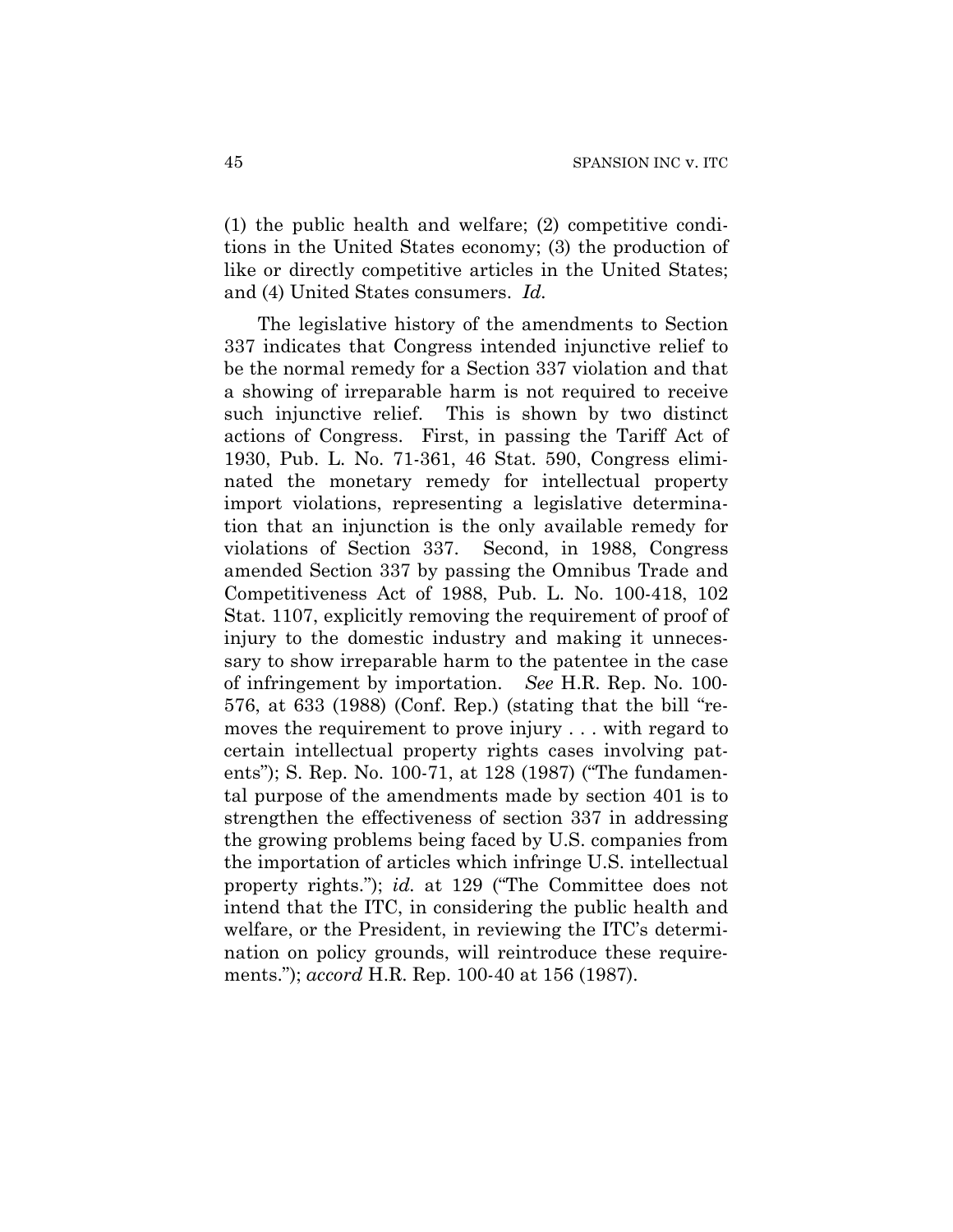As contrasted with the remedial scheme established by Congress for proceedings before the Commission, the statutory remedies available in proceedings before the district courts are quite different. In addition to the remedy of damages under 35 U.S.C. § 284, Congress gave district courts the discretion to grant injunctive relief and in doing so made explicit that such discretion is to be exercised "in accordance with the principles of equity . . . on such terms as the court deems reasonable." 35 U.S.C. § 283. In *eBay*, the Supreme Court explained that Section 283 did not endorse or establish a categorical grant of injunctive relief following a determination of infringement. Rather, the decision whether to grant or deny injunctive relief under Section 283 depends on traditional principles of equity, applying the four-part test for permanent injunctive relief in patent disputes no less than in other cases governed by such standards. *See eBay*, 547 U.S. at 391 (discussing the four-factor test for injunctive relief).

Given the different statutory underpinnings for relief before the Commission in Section 337 actions and before the district courts in suits for patent infringement, this court holds that *eBay* does not apply to Commission remedy determinations under Section 337. The Commission is not required to apply the traditional four-factor test for injunctive relief used by district courts when deciding whether to issue the equitable remedy of a permanent injunction. Unlike the equitable concerns at issue in *eBay*, the Commission's issuance of an exclusion order is based on the statutory criteria set forth in Section 337. Spansion's argument that the term "public welfare" is so "broad and inclusive" that Congress must have intended it to include the traditional equitable principles reflected in the *eBay* standard is unpersuasive when viewed in the context of Section 337. The scope of the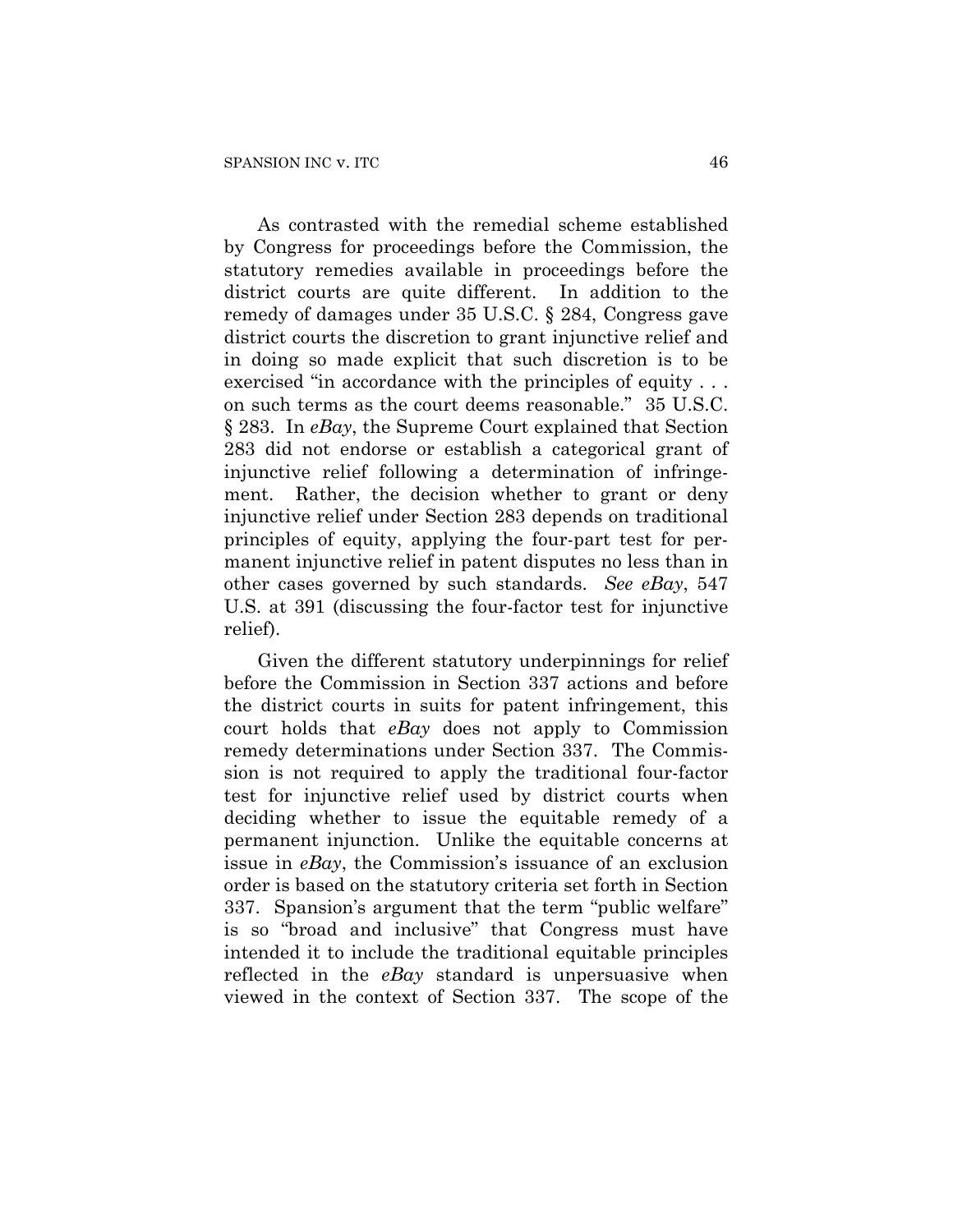public interest factors recited in Section 337 is a matter of statutory interpretation not necessarily informed by the same principles of equity relevant to the grant of permanent injunctive relief under 35 U.S.C. § 283.

The difference between exclusion orders granted under Section 337 and injunctions granted under the Patent Act, 35 U.S.C. § 283, follows "the long-standing principle that importation is treated differently than domestic activity." *In the Matter of Certain Baseband Processor Chips and Chipsets, Transmitter and Receiver (Radio) Chips, Power Control Chips, and Products Containing Same, Including Cellular Telephone Handsets*, Inv. No. 337-TA-543, 2007 ITC Lexis 621, \*102 n.230 (U.S.I.T.C. June 19, 2007) (citing *United States v. 12 200-ft. Reels of Film*, 413 U.S. 123, 125 (1973)). This is reflected in the fact that the Commission has found public interest considerations to outweigh the need for injunctive relief in protecting intellectual property rights found to have been violated under Section 337 in only three investigations, all of which were decided prior to the 1988 legislative amendment discussed above, which *removed* the requirement that a patentee show irreparable harm. *See id.*, 2007 ITC Lexis 621 at \*220. Moreover, in those three cases, the exclusion order was denied because inadequate supply within the United States─by both the patentee and domestic licensees─meant that an exclusion order would deprive the public of products necessary for some important health or welfare need: energy efficient automobiles, basic scientific research, or hospital equipment. *See In the Matter of Certain Fluidized Supporting Apparatus and Components*, Inv. No. 337-TA-182/188, USITC Pub. 1667 (Oct. 1984); *In the Matter of Inclined Field Acceleration Tubes and Components*, Inv. Nos. 337-TA-60, USITC Pub. 1119 (Dec. 1980); *In the Matter of Certain*